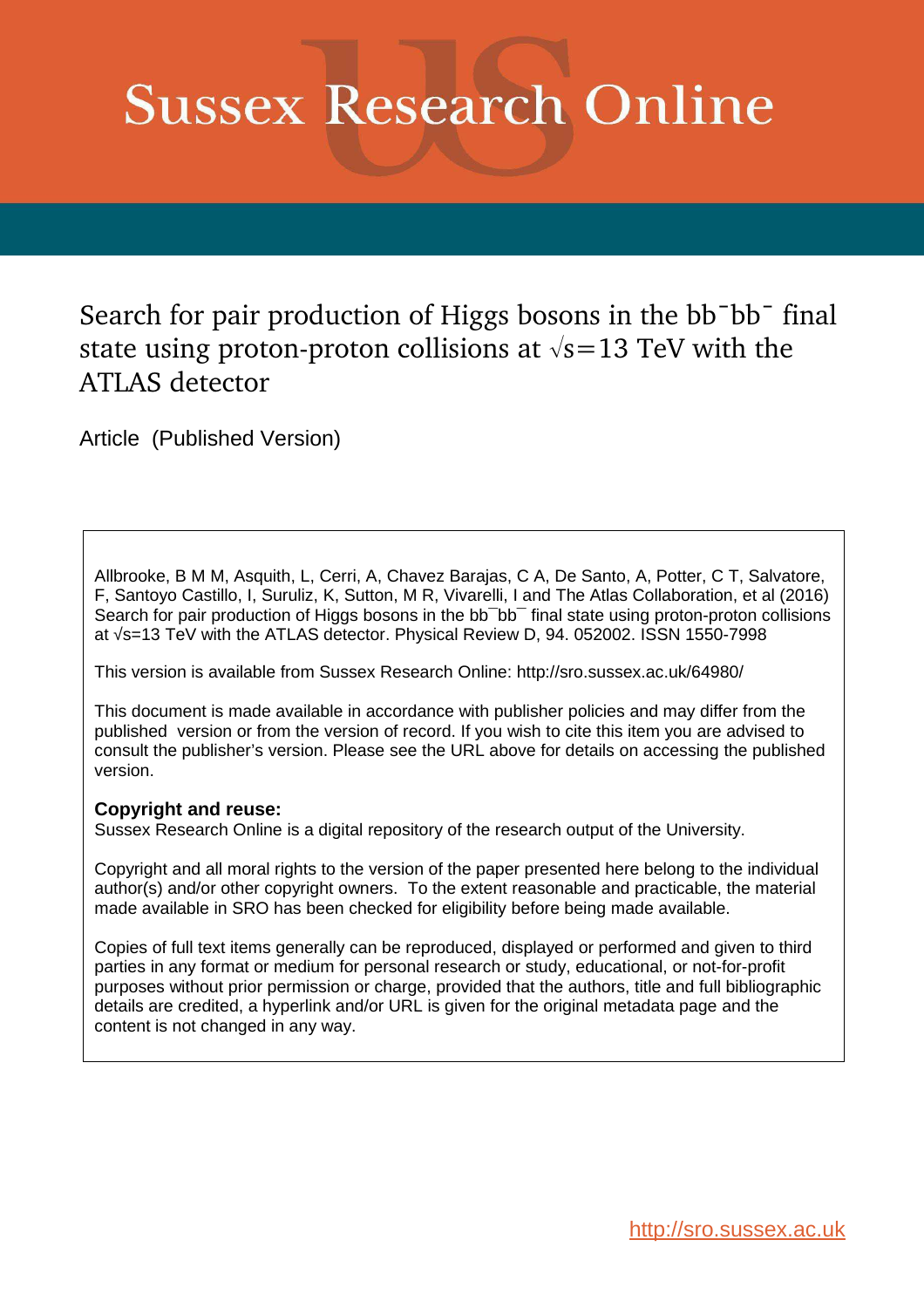# Search for pair production of Higgs bosons in the  $b\bar{b}b\bar{b}$  final state using proton-proton collisions at  $\sqrt{s}$  = 13 TeV with the ATLAS detector

M. Aaboud et al.<sup>\*</sup>

(ATLAS Collaboration) (Received 16 June 2016; published 2 September 2016)

A search for Higgs-boson pair production in the  $b\bar{b}b\bar{b}$  final state is carried out with 3.2 fb<sup>-1</sup> of protonproton collision data collected at  $\sqrt{s} = 13$  TeV with the ATLAS detector. The data are consistent with the estimated background and are used to set upper limits on the production cross section of Higgs-boson pairs times branching ratio to  $b\bar{b}b\bar{b}$  for both nonresonant and resonant production. In the case of resonant production of Kaluza-Klein gravitons within the Randall-Sundrum model, upper limits in the 24 to 91 fb range are obtained for masses between 600 and 3000 GeV, at the 95% confidence level. The production cross section times branching ratio for nonresonant Higgs-boson pairs is also constrained to be less than 1.22 pb, at the 95% confidence level.

DOI: [10.1103/PhysRevD.94.052002](http://dx.doi.org/10.1103/PhysRevD.94.052002)

#### I. INTRODUCTION

<span id="page-1-0"></span>The discovery of a Higgs boson  $(h)$  [\[1,2\]](#page-13-0) at the Large Hadron Collider (LHC) provides an opportunity to search for physics beyond the Standard Model (SM) in channels involving couplings with the Higgs boson. In particular, the production cross section for Higgs-boson pairs in the SM is significantly smaller than predicted by a host of models, making this channel promising for a search for new phenomena. Examples of such models are the bulk Randall-Sundrum (RS) model [\[3,4\]](#page-13-1) with a warped extra dimension and the two-Higgs-doublet model (2HDM) [\[5\]](#page-13-2). In the RS model, spin-2 Kaluza-Klein (KK) excitations of the graviton  $G^*_{\text{KK}}$  are produced via gluon fusion with subsequent decay to the hh final state. Similarly, a heavy spin-0 scalar,  $H$ , in the 2HDM also gives rise to a resonant hh signature. Enhanced nonresonant hh production is expected in models with light colored scalars [\[6\]](#page-13-3) or direct *t* $\bar{t}$ *hh* vertices [\[7,8\]](#page-13-4).

Previous searches for hh production have been performed by the ATLAS and CMS collaborations with  $pp$ collisions at  $\sqrt{s} = 8$  TeV. The final states include  $b\overrightarrow{b}b\overrightarrow{b}$ [\[9,10\]](#page-13-5),  $b\bar{b}\tau^{+}\tau^{-}$  [\[11,12\],](#page-13-6)  $b\bar{b}\gamma\gamma$  [\[13,14\],](#page-13-7) and  $\gamma\gamma WW^{*}$  [\[11\].](#page-13-6) A combination of these different channels has been performed by ATLAS [\[11\]](#page-13-6), which shows that for resonance masses above 500 GeV the sensitivity is highest in the  $b\bar{b}b\bar{b}$ channel.

The dominant  $h \rightarrow bb$  decay mode is exploited in this paper to search for both resonant and nonresonant production of Higgs-boson pairs in pp collisions at  $\sqrt{s}$  = 13 TeV. Two analyses are presented. The "resolved" analysis is optimized for hh systems that have sufficiently low mass to be resolved into four distinct b-jet signatures in the ATLAS detector. The "boosted" analysis focuses on higher-mass hh systems that are characterized by highermomentum Higgs bosons for which the two b-jets cannot be resolved due to the high boost. In this situation, largeradius jets are utilized to capture the by-products of each Higgs-boson decay and small-radius track jets are used to identify the presence of b-hadrons. The final results are obtained using the resolved analysis up to resonance masses of 1100 GeV, where its expected sensitivity is higher than that of the boosted analysis, whereas the boosted analysis is used for masses above 1100 GeV.

The two analyses generally follow the same approach as that adopted for the 8 TeV data (see Ref. [\[9\]](#page-13-5)). The analysis of the 13 TeV data reported in this paper benefits from an enhanced sensitivity to high-mass resonances due to the significant increase in the production cross section in that kinematic region. Furthermore, the boosted analysis includes a channel with only three b-tagged track jets, in addition to the channel with four b-tagged track jets already included in the previous analysis. This new channel improves sensitivity for resonances with mass above  $2000$  GeV because the  $b$ -jet identification efficiency decreases sharply at high transverse momenta. The boosted analysis also operates with smaller track-jet radii to account for the larger boost at 13 TeV.

#### II. THE ATLAS DETECTOR

The ATLAS experiment [\[15\]](#page-14-0) at the LHC is a multipurpose particle detector with a forward-backward symmetric cylindrical geometry and a near  $4\pi$  coverage in solid

<sup>\*</sup> Full author list given at the end of the article.

Published by the American Physical Society under the terms of the [Creative Commons Attribution 3.0 License.](http://creativecommons.org/licenses/by/3.0/) Further distribution of this work must maintain attribution to the author(s) and the published article's title, journal citation, and DOI.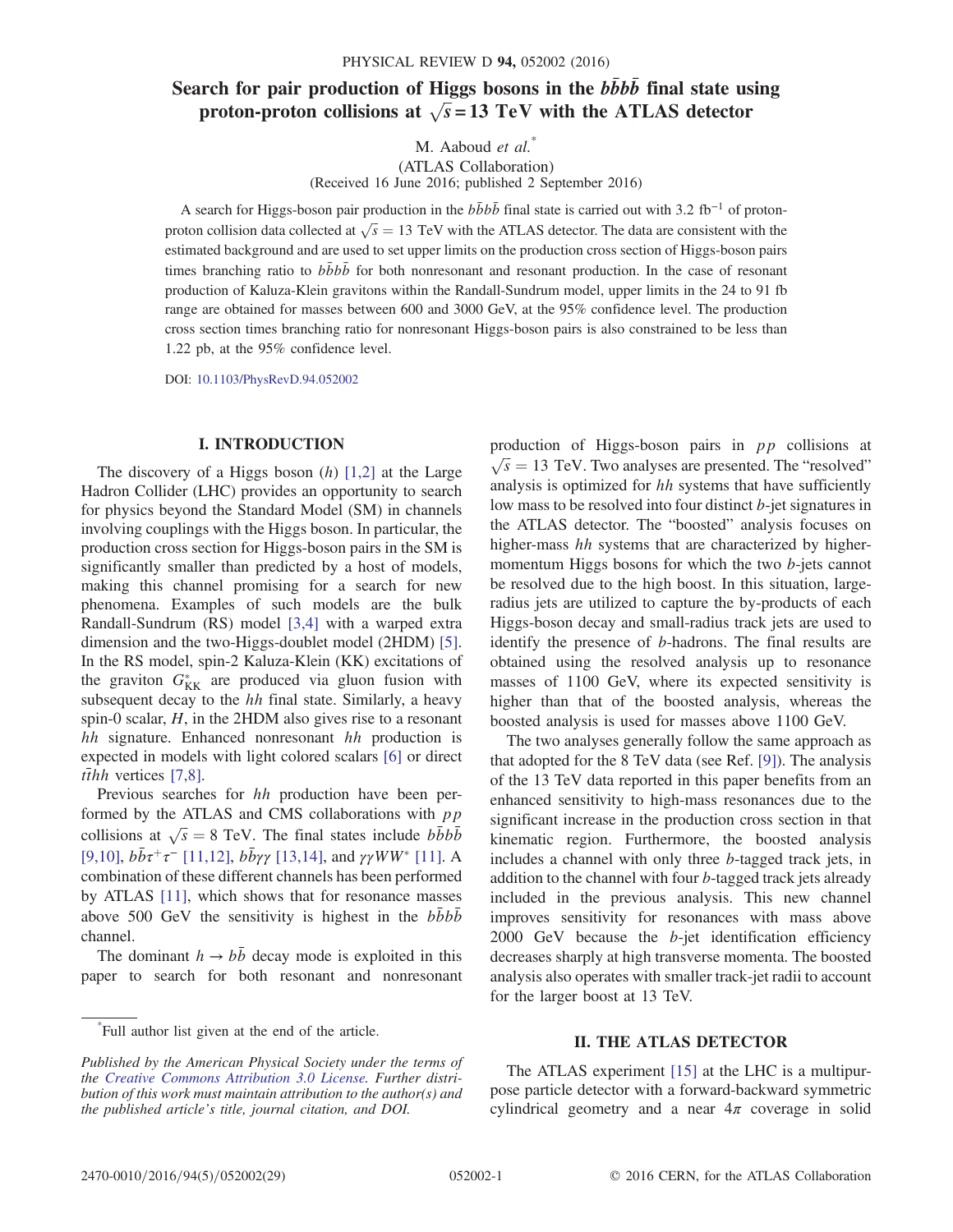angle.<sup>1</sup> It consists of an inner tracking detector surrounded by a thin superconducting solenoid providing a 2 T axial magnetic field, electromagnetic and hadronic calorimeters, and a muon spectrometer. The inner tracking detector (ID) covers the pseudorapidity range  $|\eta| < 2.5$ . It consists of silicon pixel, silicon microstrip, and transition radiation tracking (TRT) detectors. A new innermost pixel layer [\[16\]](#page-14-1) inserted at a mean radius of 3.3 cm is used for the first time in the 2015 data taking. Lead/liquid-argon (LAr) sampling calorimeters provide electromagnetic (EM) energy measurements. A steel/scintillator-tile hadronic calorimeter covers the central pseudorapidity range ( $|\eta|$  < 1.7). The endcap and forward regions are instrumented with LAr calorimeters for both the EM and hadronic energy measurements up to  $|\eta| = 4.9$ . The muon spectrometer (MS) surrounds the calorimeters and includes three large superconducting air-core toroids. The field integral of the toroids ranges between 2.0 and 6.0 T m for most of the detector. The MS includes a system of fast detectors for triggering and precision tracking chambers. A dedicated trigger system is used to select events. The first-level trigger is implemented in hardware and uses the calorimeter and muon detectors to reduce the accepted rate to 100 kHz. This is followed by a software-based high-level trigger (HLT) that reduces the accepted event rate to 1 kHz on average.

#### III. DATA AND SIMULATION SAMPLES

The data sample used in this analysis was collected during the 2015 LHC run with  $pp$  collisions at  $\sqrt{s}$  = 13 TeV. After requiring that the data be collected during stable beam conditions and that relevant detector systems be functional, the total integrated luminosity is estimated to be 3.2 fb<sup>-1</sup> with an uncertainty of 5.0% derived following the methodology detailed in Ref. [\[17\]](#page-14-2). In the resolved analysis, events are selected by a combination of three triggers requiring either one or two jets selected by a dedicated HLT b-tagging algorithm [\[18\].](#page-14-3) These triggers require either one b-tagged jet with transverse momentum  $p_{\rm T} > 225$  GeV, two *b*-tagged jets with  $p_{\rm T} > 55$  GeV and an additional jet with  $p_T > 100$  GeV, or four jets with  $p_T > 35$  GeV, two of which are b-tagged. A trigger requiring a single jet of radius 1.0 and  $p_T > 360$  GeV is used to select events in the boosted analysis. The  $p_T$ thresholds for these single- or multiple-jet triggers are lower at the first level of the trigger system. The combination of all the above triggers has an efficiency rising from 95% to 99% for selecting *bbbb* signal events passing the full analysis selection as the resonance mass increases.

Simulated Monte Carlo (MC) event samples are used to model signal production and the background from  $t\bar{t}$  and  $Z +$  jets events. A method based on data is used to model the dominant multijet backgound. Signal  $G^*_{\text{KK}}$  events are generated at leading order (LO) with MG5\_AMC@NLO v2.2.2 [\[19\]](#page-14-4) using the NNPDF2.3 LO parton distribution function (PDF) set [\[20\],](#page-14-5) and PYTHIA 8.186 [\[21\]](#page-14-6) to model the parton shower and hadronization process using the A14 set of tuned underlying-event parameters [\[22\].](#page-14-7) The Higgsboson mass is set to 125.0 GeV. Values of the signal cross section times branching ratio for  $G_{KK}^* \to hh \to b\bar{b}b\bar{b}$  with the coupling constant  $k/\bar{M}_{\text{Pl}} = 1$  are 11.2 fb and 0.185 fb for  $G^*_{\text{KK}}$  masses of 1000 GeV and 2000 GeV, respectively. The parameter  $k$  corresponds to the curvature of the warped extra dimension and the effective four-dimensional Planck scale  $\bar{M}_{\text{Pl}} = 2.4 \times 10^{18} \text{ GeV}$ . Signal samples are also generated with  $k/\bar{M}_{\text{Pl}} = 2$  to study broader resonances. Both the cross section and natural width depend on  $(k/\bar{M}_{\text{Pl}})^2$ . Generation of the heavy H scalar in a simplified model with a fixed narrow width  $\Gamma_H = 1$  GeV is performed with MG5\_AMC@NLO and the CT10 PDF set [\[23\]](#page-14-8). With this  $\Gamma_H$  choice, the width of the reconstructed hh resonance is dominated by the experimental resolution. For this model, parton showering and hadronization are handled by HERWIG++ [\[24\]](#page-14-9) with the CTEQ6L1 PDF set [\[25\]](#page-14-10) and the UEEE5 underlying-event tune [\[26\]](#page-14-11). The scalar interpretation for this search only makes use of the acceptance times efficiency from this model and no interpretation in terms of 2HDM parameters is presented. Nonresonant SM  $pp \rightarrow hh \rightarrow b\bar{b}b\bar{b}$  events are generated via the gluonfusion process with MG5\_AMC@NLO using form factors for the top-quark loop from HPAIR [\[27,28\].](#page-14-12) The cross section times branching ratio to the  $b\bar{b}b\bar{b}$  final state, evaluated at next-to-next-to-leading order with the summation of logarithms at next-to-next-leading-logarithm accuracy, is  $11.3^{+0.9}_{-1.0}$  fb [\[29\].](#page-14-13) The uncertainty includes the effects due to renormalization and factorization scales, PDF set,  $\alpha_S$ , effects of finite top-quark mass in loops, and the  $h \to b\bar{b}$  branching ratio.

Generation of  $t\bar{t}$  events is performed with POWHEG-BOX v1 using the CT10 PDF set. The parton shower, hadronization, and the underlying event are simulated using PYTHIA 6.428 [\[30\]](#page-14-14) with the CTEQ6L1 PDF set and the corresponding Perugia 2012 tune [\[31\]](#page-14-15). The top-quark mass is set to 172.5 GeV. Higher-order corrections to  $t\bar{t}$  cross sections are computed with Top++ 2.0 [\[32\].](#page-14-16) These incorporate NNLO corrections in QCD, including resummation of next-to-next-to-leading logarithmic soft gluon terms. The overall  $t\bar{t}$  normalization is extracted from the data while the shape of kinematic distributions is taken from

<sup>&</sup>lt;sup>1</sup>ATLAS uses a right-handed coordinate system with its origin at the nominal interaction point (IP) in the center of the detector and the z axis along the beam pipe. The  $x$  axis points from the IP to the center of the LHC ring, and the y axis points upwards. Cylindrical coordinates  $(r, \phi)$  are used in the transverse plane,  $\phi$  being the azimuthal angle around the z axis. The pseudorapidity is defined in terms of the polar angle  $\theta$  as  $\eta = -\ln \tan(\theta/2)$ . Angular distance is measured in units of  $\Delta R \equiv \sqrt{(\Delta \eta)^2 + (\Delta \phi)^2}.$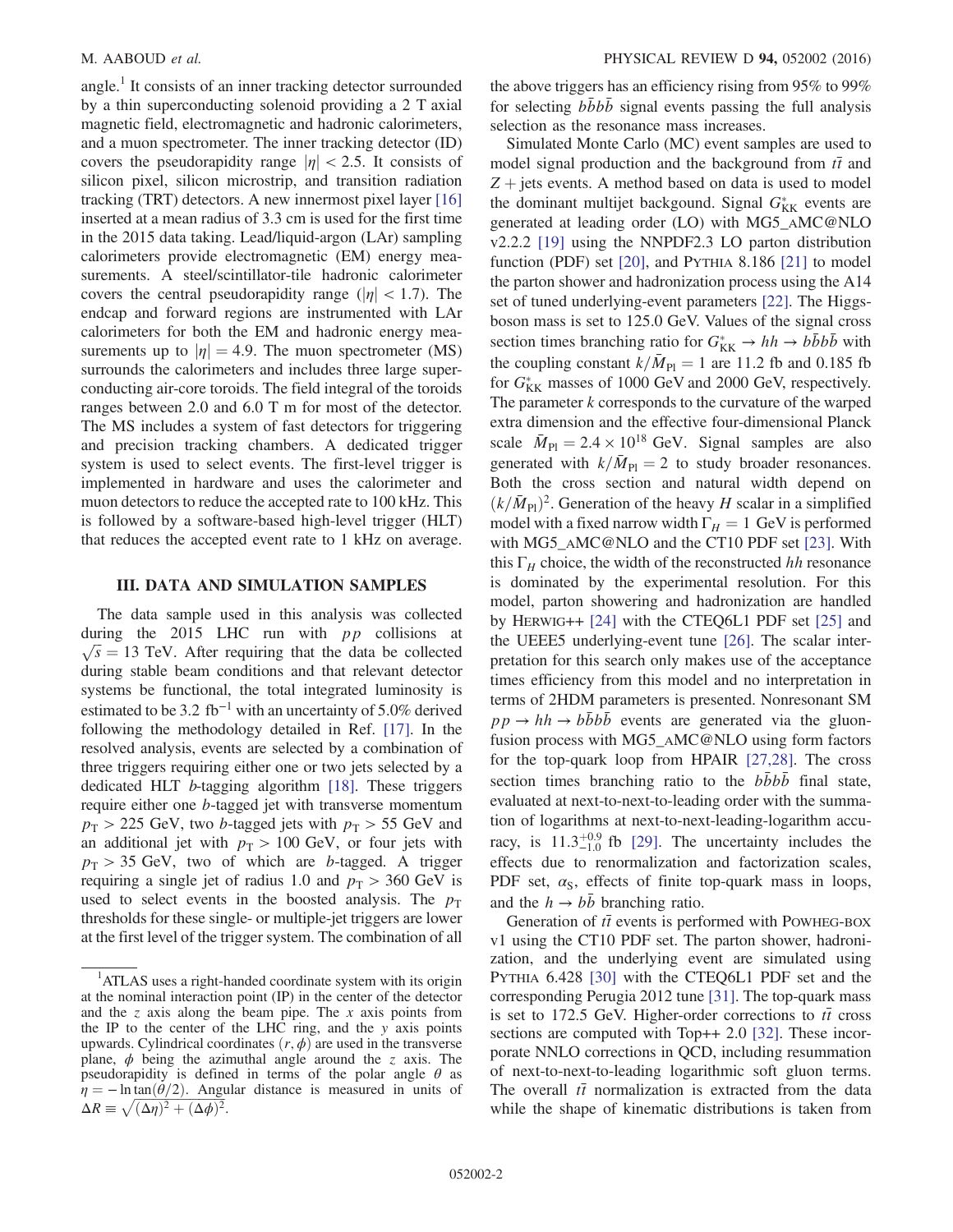<span id="page-3-0"></span>MC simulation. The  $Z + \text{jets}$  sample is generated using PYTHIA 8.186 with the NNPDF2.3 LO PDF set.

For all MC samples, charm-hadron and bottom-hadron decays are handled by EVTGEN 1.2.0 [\[33\]](#page-14-17). To simulate the impact of multiple  $pp$  interactions that occur within the same or nearby bunch crossings (pileup), minimum-bias events generated with PYTHIA 8 are overlaid on top of the hard scatter event. The detector response is simulated with GEANT 4 [\[34,35\]](#page-14-18) and the events are processed with the same reconstruction software as that used for the data.

## IV. EVENT RECONSTRUCTION

The resolved and boosted analyses rely on the reconstruction of jets with the anti- $k_t$  clustering algorithm [\[36\]](#page-14-19) but with different values of the radius parameter R. Calorimeter jets with  $R = 0.4$  (1.0) are used to determine the kinematic properties of Higgs-boson candidates in the resolved (boosted) analysis. Those jets are reconstructed from topological clusters of energy deposits in calorimeter cells. The  $R = 0.4$  jet energies are determined from reconstructed cluster energies at the electromagnetic scale with correction factors derived from simulation to account for the response of the calorimeter to hadrons [\[37\].](#page-14-20) Jets from pileup are suppressed with the use of tracking information as detailed in Ref. [\[38\]](#page-14-21). The  $R = 1.0$  jets are built from locally calibrated clusters [\[37\]](#page-14-20) and are trimmed [\[39\]](#page-14-22) to minimize the impact of pileup. This trimming proceeds by reclustering the jet with the  $k_t$  algorithm [\[40\]](#page-14-23) into smaller  $R = 0.2$  subjets and removing those subjets with  $p_T^{\text{subject}}/p_T^{\text{jet}} < 0.05$ , where  $p_T^{\text{subject}}$ is the transverse momentum of the subjet and  $p_T^{\text{jet}}$  $T<sub>T</sub><sup>jet</sup>$  that of the original jet. In addition to the above large-R trimmed jets, the boosted analysis uses track jets with  $R = 0.2$  to identify b-hadrons from Higgs-boson decays [\[41\].](#page-14-24) Such jets are reconstructed from charged-particle tracks with  $p_T >$ 0.4 GeV and  $|\eta|$  < 2.5 that satisfy a set of hit and impact parameter criteria to make sure that the tracks originate from the primary vertex, thereby minimizing the impact of pileup. Track jets are associated to large- $R$  jets using ghost associ--ation [\[42\]](#page-14-25). In this method, the large- $R$  jet algorithm is rerun with both the four-momenta of track jets modified to have infinitesimally small momentum (the "ghosts") and all topological energy clusters in the event as potential constituents of jets. As a result, the presence of track jets does not alter the large- $R$  jets already found and their association to specific large- $R$  jets is determined by the jet algorithm. Collision vertices are reconstructed requiring a minimum of two tracks with  $p_T > 0.4$  GeV in each vertex. The primary vertex is chosen to be the vertex with the largest  $\sum p_{\rm T}^2$ , where the sum extends over all tracks associated with the vertex.

The identification of jets containing *b*-hadrons is based on the  $R = 0.4$  calorimeter  $(R = 0.2$  track) jets in the resolved (boosted) analysis and a multivariate tagging algorithm [\[43\].](#page-14-26) This algorithm is applied to a set of tracks with loose impact parameter constraints in a region of interest around each jet axis to enable the reconstruction of the b-hadron decay vertex. The b-tagging requirements result in an efficiency of 70% (77%) for jets containing b-hadrons in the resolved (boosted) analysis, as determined in a sample of simulated  $t\bar{t}$  events. The corresponding efficiencies for c-hadron jets and light-quark or gluon jets are  $12\%$  (29%) and  $0.2\%$  (1.4%), respectively. Different b-tagging operating points are chosen in the two analyses to maximize their respective sensitivities.

Muons are reconstructed by combining tracks in the ID and MS, and are required to satisfy tight muon identification criteria [\[44\]](#page-14-27). The four-momentum of muons with  $p_T >$ 4 GeV and  $|\eta|$  < 2.5, that are within  $\Delta R$  of 0.4 (0.2) of jets used for b-tagging in the resolved (boosted) analysis, is added to the calorimeter jet four-momentum to partially account for the energy lost in semileptonic b-hadron decays.

#### V. EVENT SELECTION

The event selection for the resolved and boosted analyses is described below. These analyses are optimized independently for the reconstruction and selection of  $hh \rightarrow b\bar{b}b\bar{b}$  final states, with the resolved analysis aiming at event topologies containing four distinct  $b$ -jets, whereas the boosted analysis focuses on topologies with highermomentum Higgs bosons resulting in merged jets.

Different selection and background estimation strategies are adopted for the two analyses. To facilitate the comparison between these different choices, Table [I](#page-3-0) summarizes each of the requirements and approaches described in this section.

#### A. Resolved analysis

#### 1. Selection

Events selected for the resolved analysis must contain at least four *b*-tagged jets with  $|\eta| < 2.5$  and  $p_T > 40$  GeV. The four highest- $p_T$  b-tagged jets are used to form two dijet systems, requiring an angular distance  $\Delta R$  between the jets within the dijet system smaller than 1.5. The transverse momentum of the leading (subleading) dijet system is required to be greater than 200 (150) GeV. These requirements are made to ensure a high trigger efficiency and to avoid ambiguities in forming dijets. In the rare case that a jet is assigned to more than one dijet system, only the combination containing the jets with the highest probability of being  $b$ -jets according to the multivariate  $b$ -tagging algorithm is considered.

The resolved analysis considers resonance masses in the range 400–1500 GeV. Event selection that varies as a function of the reconstructed resonance mass  $(m_{4j})$  is used to increase the analysis sensitivity across the mass range searched. Mass-dependent selection requirements are made on the leading dijet  $p<sub>T</sub>$ , the subleading dijet  $p<sub>T</sub>$  and the pseudorapidity difference between the dijets as follows [\[9\]](#page-13-5):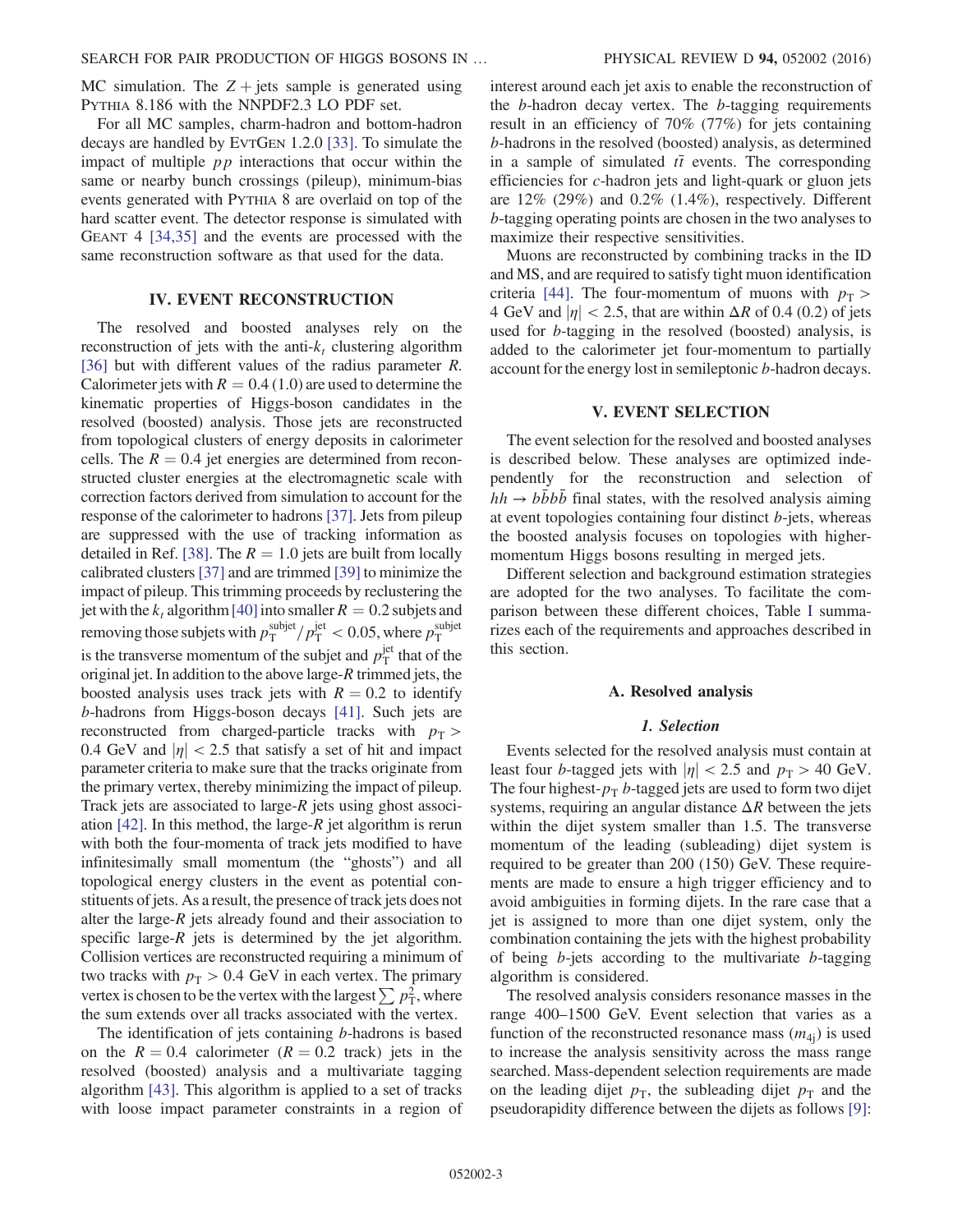TABLE I. Event selection requirements and definition of the different regions used in the resolved and boosted analyses. The methodologies used to estimate the background normalization and shape are also outlined. The variables are defined in the text. Dijet and large-R jet minimum  $p_T$  values are indicated for leading (subleading) such objects. The functions  $f(m_{4j})$  and  $f'(m_{4j})$  represent the mass dependence of the minimum  $p<sub>T</sub>$  and maximum  $|\Delta \eta|$  requirements placed on the dijet candidates in the resolved analysis.

<span id="page-4-1"></span>

|                          | Resolved                                                                                                                                                                                                          | <b>Boosted</b>                                                                                                                                                                                                                  |  |
|--------------------------|-------------------------------------------------------------------------------------------------------------------------------------------------------------------------------------------------------------------|---------------------------------------------------------------------------------------------------------------------------------------------------------------------------------------------------------------------------------|--|
| Event preselection       | $\geq$ 4 jets with<br>$p_{\rm T} > 40 \text{ GeV},$<br>$ \eta $ < 2.5<br>$\geq$ 2 dijets with<br>$p_T > 200(150)$ GeV, $\Delta R < 1.5$ ,<br>$p_{\rm T} > f(m_{4\rm i}),  \Delta \eta  < f'(m_{4\rm i})$          | $\geq$ 2 large- <i>R</i> jets with<br>$350(250) < p_T < 1500$ GeV,<br>$ \eta $ < 2.0, $m_J > 50$ GeV<br>$\geq$ 2 track jets associated to<br>each large- $R$ jet with<br>$p_T > 10$ GeV, $ \eta  < 2.5$ , $ \Delta \eta  < 1.7$ |  |
| $t\bar{t}$ veto          | $X_{tt}$ < 3.2                                                                                                                                                                                                    | $\cdots$                                                                                                                                                                                                                        |  |
| Tagging                  | 4 <i>b</i> -tagged jets                                                                                                                                                                                           | 3 or 4 <i>b</i> -tagged jets                                                                                                                                                                                                    |  |
| Signal region (SR)       |                                                                                                                                                                                                                   | $X_{hh}$ < 1.6                                                                                                                                                                                                                  |  |
| Sideband region (SB)     | Resolved: $\sqrt{(m_{2j}^{\text{lead}} - 124 \text{ GeV})^2 + (m_{2j}^{\text{sub}} - 115 \text{ GeV})^2} > 58 \text{ GeV}$                                                                                        |                                                                                                                                                                                                                                 |  |
| Control region (CR)      | Boosted: $\sqrt{(m_1^{\text{lead}} - 124 \text{ GeV})^2 + (m_1^{\text{sub}} - 115 \text{ GeV})^2} > 36 \text{ GeV}$<br>Complementary to SR and SB                                                                 |                                                                                                                                                                                                                                 |  |
| Multijet normalization   | Scaled yields from 2-tag SR,<br>scaling derived from<br>4-tag to 2-tag ratio in SB                                                                                                                                | Scaled yields from 2-tag SR,<br>scaling derived from<br>$3(4)$ -tag to 2-tag fit<br>to leading jet mass in SB                                                                                                                   |  |
| Multijet shape           | Derived from 2-tag SR                                                                                                                                                                                             |                                                                                                                                                                                                                                 |  |
| $t\bar{t}$ normalization | Scaled yields from $t\bar{t}$ CR,<br>Scaled yields from MC simulation,<br>scaling derived from<br>scaling derived from<br>semileptonic $t\bar{t}$ events<br>$3(4)$ -tag to 2-tag fit to leading<br>jet mass in SB |                                                                                                                                                                                                                                 |  |
| $t\bar{t}$ shape         |                                                                                                                                                                                                                   | Derived from MC simulation                                                                                                                                                                                                      |  |

<span id="page-4-0"></span>

These selection requirements were optimized simultaneously by performing a three-dimensional scan of threshold values, using the expected exclusion limit on the  $G^*_{\text{KK}}$ resonance with  $k/\bar{M}_{\text{Pl}} = 1$  as a metric.

After selecting two dijets that satisfy the mass-dependent criteria, 15% of the total background consists of  $t\bar{t}$  events. This  $t\bar{t}$  background mainly comprises events where both top quarks decay hadronically. These hadronic decays often lead to three jets for each top quark—one b-jet directly from the top-quark decay and two from the decay of the W boson. Reduction of the  $t\bar{t}$  background is important as <span id="page-4-2"></span>relatively large systematic uncertainties are associated with modeling  $t\bar{t}$  in the signal region. In order to reduce the  $t\bar{t}$ background, jets not already used in the formation of the two dijets ("extra jets") in the event are used to reconstruct W-boson and top-quark candidates by combining them with one or both of the jets in a given dijet. These extra jets are required to have  $p_T > 30$  GeV,  $|\eta| < 2.5$ , and  $\Delta R <$ 1.5 relative to the dijet. The W-boson candidate is reconstructed by adding the four-momentum of the extra jet to the four-momentum of the jet in the dijet system with the lowest probability of being a b-jet according to the multivariate b-tagging algorithm. The top-quark candidate is reconstructed by summing the dijet and the extra jet. The compatibility with the top-quark decay hypothesis is then determined using the variable

$$
X_{tt} = \sqrt{\left(\frac{m_W - 80.4 \text{ GeV}}{0.1 m_W}\right)^2 + \left(\frac{m_t - 172.5 \text{ GeV}}{0.1 m_t}\right)^2},\quad(1)
$$

where  $m_W$  and  $m_t$  are the invariant masses of the W-boson and top-quark candidates. The values in the denominator approximate the dijet and three-jet system mass resolutions. If either dijet in an event has  $X_{tt}$  < 3.2 for any possible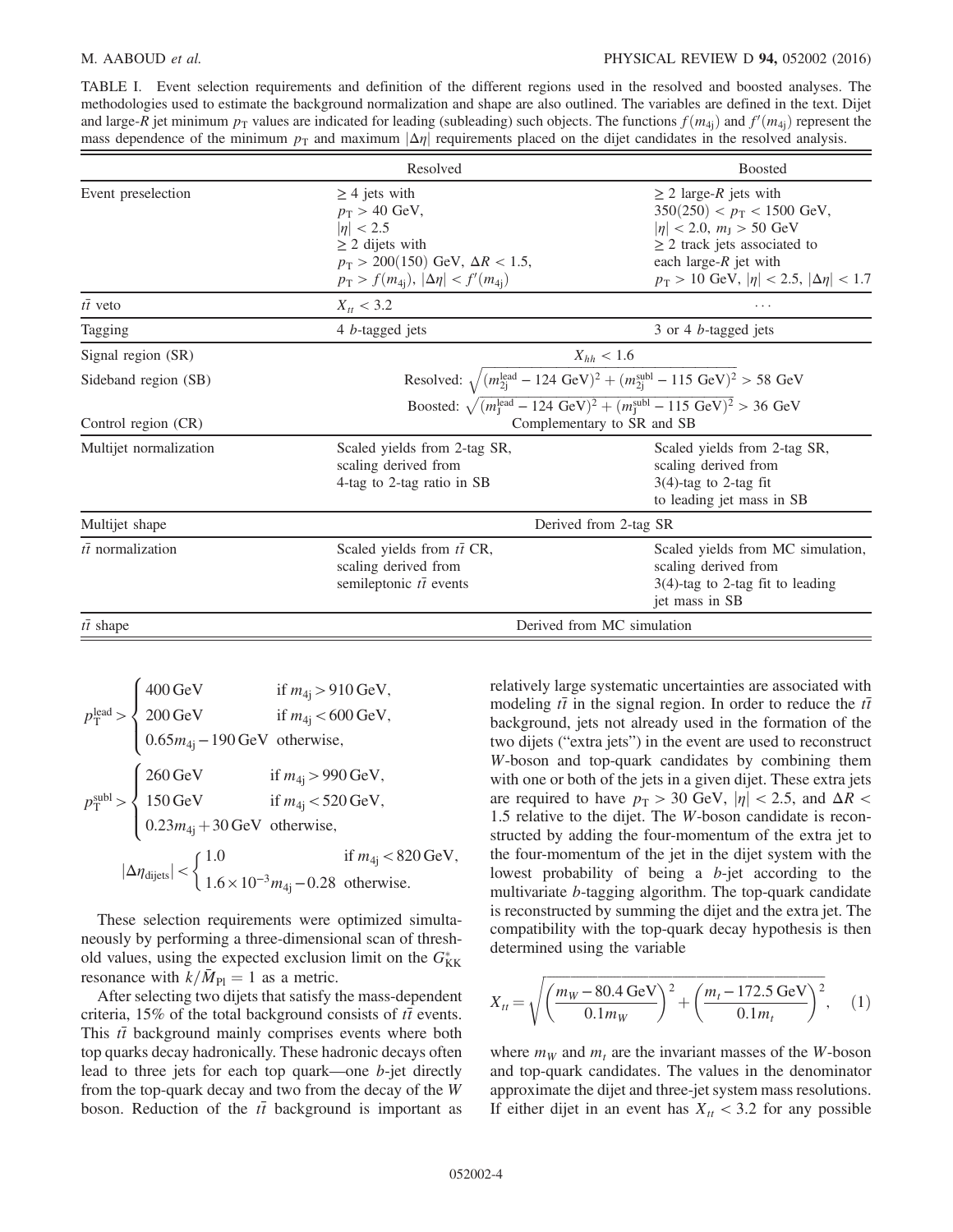<span id="page-5-0"></span>combination with an extra jet, the event is rejected. This requirement, referred to as the " $t\bar{t}$  veto," reduces the  $t\bar{t}$ background by ∼60%, while retaining ∼90% of signal events. The event selection criteria described above are collectively referred to as the "4-tag" selection requirements.

Following the 4-tag selection, a requirement on the combination of the leading and subleading dijet masses  $(m_{2j}^{\text{lead}})$  and  $m_{2j}^{\text{sub}}$ , respectively) is used to define the signal region. The signal region is defined using the variable

$$
X_{hh} = \sqrt{\left(\frac{m_{2j}^{\text{lead}} - 124 \text{ GeV}}{0.1 m_{2j}^{\text{lead}}}\right)^2 + \left(\frac{m_{2j}^{\text{sub}} - 115 \text{ GeV}}{0.1 m_{2j}^{\text{sub}}}\right)^2},\tag{2}
$$

where the  $0.1m_{2j}$  terms approximate the widths of the mass distributions. The center of the signal region was optimized using  $G_{\text{KK}}^*$  samples with  $k/\tilde{M}_{\text{Pl}} = 1$ . On average, the subleading Higgs-boson candidate is reconstructed at lower masses as a result of energy lost from semileptonic b-hadron decays and final-state radiation. The signal region is defined as  $X_{hh}$  < 1.6. This corresponds to the kinematic requirements illustrated by the inner region in Fig. [1.](#page-4-0) The data shown in this figure are derived from a sample of events that satisfy all selection criteria except for having only two jets that pass the b-tagging requirements, referred to as the "2-tag" sample.

<span id="page-5-3"></span>The acceptance times efficiency for each stage of the resolved-analysis event selection is shown in Fig. [2](#page-5-0) for



<span id="page-5-1"></span>FIG. 1. The  $m_{2j}^{\text{subl}}$  vs  $m_{2j}^{\text{lead}}$  distribution for the 2-tag data sample used to model the multijet background in the resolved analysis. The signal region is the area surrounded by the inner black contour line, centered on  $m_{2j}^{\text{lead}} = 124 \text{ GeV}, m_{2j}^{\text{sub}} = 115 \text{ GeV}.$ The control region is the area inside the outer black contour line, excluding the signal region. The sideband region is the area outside the outer contour line.

spin-2 and spin-0 resonances. The acceptance times efficiency,  $A \times \varepsilon$ , of the full selection for the  $G^*_{\text{KK}}$  with  $k/\bar{M}_{\text{Pl}} = 1$  ranges from 0.1% for a  $G_{\text{KK}}^*$  of mass 400 GeV to 5.3% for a  $G^*_{\rm KK}$  with a mass of 1000 GeV. The spin of the resonance affects the angular distribution of the decay products, resulting in a lower acceptance in the case of a spin-0 *H* boson than for the spin-2  $G^*_{\text{KK}}$ . As a result, the spin-0 resonance search is performed starting at a mass of 500 GeV. Nonresonant di-Higgs production occurs primarily at the low end of the  $m_{4j}$  spectrum, leading to  $A \times \varepsilon = 0.64\%$  for the full selection.

The final step in the resonant analysis is to search for an excess in the  $m_{4}$  distribution for events in the signal region. The sensitivity of the search is increased by improving the  $m_{4j}$  resolution in this region. This is achieved by scaling the four-momentum of each of the Higgs-boson candidates such that their mass is equal to the Higgs-boson mass. This leads to an improvement of ~30% in the signal  $m_{4i}$ resolution with little impact on the background.

#### 2. Background estimation

After the 4-tag selection described above, ∼90% of the remaining background in the signal region originates from multijet events, which are modeled using data. The remaining ∼10% of the background is expected from  $t\bar{t}$  events. The  $t\bar{t}$  yield is determined from data, while the  $m_{4j}$  shape is taken from MC simulation. The  $Z +$  jets contribution is less than 1% of the total background and is estimated from MC simulation. The background from all other sources including processes featuring Higgs bosons—is negligible.

<span id="page-5-2"></span>Multijet background .—The multijet background is modeled using an independent data sample selected using the same trigger and selection requirements as described above, except for the b-tagging requirement: only one of the two selected dijets is formed from b-tagged jets, while the other dijet is formed from jets that both fail the b-tagging requirements. This "2-tag" selection yields a data sample that consists of 98% multijet events and 2%  $t\bar{t}$  events. The predicted signal contamination is negligible.

The 2-tag sample is normalized to the 4-tag sample and its kinematics corrected for differences introduced by the additional b-tagging requirement on the 4-tag sample. These kinematic differences arise because the *b*-tagging efficiency varies as a function of jet  $p<sub>T</sub>$  and  $\eta$ , the various multijet processes contribute in different fractions, and the fraction of events passed by each trigger path changes. The normalization and kinematic corrections are determined using a signal-free sideband region of the  $m_{2j}^{\text{lead}} - m_{2j}^{\text{sub}}$ plane. The resulting background model is verified and the associated uncertainties are estimated using a control region. The sideband and control regions are shown in Fig. [1](#page-4-0). The sideband region is defined as  $\sqrt{(m_{2j}^{\text{lead}} - 124 \text{ GeV})^2 + (m_{2j}^{\text{sub}} - 115 \text{ GeV})^2} > 58 \text{ GeV},$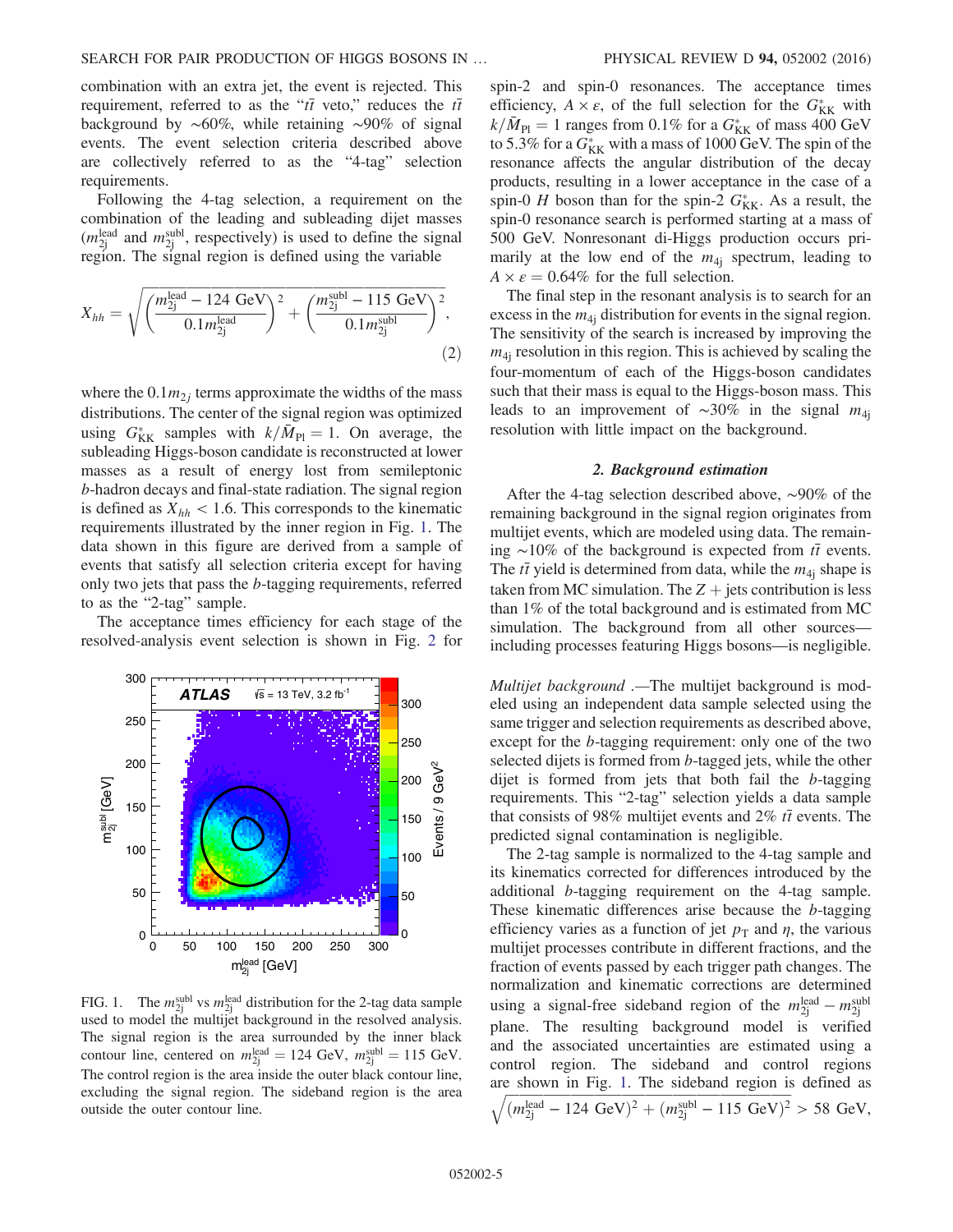

FIG. 2. The selection efficiency as a function of resonance mass at each stage of the event selection for (left)  $G_{KK}^* \to hh \to b\bar{b}b\bar{b}$  and (right)  $H \rightarrow hh \rightarrow b\bar{b}b\bar{b}$  decays in the resolved analysis.

<span id="page-6-0"></span>while the control region is defined as the region in the  $m_{2j}^{\text{lead}} - m_{2j}^{\text{sub}}$  plane between the signal and sideband regions. These definitions are chosen to be orthogonal to the signal region and to give approximately equal event yields in both the sideband and control regions.

The normalization of the multijet background prediction is set by scaling the number of events in each region of the 2-tag sample by the following factor  $\mu_{\text{Multilet}}$  calculated in the sideband region:

$$
\mu_{\text{Multijet}} = \frac{N_{\text{Multijet}}^{4\text{-tag}}}{N_{\text{Multijet}}^{2\text{-tag}}} = \frac{N_{\text{data}}^{4\text{-tag}} - N_{\bar{t}\bar{t}}^{4\text{-tag}} - N_{Z\text{-jets}}^{2\text{-tag}}}{N_{\text{Multijet}}^{2\text{-tag}} - N_{\bar{t}\bar{t}}^{2\text{-tag}} - N_{Z\text{-jets}}^{2\text{-tag}}}, \quad (3)
$$

where  $N_{\text{data}}^{2-}/4$ -tag is the number of events observed in the sideband region in the 2- or 4-tag data sample, respectively. The yields  $N_{\tilde{t} \tilde{t}}^{2-7/4\textrm{-tag}}$  are the estimated number of  $t\tilde{t}$  events in the 2-/4-tag selected sideband region estimated from MC simulation. To predict the distributions of the multijet background in each region, the predicted  $t\bar{t}$  2-tag distributions are first subtracted from the 2-tag data sample before the distribution is scaled by  $\mu_{\text{Multilet}}$ .

The correction for the kinematic differences between 2-tag and 4-tag samples is performed by reweighting events in the 2-tag sample. The weights are derived in the sideband

TABLE II. The number of events in data and predicted background events after applying the  $t\bar{t}$  veto in the sideband and control regions for the resolved analysis. The uncertainties are purely statistical. The  $t\bar{t}$  yield in this table, in contrast to the final result, is estimated using MC simulation.

| Sample                                    | Sideband region                                   | Control region                                     |
|-------------------------------------------|---------------------------------------------------|----------------------------------------------------|
| Multijet<br>$t\overline{t}$<br>$Z + jets$ | $485.1 \pm 2.1$<br>$9.6 \pm 0.9$<br>$3.1 \pm 0.7$ | $401.5 \pm 2.0$<br>$14.0 \pm 1.2$<br>$4.9 \pm 1.0$ |
| Total                                     | $497.8 \pm 2.4$                                   | $420.3 \pm 2.5$                                    |
| Data                                      | 496                                               | 396                                                |

<span id="page-6-1"></span>region, from linear fits to the ratio of the total background model to data for three kinematic distributions that are found to have the largest disagreement between 2-tag and 4-tag: the leading dijet  $p<sub>T</sub>$ , the angular separation between the jets in the subleading dijet, and the angular separation between the two dijets. The reweighting is performed using one-dimensional distributions but is iterated so that correlations between the three variables are taken into account. After the correction process, there is agreement between the background model and sideband region data.

The multijet background model is validated in the control region. Table [II](#page-5-1) compares the observed data yield in the control region with the corresponding background estimate. The modeling of the  $m_{4}$  distribution in the control region is shown in Fig. [3.](#page-5-2) The 4-tag events in the control



FIG. 3. The  $m_{4}$  distribution in the control region of the resolved analysis for the data and the predicted background (top panel). The small hatched bands drawn on the histogram and on the horizontal line in the data to background ratio (bottom panel) represent the statistical uncertainty in the total background estimate. The bottom panel also includes a first-order polynomial fit to the data-to-background ratio. The dashed lines show the  $\pm 1\sigma$  uncertainties in the two fitted parameters.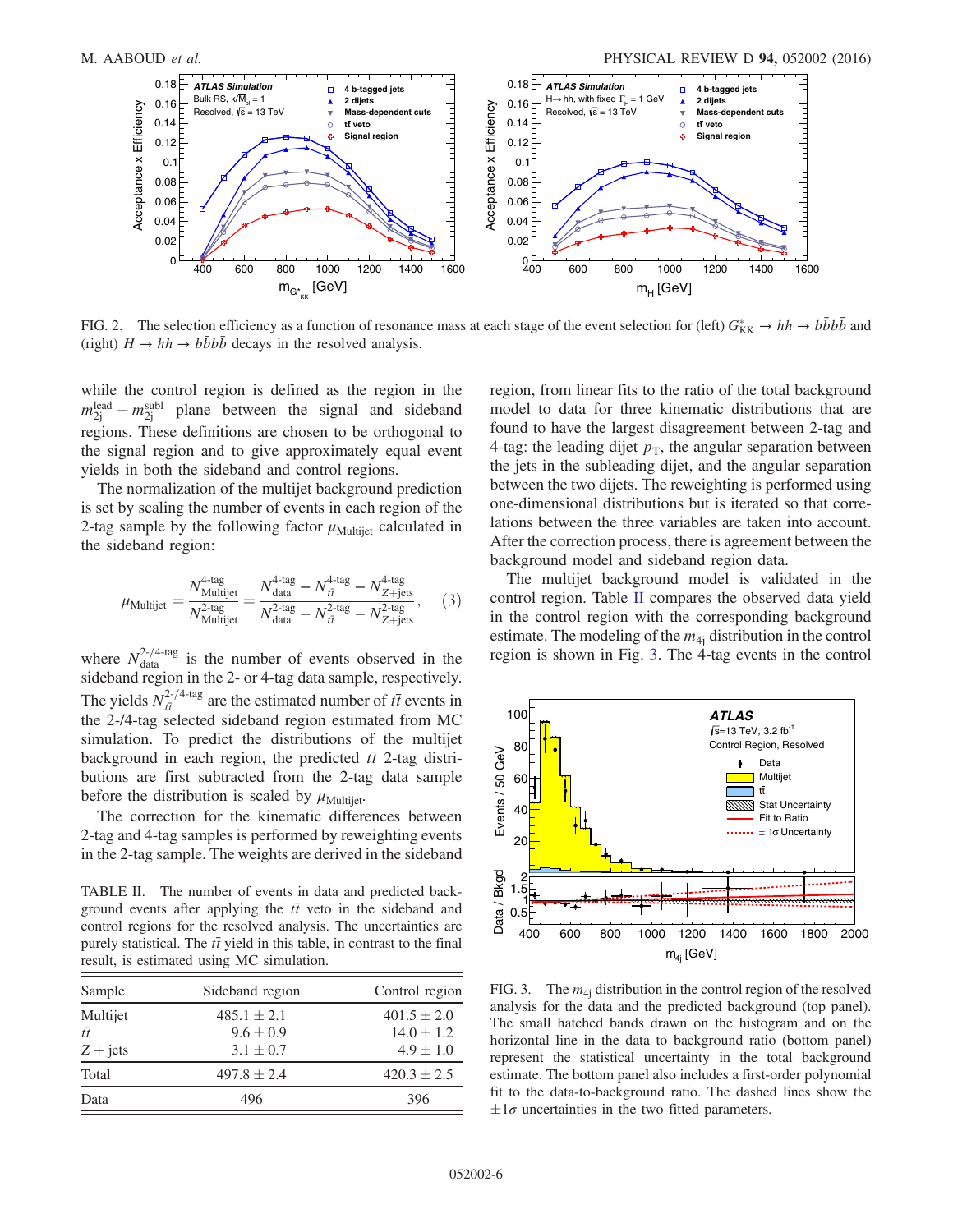<span id="page-7-0"></span>region are well described by the background model in both normalization and  $m_{4j}$  shape.

 $t\bar{t}$  background. —The normalization of the  $t\bar{t}$  background is derived from data in a  $t\bar{t}$  control region. Due to the limited yield in this control region, the shape of the  $t\bar{t}$  background is taken from MC simulation. To further decrease statistical uncertainties, the  $t\bar{t}$  shape is derived from MC simulation using the "2-tag" selection, with a systematic uncertainty assigned to cover the differences between the 2-tag and 4-tag  $m_{4}$  distributions.

The  $t\bar{t}$  control region is formed from events which pass the 4-tag selection, except for the  $t\bar{t}$  veto, which is reversed: if either of the dijets fails the  $X<sub>tt</sub>$  requirement, the event enters the  $t\bar{t}$  control region. This selection leads to a sample of 21 events, of which 13.3 are estimated to be multijet events using the 2-tag sample described previously. After subtracting the multijet background, the  $t\bar{t}$  control region yield is extrapolated to predict the  $t\bar{t}$  yield in the signal region,  $N_{t\bar{t}}$ , using the following equation:

$$
N_{t\bar{t}} = \frac{\epsilon_t^2}{1 - \epsilon_t^2} \times N_{t\bar{t}}^{\text{CR}},\tag{4}
$$

where  $N_{\tilde{t}}^{\text{CR}}$  is the number of events in the  $t\bar{t}$  control region, after subtraction of multijet background, and  $\epsilon_t$  is the efficiency for a selected dijet in a  $t\bar{t}$  event to pass the  $t\bar{t}$  veto. This equation relies on the assumption that the  $\epsilon_t$  of each dijet in the event is uncorrelated, an assumption validated in  $t\bar{t}$  MC simulation. The  $\epsilon_t$  is measured using an independent, high-purity "semileptonic  $t\bar{t}$ " data sample. Events in this sample are selected by requiring one dijet candidate passing the nominal selection with  $p_T > 150 \text{ GeV}$  and one "leptonic top-quark" candidate. The leptonic top-quark candidate is defined using a reconstructed muon and one b-tagged jet. This b-tagged jet is required to be distinct from jets in the dijet candidate, and the muon is required to have  $p_T > 25$  GeV, be isolated, and fall a distance  $\Delta R$  < 1.5 of the b-tagged jet. The leptonic top-quark candidate is required to have  $p_T > 150$  GeV, where the leptonic top  $\bar{p}_T$ is defined as the vector sum of the b-jet  $\vec{p}_T$  and the muon  $\vec{p}_T$ . The  $t\bar{t}$  veto efficiency is then measured as the fraction of the reconstructed dijet candidates which passed the  $t\bar{t}$ veto, yielding  $\epsilon_{t\bar{t}} = 0.60 \pm 0.04 \text{ (stat)} \pm 0.06 \text{ (syst)}$ . A 10% systematic uncertainty is assigned to cover potential differences between  $\epsilon_t$  as measured in the semileptonic  $t\bar{t}$ sample and  $\epsilon_t$  in the full 4-tag selection, where the method is applied in  $t\bar{t}$  MC simulation to evaluate such differences. The measured  $\epsilon_t$  agrees well with the corresponding semileptonic  $t\bar{t}$  MC prediction of 0.58.

<span id="page-7-1"></span>Equation [\(4\)](#page-6-0) gives a data-driven  $t\bar{t}$  background prediction of  $4.2 \pm 3.8$  events. The uncertainty is dominated by the statistical uncertainty in the yield in the  $t\bar{t}$  control region, with a smaller contribution from the uncertainty in the measured  $t\bar{t}$  veto efficiency.

#### 3. Systematic uncertainties

Two classes of systematic uncertainties are evaluated: those affecting the modeling of the signal and those affecting the background prediction.

The signal modeling uncertainties comprise: theoretical uncertainties in the acceptance, uncertainties in the jet energy scale (JES) and resolution (JER), and uncertainties in the b-tagging efficiency.

The following sources of theoretical uncertainty in the acceptance are evaluated: missing higher-order terms in the matrix elements and PDF set, as well as modeling of the underlying event, hadronic showers, initial- and final-state radiation. The total theoretical uncertainty is dominated by the uncertainties associated with the modeling of the initialand final-state radiation.

The jet energy uncertainties are derived based on in situ measurements performed during Run 1 and from MC simulation extrapolations from Run-1 to Run-2 conditions [\[45\]](#page-14-28). The JES systematic uncertainty is evaluated using three separate and orthogonal uncertainty components [\[46\]](#page-14-29). The JER uncertainty is evaluated by smearing jet energies according to the systematic uncertainties of the resolution measurement [\[46\].](#page-14-29) The uncertainty in the b-tagging efficiency is evaluated by propagating the systematic uncertainty in the measured tagging efficiency for b-jets [\[47\]](#page-14-30). The efficiencies are measured as a function of  $b$ -jet  $p<sub>T</sub>$  and  $\eta$ . For *b*-jets with  $p_T > 300$  GeV, systematic uncertainties in the tagging efficiencies are extrapolated with MC simulation and are consequently larger [\[18\].](#page-14-3)

<span id="page-7-2"></span>Systematic uncertainties in the normalization and shape of the multijet background model are assessed in the control region. The background prediction in the control region agrees with the observed data to within  $\pm 5\%$ , which is taken as the uncertainty in the predicted multijet yield. To further test the robustness of the background estimation, the background model is re-evaluated using different sideband and control region definitions and different b-tagging requirements on the "2-tag" sample. These changes affect the kinematic and flavor compositions of the various regions used in the background prediction. The control region agreement and signal region predictions of all variations considered are all consistent to within the assigned  $\pm 5\%$  uncertainty in the multijet background prediction.

The uncertainty in the description of the multijet  $m_{4i}$ distribution is determined by comparing the background prediction to the data in the control region as shown in Fig. [3.](#page-5-2) To evaluate the level of agreement, a linear fit is performed on the ratio of the distributions. This fit, along with its uncertainties, shown in the bottom panel of Fig. [3](#page-5-2), gives a slope consistent with zero. The uncertainty in the multijet background shape is defined using the uncertainty in the fitted slope.

The uncertainty in the  $t\bar{t}$  normalization is described above. The uncertainty in the MC-derived  $t\bar{t}$   $m_{4i}$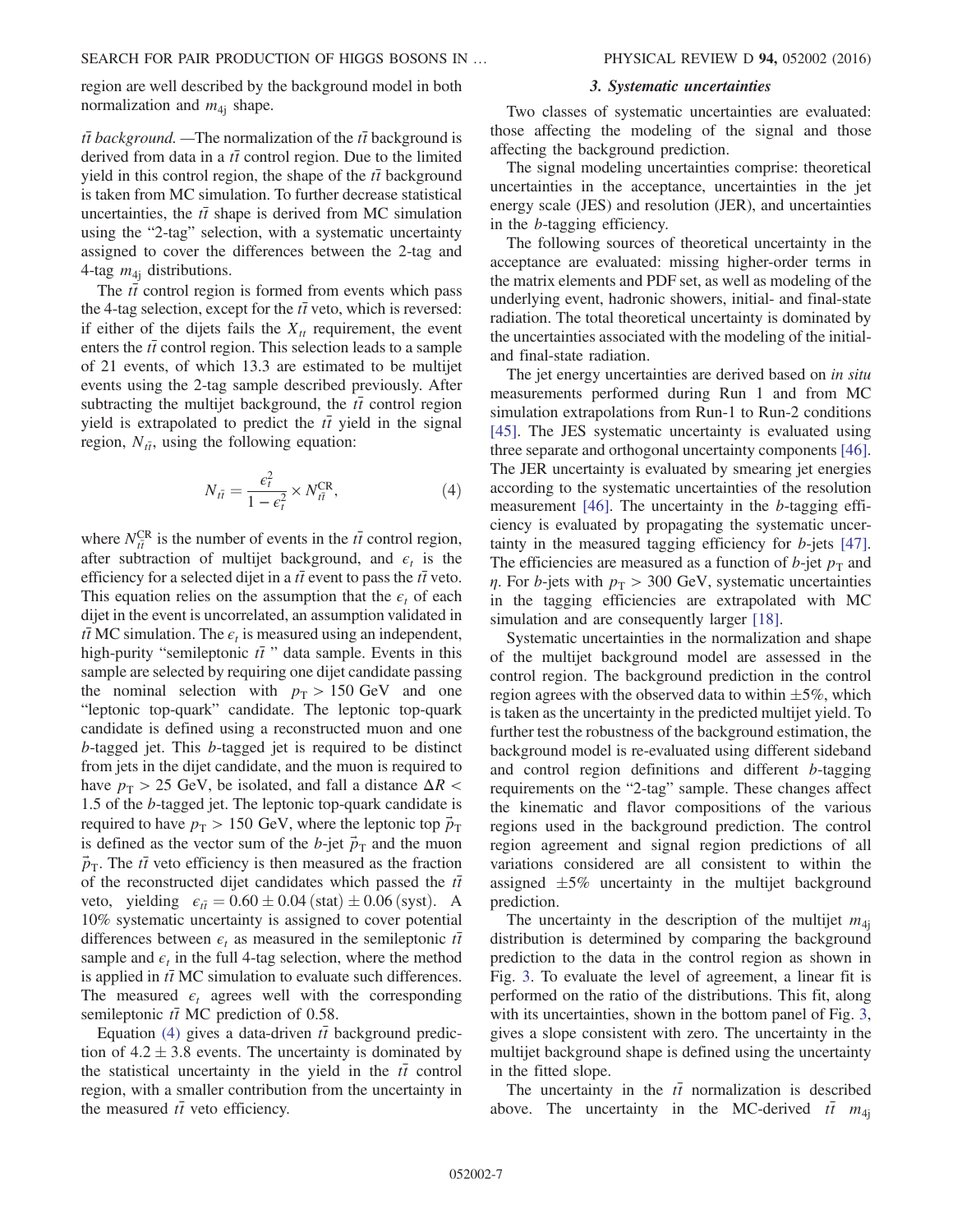<span id="page-8-0"></span>TABLE III. Summary of systematic uncertainties (expressed in percentage yield) in the total background and signal event yields in the signal region of the resolved analysis. Uncertainties are provided for nonresonant SM Higgs pair production, for a  $G_{KK}^*$  resonance with  $k/\bar{M}_{Pl} = 1$  and  $m = 500$  GeV, and for three resonances with  $m = 800 \text{ GeV}$ : a  $G_{\text{KK}}^*$  resonance with  $k/\bar{M}_{\text{Pl}} = 1$ , a  $G_{\text{KK}}^*$  resonance with  $k/\bar{M}_{\text{Pl}} = 2$ , and a spin-0 narrow-width H boson.

|                 | Background |          | $G_{KK}^*$ (500 GeV)                     | $G^*_{KK}$ (800 GeV)                             |                                          |                      |
|-----------------|------------|----------|------------------------------------------|--------------------------------------------------|------------------------------------------|----------------------|
| Source          |            | SM hh    | $\frac{k}{\overline{M}_{\text{Pl}}} = 1$ | $\frac{\kappa}{\frac{1}{2}} = 1$<br>$M_{\rm Pl}$ | $\frac{k}{\overline{M}_{\text{Pl}}}$ = 2 | $H(800 \text{ GeV})$ |
| Luminosity      | $\cdots$   |          |                                          |                                                  |                                          |                      |
| JER             | $\cdots$   |          |                                          |                                                  |                                          |                      |
| <b>JES</b>      | $\cdots$   | 12       | 14                                       |                                                  |                                          |                      |
| $b$ -tagging    | $\cdots$   | 18       | 15                                       | 26                                               | 27                                       | 26                   |
| Theoretical     | $\cdots$   | 9        | 2                                        | 3                                                |                                          | 3                    |
| Multijet        |            | $\cdots$ | $\cdot$ $\cdot$ $\cdot$                  | $\cdots$                                         | $\cdots$                                 | $\cdots$             |
| $t\overline{t}$ | h          | $\cdots$ | $\cdots$                                 | $\cdots$                                         | $\cdots$                                 | $\cdots$             |
| Total           |            | 24       | 21                                       | 28                                               | 28                                       | 28                   |

distribution is dominated by the uncertainty associated with using the 2-tag selection to model the 4-tag selection. This uncertainty is assessed by comparing the 2-tag and 4-tag  $t\bar{t}$ MC predictions in the signal region.

Table [III](#page-7-0) summarizes the relative impact of the uncertainties in the event yields.

#### 4. Event yields

The predicted number of background events in the signal region, the number of events observed in the data, and the predicted yield for two potential signals are presented in Table [IV.](#page-7-1) The numbers of predicted background events and observed events are in agreement.

Figure [4](#page-7-2) shows a comparison of the predicted  $m_{4i}$ background distribution to that observed in the data. The predicted background and observed distributions are in agreement, with no significant local excesses.

<span id="page-8-1"></span>TABLE IV. The number of predicted background events in the hh signal region for the resolved analysis, compared to the data. The yield for two potential signals, SM nonresonant Higgs pair production and an 800 GeV  $G_{\text{KK}}^*$  resonance with  $k/\bar{M}_{\text{Pl}} = 1$  are shown. The quoted errors include both the statistical and systematic uncertainties.

| Sample                                                            | Signal region yield                  |
|-------------------------------------------------------------------|--------------------------------------|
| Multijet<br>$t\overline{t}$<br>$Z + jets$                         | $43.3 \pm 2.3$<br>$4.3 \pm 3.0$<br>. |
| Total                                                             | $47.6 \pm 3.8$                       |
| Data                                                              | 46                                   |
| SM hh<br>$G_{\text{KK}}^*$ (800 GeV), $k/\bar{M}_{\text{Pl}} = 1$ | $0.22 \pm 0.05$<br>$5.7 \pm 1.5$     |

#### B. Boosted analysis

## 1. Selection

<span id="page-8-2"></span>The boosted analysis selects events with at least two large-*R* jets with  $250 < p_T < 1500$  GeV,  $|\eta| < 2.0$ , and mass  $m<sub>I</sub> > 50$  GeV. The upper bound on the transverse momentum and the mass requirement correspond to the kinematic region where jet calibration uncertainties are available from Refs. [\[41\]](#page-14-24) and [\[48\].](#page-14-31) Only the two large-R jets with highest  $p_T$ are retained for further selection. In order to reduce the contamination from  $t\bar{t}$  events, the leading jet is additionally required to have  $p_T > 350$  GeV, thus ensuring that all topquark decay products are contained in a single large-R jet with mass close to that of the top quark.



FIG. 4. Distribution of  $m_{4j}$  in the signal region of the resolved analysis for data compared to the predicted background. The hatched bands represent the combined statistical and systematic uncertainty in the total background estimate. The expected signal distribution for a  $G^*_{\text{KK}}$  resonance with mass of 800 GeV is also shown.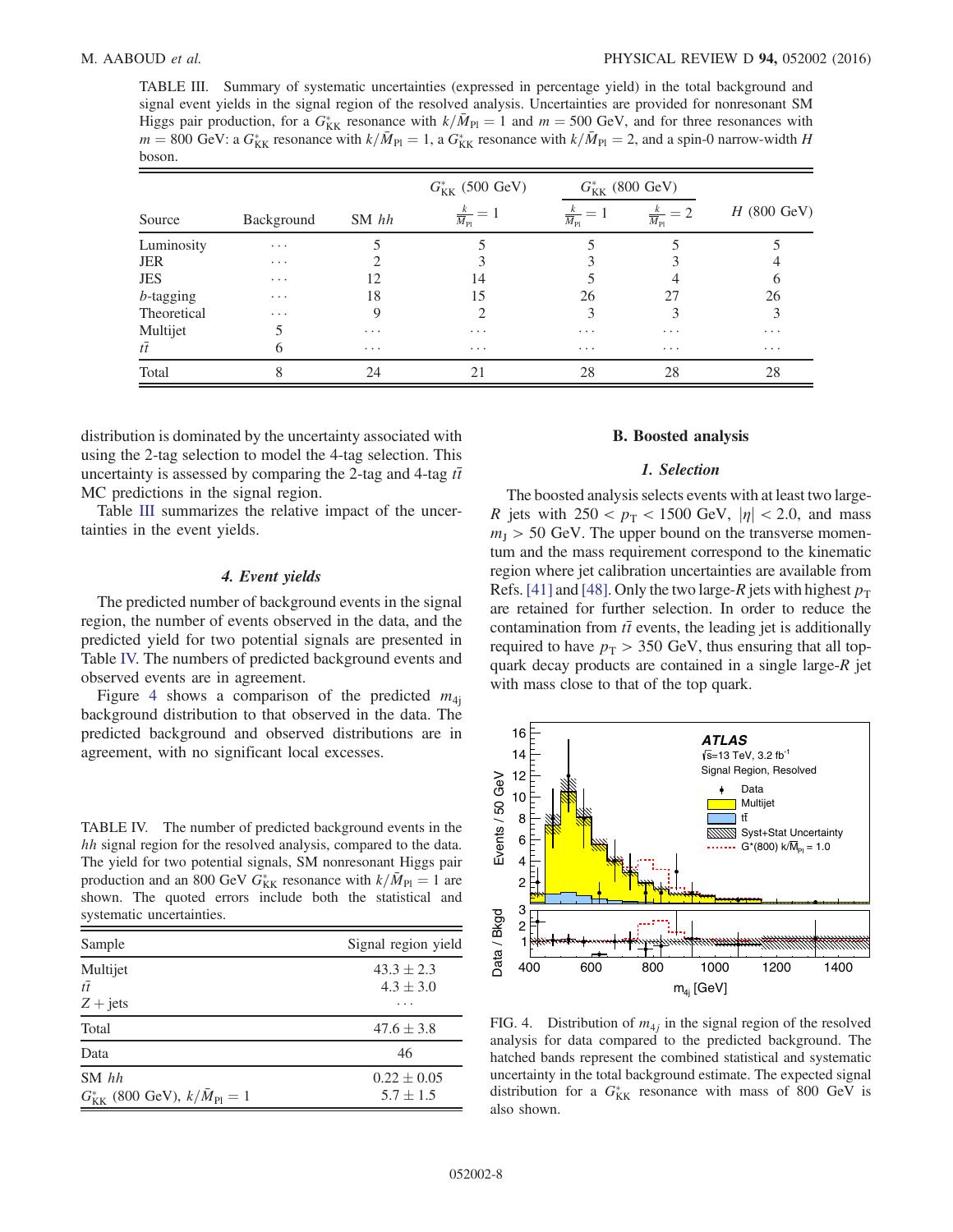<span id="page-9-0"></span>

FIG. 5. The  $m_j^{\text{subl}}$  vs  $m_j^{\text{lead}}$  distribution for the 2-tag data sample used to model the multijet background in the boosted analysis. The signal region is the area surrounded by the inner black contour line, centered on  $m_{\rm J}^{\rm lead} = 124$  GeV,  $m_{\rm J}^{\rm subl} = 115$  GeV. The control region is the area inside the outer black contour line, excluding the signal region. The sideband region is the area outside the outer contour line. The kinematic region enriched in  $t\bar{t}$ events is indicated by the dashed white contour line.

At least two track jets must be found by the ghost method [\[42\]](#page-14-25) to be associated with each large- $R$  jet. They are required to be consistent with the primary vertex of the event as well as to satisfy  $p_T > 10$  GeV and  $|\eta| < 2.5$ .

Since high-mass resonances tend to produce jets that are more central than multijet background processes, the two large-R jets are required to have a separation  $|\Delta \eta| < 1.7$ .

Signal event candidates are selected if each of the large-R jets has a mass consistent with that of the Higgs boson. This is defined as for the resolved analysis in Eq. [\(2\),](#page-4-1) where the small- $R$  dijet mass is replaced by the large- $R$  jet mass, requiring  $X_{hh}$  < 1.6. This requirement defines the signal region in the leading-subleading large- $R$  jet mass plane.

Two samples of events are selected based on the number of b-tagged leading and subleading track jets associated with each large- $R$  jet. They are referred to as the "3-tag" and the "4-tag" samples, and require exactly three or at least four track jets passing the b-tagging selection, respectively. In the 3-tag sample, the fourth jet is explicitly required to fail the *b*-tagging requirements to define orthogonal samples.

The signal region corresponds to the kinematic requirements illustrated by the inner region in Fig. [5.](#page-8-0) The data shown in this figure are derived from a sample of events that satisfy all selection criteria except for having only two track jets that pass the b-tagging requirements, referred to as the "2-tag" sample. This sample is used to estimate the background contribution as described below.

The acceptance times efficiency for each stage of the boosted-analysis event selection is shown in Fig. [6](#page-8-1) for the  $G^*_{\text{KK}}$  and heavy scalar models. The requirement that at least two individual track jets be associated to the large- $R$  jets becomes less efficient at high mass due to merging. The full selection for a  $G^*_{\text{KK}}$  resonance with a mass of 1000 GeV (2000 GeV) and  $k/\bar{M}_{\text{Pl}} = 1$  has an acceptance times efficiency of 9% (11%) in the 3-tag sample and 8% (5%) in the 4-tag sample.

#### 2. Background estimation

As in the resolved analysis, the dominant source of background stems from multijet (80%–90%) events and the rest is primarily due to  $t\bar{t}$  production. The background estimation method generally follows the same approach as that described in Sec. [VA 2.](#page-4-2) Differences are highlighted below.

<span id="page-9-1"></span>The shape of the multijet background in both the 3-tag and 4-tag samples is derived from the 2-tag sample. Due to the large statistical uncertainty in the background prediction for dijet masses  $(m_{2J})$  above 1500 GeV, an exponential fit to the data in the range between 900 and 2000 GeV is used to model the high-mass tail of the dijet distribution in



FIG. 6. The selection efficiency as a function of resonance mass at each stage of the event selection for (left)  $G_{KK}^* \to hh \to b\bar{b}b\bar{b}$  and (right)  $H \rightarrow hh \rightarrow bbbb$  decays in the boosted analysis. The "2 large-R Jets" curve includes the requirements that the leading jet has  $p<sub>T</sub> > 350$  GeV and that the large-R jets have a mass greater than 50 GeV.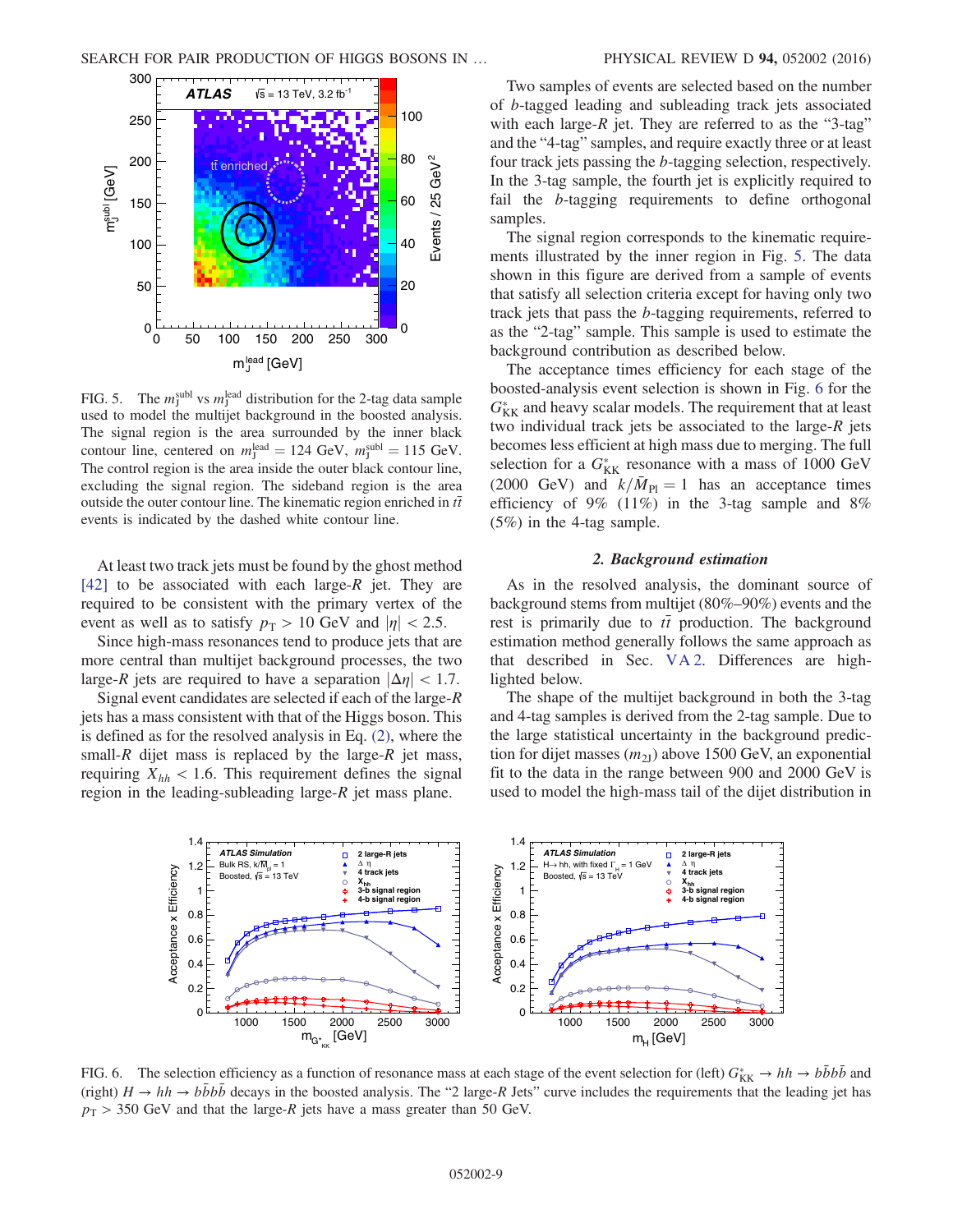<span id="page-10-0"></span>

FIG. 7. The leading large-R jet mass distribution in the  $hh$  sideband region for data (points) and background estimate (histograms) in the boosted analysis for events in the (left) 3-tag and (right) 4-tag categories. The shape of the multijet distributions is taken from the 2-tag region and is fitted to the data. The hatched bands represent the statistical uncertainty in the total background estimate.

the signal region. The estimated background yield in each signal region,  $N_{\text{bkg}}^{3(4)\text{-tag}}$ , is computed according to

$$
N_{\text{bkg}}^{3(4)\text{-tag}} = \mu_{\text{Multijet}}^{3(4)\text{-tag}} N_{\text{Multijet}}^{2\text{-tag}} + \alpha_{\bar{t}i}^{3(4)\text{-tag}} N_{\bar{t}i}^{3(4)\text{-tag}} + N_{Z+\text{jets}}^{3(4)\text{-tag}},
$$
\n(5)

where  $N_{\text{Multijet}}^{2\text{-tag}}$  is the number of multijet events in the 2-tag sample,  $N_{\overrightarrow{H}}^{3(4)-\text{tag}}$  and  $N_Z^{3(4)-\text{tag}}$  are the numbers of events predicted by the 3(4)-tag  $t\bar{t}$  and Z + jets MC samples. The parameter  $\mu_{\text{Multijet}}^{3(4)-\text{tag}}$  corresponds to the ratio of multijet event yields in the 3(4)-tag and 2-tag samples, as defined in Eq. [\(3\),](#page-5-3) except for considering 3- or 4-tag events in the numerator. Finally, the parameter  $\alpha_{\bar{t}}^{3(4)-\text{tag}}$  is a scale factor designed to correct the  $t\bar{t}$  event yield estimated from the MC simulation.

A sideband region defined by  $\sqrt{(m_{\rm J}^{\rm lead} - 124 \text{ GeV})^2 + (m_{\rm J}^{\rm subl} - 115 \text{ GeV})^2} > 36 \text{ GeV}$  is used to measure  $\mu_{\text{Multijet}}^{3(4)-\text{tag}}$  and  $\alpha_{t\bar{t}}^{3(4)-\text{tag}}$  from the data. The background estimate is validated in a control region defined to be complementary to the sideband and signal regions.

Both  $\mu_{\text{Multijet}}^{\mathfrak{Z}(4)-\text{tag}}$  and  $\alpha_{\tilde{t}}^{\mathfrak{Z}(4)-\text{tag}}$  are extracted from a binned likelihood fit to the leading large- $R$  jet mass distribution obtained in the sideband region of the 3(4)-tag sample, as shown in Fig. [7](#page-9-0). In this fit, the multijet distribution is extracted from the 2-tag sample, after subtraction of the  $t\bar{t}$ and  $Z +$  jets contributions predicted by the MC simulation. The  $t\bar{t}$  and  $Z +$  jets distributions in the sideband region of the 3(4)-tag sample are taken from the MC simulation. The resulting fit values and their statistical uncertainties for the 3-tag sample are  $\mu_{\text{Multijet}}^{3\text{-tag}} = 0.160 \pm 0.003$  and  $\alpha_{t\bar{t}}^{3-\text{tag}} = 1.02 \pm 0.09$ , with a correlation coefficient of −0.60 between these two parameters. The corresponding values measured in the 4-tag sample are  $\mu_{\text{Multijet}}^{\overline{4}\text{-tag}} =$  $0.0091 \pm 0.0007$  and  $\alpha_{t\bar{t}}^{4-\text{tag}} = 0.82 \pm 0.39$ , with a correlation coefficient of −0.58. A large anticorrelation is observed since the multijet and  $t\bar{t}$  background contributions are constrained to add up to the total number of events in the sideband region of the 3-tag and 4-tag data samples.

<span id="page-10-1"></span>The modeling of the background yield and kinematics is validated in the control region of the 3-tag and 4-tag samples. Good agreement is observed between the data and the predicted background in both the sideband and control regions of the 3-tag and 4-tag samples as shown in Table [V.](#page-9-1) The shapes of the  $t\bar{t}$  kinematic distributions in the 4-tag signal region are extracted from the MC simulation in the 3-tag signal region due to the limited size of the 4-tag MC sample.

TABLE V. The number of events in data and predicted background events in the hh sideband and control regions of the 3-tag and 4-tag samples for the boosted analysis. The number of multijet and  $t\bar{t}$  background events in the sideband regions are constrained by the number of observed events, as explained in the text. The uncertainties are purely statistical.

| Sample (3-tag)               | Sideband region                                    | Control region                                   |
|------------------------------|----------------------------------------------------|--------------------------------------------------|
| Multijet<br>tī<br>$Z + jets$ | $4328 \pm 27$<br>$683.5 \pm 8.1$<br>$31.8 \pm 3.7$ | $607 \pm 10$<br>$99.6 \pm 3.1$<br>$7.7 \pm 1.8$  |
| Total                        | $5043 \pm 28$                                      | $715 \pm 11$                                     |
| Data                         | 5043                                               | 724                                              |
| Sample (4-tag)               | Sideband region                                    | Control region                                   |
|                              |                                                    |                                                  |
| Multijet<br>tī<br>$Z + jets$ | $247.4 \pm 1.5$<br>$28.4 \pm 1.5$<br>$3.4 \pm 1.2$ | $34.7 \pm 0.6$<br>$5.1 \pm 0.7$<br>$0.6 \pm 0.5$ |
| Total                        | $279.2 \pm 2.5$                                    | $40.3 \pm 1.0$                                   |
| Data                         | 279                                                | 45                                               |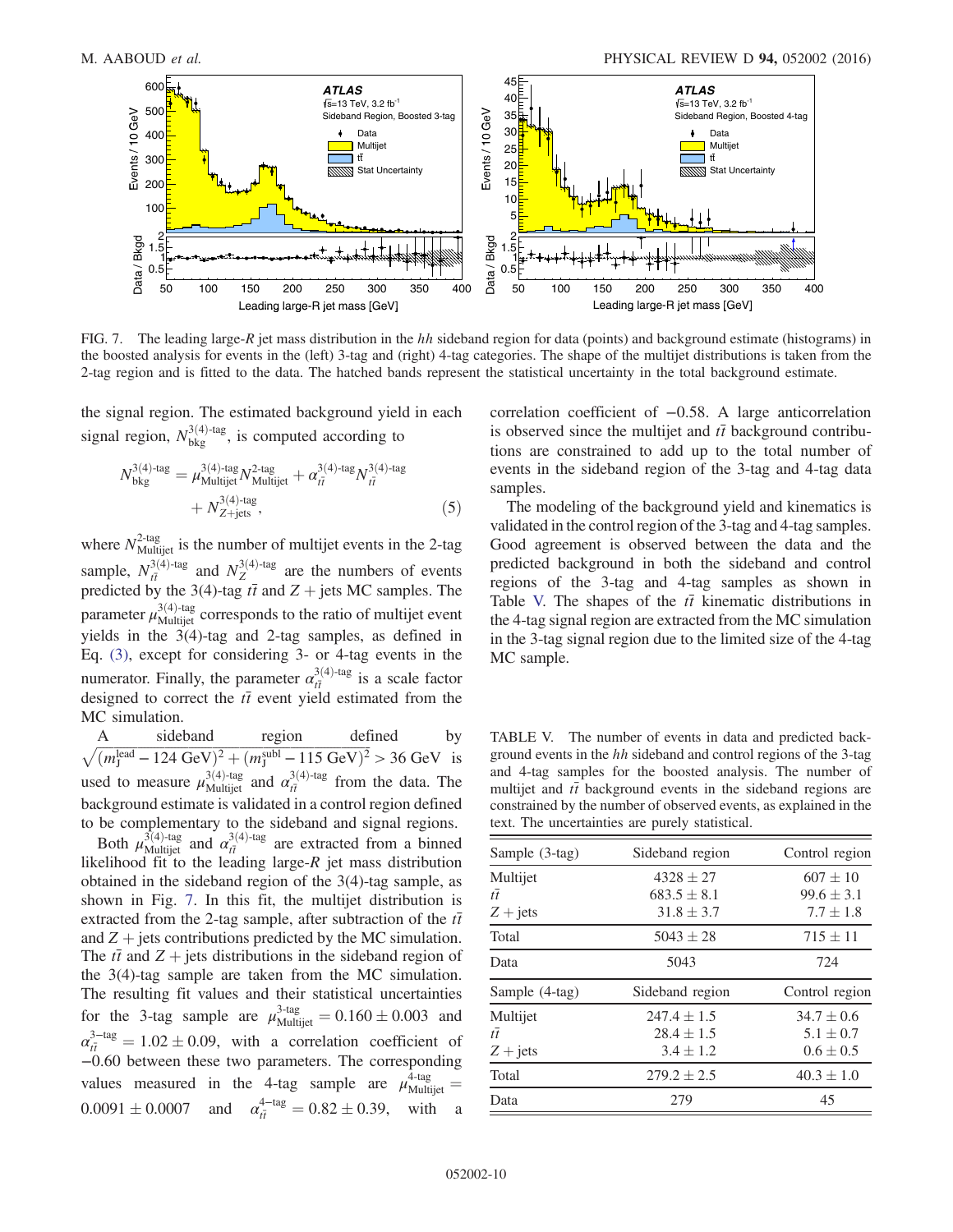<span id="page-11-0"></span>

FIG. 8. Dijet mass distribution in the control region for data (points) and background estimate (histograms) in the boosted analysis for events in the (left) 3-tag and (right) 4-tag categories. The hatched bands represent the statistical uncertainty in the total background estimate.

#### 3. Systematic uncertainties

Evaluation of systematic uncertainties in the boosted analysis generally follows the same approach as that described in Sec. [VA 3](#page-6-1). Differences are highlighted here.

The large- $R$  jet energy resolution and scale uncertainties as well as the jet mass resolution (JMR) and scale (JMS) uncertainties are derived *in situ* from 8 TeV *pp* collisions, taking into account MC simulation extrapolations for the different detector and beam conditions present in 8 and 13 TeV data-taking periods [\[49\].](#page-14-32) The uncertainty in the b-tagging efficiency for track jets is evaluated with the same method used for  $R = 0.4$  calorimeter jets.

Systematic uncertainties in the normalization and shape of the background model are assessed in the control region. The background predictions in both the 3-tag and 4-tag control regions agree with the observed data to within statistical uncertainties. The statistical uncertainties in the control region yields are assigned as systematic uncertainties in the multijet background normalization. The uncertainty in the shape of the multijet background is assessed in the control region via a linear fit to the ratio of the distributions shown in Fig. [8](#page-10-0).

<span id="page-11-1"></span>An additional uncertainty in the shape of the tail of the background prediction is assigned by fitting the 2-tag dijet mass distribution with a variety of empirical functions designed to model power-law behavior, as described in Ref. [\[50\].](#page-14-33) The largest difference between the exponential function predictions and those from alternative fit functions, considering the variation of the fitted parameters within their statistical uncertainties, is taken as a systematic uncertainty.

Relative systematic uncertainties in both the background and signal event yields are summarized in Table [VI](#page-10-1) for the 3-tag and 4-tag selections. For the background, the entry labeled "Statistical" corresponds to the statistical uncertainty from the fit to the leading large- $R$  jet mass (see Sec. V B 2) used to extract the multijet and  $t\bar{t}$  background yields, taking the correlation between these yields into account. It also includes the  $t\bar{t}$  modeling uncertainties and the statistical uncertainty associated with the data yield in the 2-tag sample. Uncertainties in the  $m_{2J}$  shape of the multijet and  $t\bar{t}$  backgrounds are not listed in Table [VI](#page-10-1), as they do not affect the event yields, but are accounted for in the statistical analysis.

TABLE VI. Summary of systematic uncertainties (expressed in percentage yield) in the total background and signal event yields in the 3-tag and 4-tag signal regions in the boosted analysis. Uncertainties are provided for a  $G^*_{\text{KK}}$  resonance mass of 1500 GeV with  $k/\bar{M}_{\text{Pl}} = 1$  or 2, as well as for a spin-0 narrow-width  $H$  boson.

| Source            | Background     | $k/\bar{M}_{\rm Pl} = 1 \ k/\bar{M}_{\rm Pl} = 2$ |                      | $G^*_{\text{KK}}$ (1500 GeV) $H$ (1500 GeV) |
|-------------------|----------------|---------------------------------------------------|----------------------|---------------------------------------------|
| Luminosity        |                | 5.0                                               | 5.0                  | 5.0                                         |
|                   |                | $3$ -tag                                          |                      |                                             |
| <b>JER</b>        | < 1            | < 1                                               | < 1                  | < 1                                         |
| JES               | 2              | < 1                                               | $\lt 1$              | < 1                                         |
| <b>JMR</b>        | 1              | 12                                                | 12                   | 11                                          |
| <b>JMS</b>        | 5              | 14                                                | 13                   | 17                                          |
| <i>b</i> -tagging | 1              | 23                                                | 22                   | 23                                          |
| Theoretical       |                | 3                                                 | 3                    | 3                                           |
| Multijet          | 3              | $\ddot{\phantom{0}}$                              | $\ddot{\phantom{a}}$ | $\ddot{\phantom{a}}$                        |
| Statistical       | $\overline{2}$ | 1                                                 | 1                    | 1                                           |
| Total             | 7              | 31                                                | 30                   | 33                                          |
|                   |                | $4$ -tag                                          |                      |                                             |
| JER               | < 1            | $<$ 1                                             | $<$ 1                | < 1                                         |
| JES               | < 1            | < 1                                               | < 1                  | < 1                                         |
| <b>JMR</b>        | 4              | 12                                                | 13                   | 13                                          |
| <b>JMS</b>        | 5              | 13                                                | 13                   | 14                                          |
| <i>b</i> -tagging | $\mathfrak{2}$ | 36                                                | 36                   | 36                                          |
| Theoretical       |                | 3                                                 | 3                    | 3                                           |
| Multijet          | 14             | $\ddot{\phantom{0}}$                              | $\ddot{\phantom{0}}$ | .                                           |
| Statistical       | 3              | 1                                                 | 1                    | 1                                           |
| Total             | 15             | 42                                                | 42                   | 43                                          |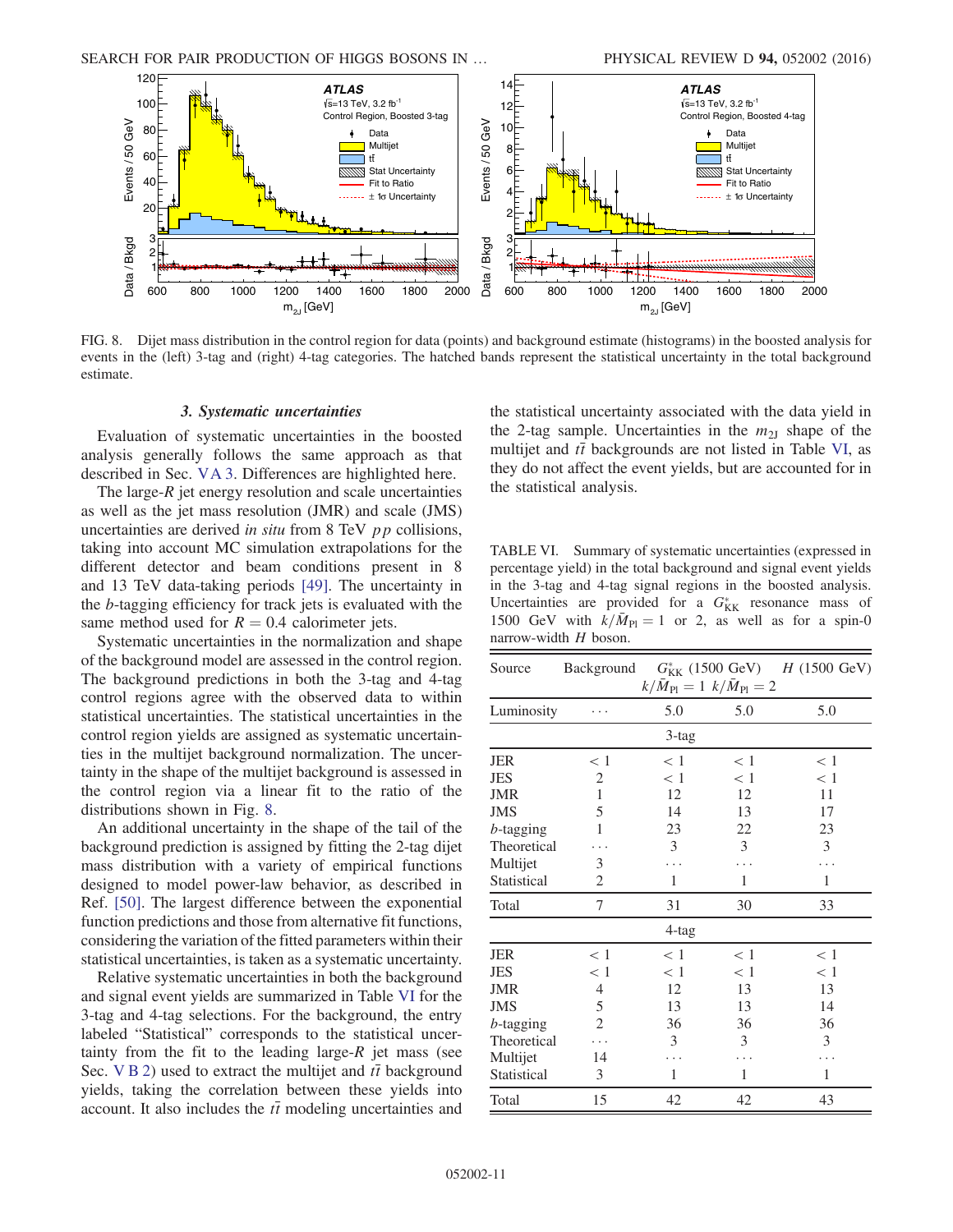<span id="page-12-0"></span>TABLE VII. The number of predicted background events in the hh 3-tag and 4-tag signal regions, compared to the data for the boosted analysis. Errors correspond to the total uncertainties in the predicted event yields. The yields for a 1000 GeV  $G^*_{\text{KK}}$  in the bulk RS model with  $k/\bar{M}_{\text{Pl}} = 1$  is also given.

| Sample                                                    | Signal region<br>$(3-tag)$ | Signal region<br>$(4-tag)$ |
|-----------------------------------------------------------|----------------------------|----------------------------|
| Multijet                                                  | $235 + 14$                 | $13.5 \pm 2.4$             |
| $t\bar{t}$                                                | $48 + 22$                  | $1.2 \pm 1.0$              |
| $Z + jets$                                                | $2.0 \pm 2.2$              | .                          |
| Total                                                     | $285 \pm 19$               | $14.6 \pm 2.4$             |
| Data                                                      | 316                        | 20                         |
| $G_{\text{KK}}^*$ (1000 GeV), $k/\bar{M}_{\text{Pl}} = 1$ | $3.4 \pm 0.9$              | $2.9 \pm 1.1$              |

## 4. Event yields

The predicted number of background events in the 3-tag and 4-tag signal regions, the number of events observed in the data, and the predicted yield for a potential signal are reported in Table [VII.](#page-11-0) One event in the 4-tag signal region, with a mass of 852 GeV, is in common with the resolved analysis. The dijet mass distribution in the signal region is shown in Fig. [9](#page-11-1). An excess of data is observed in the 3-tag signal region for  $m_{2J} \sim 900$  GeV and in the range between 1600 and 2000 GeV. The significance of these excesses is evaluated below.

#### VI. RESULTS

The results from the resolved and boosted analyses are interpreted separately using the statistical procedure described in Ref. [\[1\]](#page-13-0) and references therein. A test statistic based on the profile likelihood ratio [\[51\]](#page-14-34) is used to test hypothesized values of  $\mu$ , the global signal strength factor, separately for each model tested. The statistical analysis described below is performed using the data observed in the signal regions. The systematic uncertainties are treated as independent within each signal region using Gaussian or log-normal constraint terms in the definition of the likelihood function. In the boosted analysis, the data from the 3-tag and 4-tag signal regions are fitted simultaneously treating data-derived systematic uncertainties related to the multijet background estimate as uncorrelated and all other systematic uncertainties as fully correlated. In the case of the search for nonresonant hh production, only the number of events passing the final selection is used whereas the  $m_{4}$  or  $m_{2I}$  distributions are used in the case of the search for hh resonances.

#### A. Background-only hypothesis tests

In order to determine if there are any statistically significant local excesses in the data, a test of the background-only hypothesis ( $\mu = 0$ ) is performed. The significance of an excess is quantified using the local  $p_0$ , the probability that the background could produce a fluctuation greater than or equal to the excess observed in data. A global  $p_0$  is also calculated for the most significant discrepancy, using background-only pseudoexperiments to derive a correction for the look-elsewhere effect across the mass range tested [\[52\].](#page-14-35)

In the case of the resolved analysis, the largest deviation from the background-only hypothesis occurs around 900 GeV and is found to have a local significance less than  $2\sigma$ .

In the case of the boosted analysis, the largest local deviation corresponds to a broad data excess in the 3-tag signal region starting at  $m_{2J} \sim 1700$  GeV. The local significance of this excess is  $2.0\sigma$  assuming a  $G^*_{\text{KK}}$  resonance with  $k/\bar{M}_{\text{Pl}} = 1$ .

#### B. Exclusion limits

The data are used to set upper limits on the cross sections for the different benchmark signal processes. Exclusion limits are based on the value of the statistic  $CL_s$  [\[53\],](#page-14-36) with a



FIG. 9. Dijet mass distribution in the hh signal region for data (points) and background estimate (histograms) in the boosted analysis for events in the (left) 3-tag and (right) 4-tag categories. The expected signal distributions for  $G^*_{\text{KK}}$  masses of 1000, 1500 and 1800 GeV are also shown. The uncertainty band includes both the statistical and systematic uncertainties in the background estimate.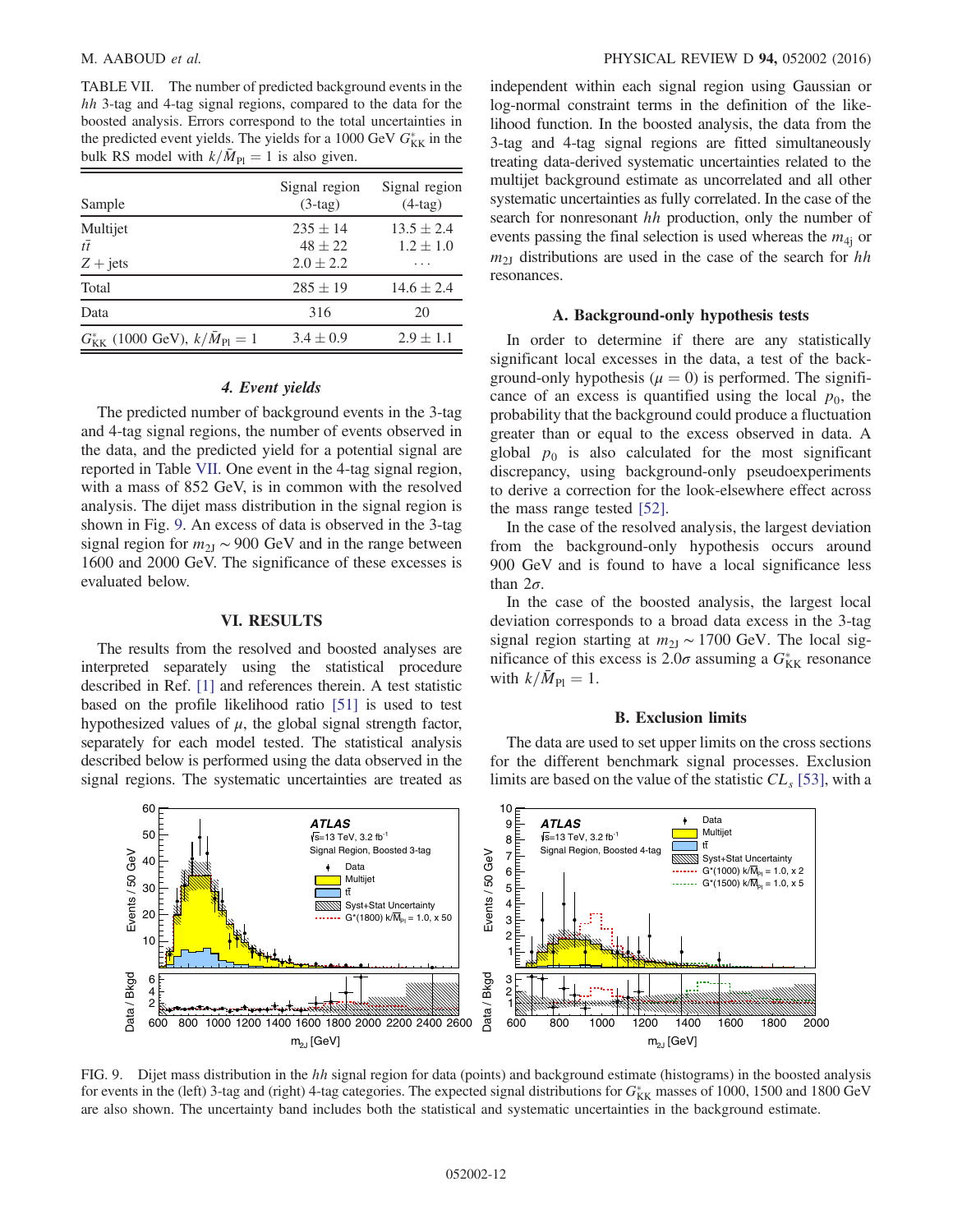

(c) Spin-0 narrow-width  $H$  boson

<span id="page-13-2"></span><span id="page-13-1"></span><span id="page-13-0"></span>FIG. 10. The expected and observed upper limit for  $p p \rightarrow$  $G_{\text{KK}}^* \rightarrow hh \rightarrow b\bar{b}b\bar{b}$  in the bulk RS model with (a)  $k/\bar{M}_{\text{Pl}} = 1$  and (b)  $k/\bar{M}_{\text{Pl}} = 2$ , as well as (c)  $pp \rightarrow H \rightarrow hh \rightarrow b\bar{b}b\bar{b}$  with fixed  $\Gamma_H = 1$  GeV, at the 95% confidence level. The results of the resolved analysis are used up to a mass of 1100 GeV and those of the boosted analysis are used at higher mass where its expected sensitivity is higher. The red curves show the predicted cross sections as a function of resonance mass for the models considered.

<span id="page-13-3"></span>value of  $\mu$  regarded as excluded at the 95% confidence level (C.L.) when  $CL_s$  is less than 5%.

<span id="page-13-4"></span>The nonresonant search is performed using the resolved analysis, since it has better sensitivity than the boosted analysis. Using the SM hh nonresonant production as the signal model, the observed 95% C.L. upper limit is  $\sigma(p \, p \rightarrow hh \rightarrow b\bar{b}b\bar{b})$  < 1.22 pb, a value to be compared with the inclusive SM prediction (as defined in Sec. [III\)](#page-1-0) of  $\sigma(pp \to hh \to b\bar{b}b\bar{b}) = 11.3^{+0.9}_{-1.0}$  fb.

For the resonant Higgs-boson pair production search, the resolved and boosted analyses offer their best sensitivity in complementary resonance mass regions. The resolved analysis gives a more stringent expected exclusion limit for resonance masses up to (and including) 1100 GeV, while the boosted analysis offers better sensitivity beyond that mass. A simple combination of the separate exclusion limits from the resolved and boosted analyses is used. This is achieved by taking the limit from the analysis with the more stringent expected exclusion at each mass point for each of the signal models.

Figure [10](#page-12-0) shows the combined 95% C.L. upper limits for three different resonances: a spin-2  $G^*_{\text{KK}}$  in the bulk RS model with  $k/\bar{M}_{\text{Pl}} = 1$  and 2, and a spin-0 narrow-width H boson. For the spin-2  $G_{KK}^*$  with  $k/M_{\text{Pl}} = 1$ , limits on  $\sigma(pp \to G^*_{\rm K})$  $K_{KK}^* \rightarrow hh \rightarrow b\bar{b}b\bar{b}$  are set in the range between 21 and 73 fb for masses between 600 and 3000 GeV. The corresponding range of limits for the  $G^*_{\text{KK}}$  resonance with  $k/\bar{M}_{\text{Pl}} = 2$  is 34 to 86 fb. Although no events are observed at masses near 3000 GeV, the observed limit remains about  $1\sigma$  weaker than the expected limit due to a substantial lowmass tail in the shape of high-mass resonance signals and the slight data excess observed at high mass. The crosssection limits for resonance masses below 600 GeV weaken substantially due to the lower acceptance times efficiency (see Fig. [2](#page-5-0)) and the increased level of background. These cross-section upper limits translate into observed (expected) excluded mass ranges of 480–770 (470– 735) GeV for  $k/M_{\text{Pl}} = 1$  and < 965(< 995) GeV for  $k/\tilde{M}_{\text{Pl}} = 2$ . The cross-section upper limits for the spin-0 narrow-width  $H$  boson are similar, with 95% C.L. exclusion limits ranging from 30 to 300 fb in the mass range between 500 and 3000 GeV.

<span id="page-13-5"></span>The search sensitivity of this analysis is similar to that achieved at  $\sqrt{s} = 8$  TeV with 19.5 fb<sup>-1</sup> for resonance masses below 1350 GeV but exceeds it above that mass by factors of 1.4 at 1500 GeV and 12 at 2000 GeV. The search has also been extended to resonance masses beyond 2000 GeV, up to 3000 GeV.

#### VII. CONCLUSIONS

<span id="page-13-7"></span><span id="page-13-6"></span>A search for both resonant and nonresonant production of pairs of Standard Model Higgs bosons has been carried out in the dominant  $b\bar{b}b\bar{b}$  channel with 3.2 fb<sup>-1</sup> of pp collision data collected by ATLAS during the 2015 run of the LHC at  $\sqrt{s} = 13$  TeV. Results are reported for the resolved analysis with each  $h \to b\bar{b}$  decay reconstructed as two separate b-tagged jets and for the boosted analysis with each  $h \rightarrow b\bar{b}$  decay reconstructed as a single large-radius jet associated with two small-radius track jets and a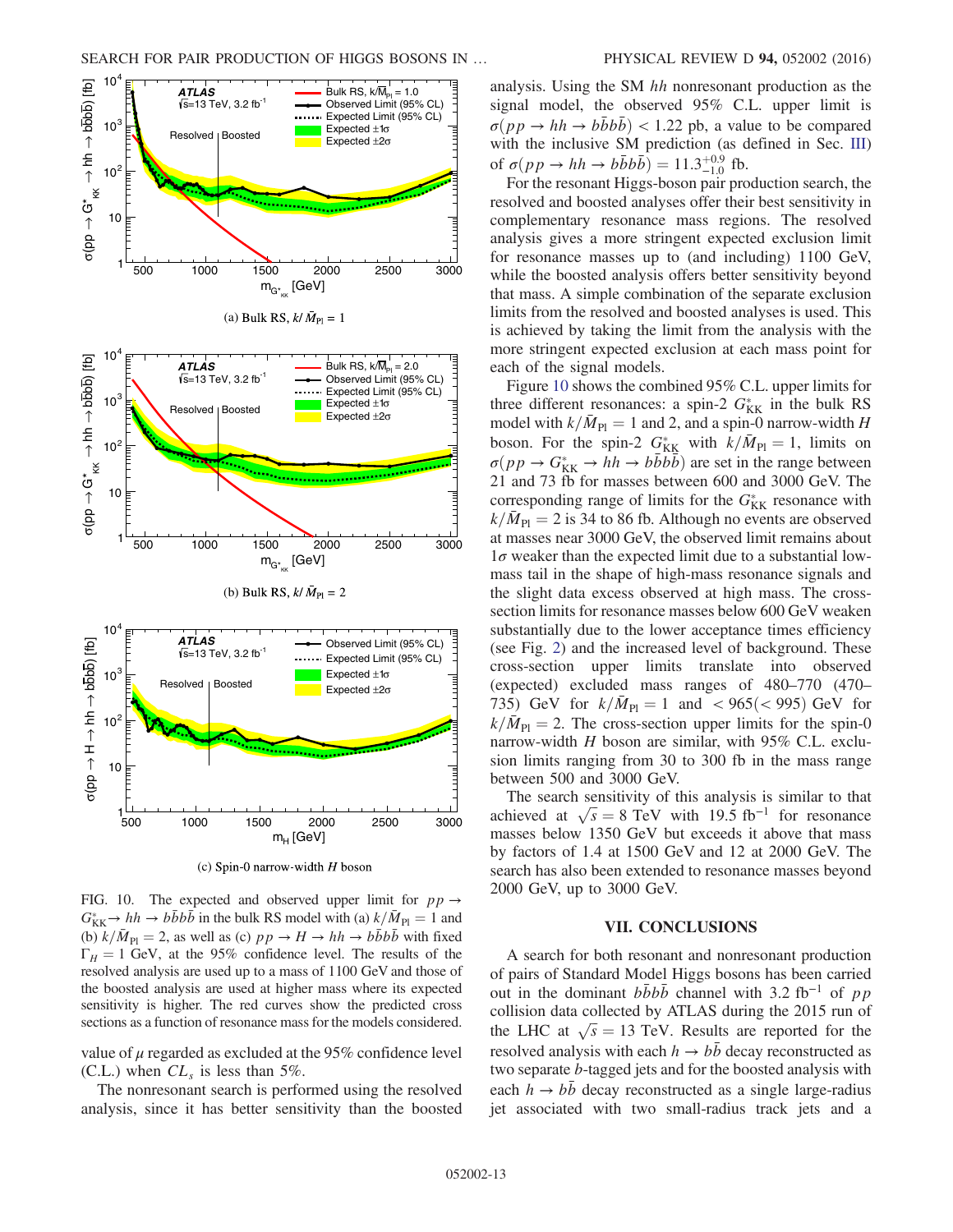<span id="page-14-1"></span><span id="page-14-0"></span>minimum of three  $b$ -tags for the  $hh$  system. No significant data excess is observed above the estimated background consisting mainly of multijet and  $t\bar{t}$  events. Upper limits on the production cross section times branching ratio to the  $b\bar{b}b\bar{b}$  final state are set for spin-0 and spin-2 resonances with values ranging between 24 and 113 fb (at 95% C.L.) for resonance masses in the range between 600 and 3000 GeV. For nonresonant production, the upper limit is 1.22 pb (at 95% C.L.). The search sensitivity of this analysis exceeds that achieved at  $\sqrt{s} = 8 \text{ TeV}$  with 19.5 fb<sup>−</sup><sup>1</sup> for resonance masses above 1350 GeV. Furthermore, the search has been extended to cover the mass range between 2000 and 3000 GeV.

## <span id="page-14-25"></span><span id="page-14-24"></span>ACKNOWLEDGMENTS

<span id="page-14-7"></span><span id="page-14-6"></span><span id="page-14-5"></span><span id="page-14-4"></span><span id="page-14-3"></span><span id="page-14-2"></span>We thank CERN for the very successful operation of the LHC, as well as the support staff from our institutions without whom ATLAS could not be operated efficiently. We acknowledge the support of ANPCyT, Argentina; YerPhI, Armenia; ARC, Australia; BMWFW and FWF, Austria; ANAS, Azerbaijan; SSTC, Belarus; CNPq and FAPESP, Brazil; NSERC, NRC and CFI, Canada; CERN; CONICYT, Chile; CAS, MOST and NSFC, China; COLCIENCIAS, Colombia; MSMT CR, MPO CR and VSC CR, Czech Republic; DNRF and DNSRC, Denmark; IN2P3-CNRS, CEA-DSM/IRFU, France; GNSF, Georgia; BMBF, HGF, and MPG, Germany; GSRT, Greece; RGC, Hong Kong SAR, China; ISF, I-CORE and Benoziyo Center, Israel; INFN, Italy; MEXT and JSPS, Japan; CNRST, Morocco; FOM and NWO, Netherlands; RCN, <span id="page-14-23"></span><span id="page-14-22"></span><span id="page-14-21"></span><span id="page-14-20"></span><span id="page-14-19"></span><span id="page-14-18"></span><span id="page-14-17"></span>Norway; MNiSW and NCN, Poland; FCT, Portugal; MNE/ IFA, Romania; MES of Russia and NRC KI, Russian Federation; JINR; MESTD, Serbia; MSSR, Slovakia; ARRS and MIZŠ, Slovenia; DST/NRF, South Africa; MINECO, Spain; SRC and Wallenberg Foundation, Sweden; SERI, SNSF and Cantons of Bern and Geneva, Switzerland; MOST, Taiwan; TAEK, Turkey; STFC, United Kingdom; DOE and NSF, United States of America. In addition, individual groups and members have received support from BCKDF, the Canada Council, CANARIE, CRC, Compute Canada, FQRNT, and the Ontario Innovation Trust, Canada; EPLANET, ERC, FP7, Horizon 2020 and Marie Skłodowska-Curie Actions, European Union; Investissements d'Avenir Labex and Idex, ANR, Région Auvergne and Fondation Partager le Savoir, France; DFG and AvH Foundation, Germany; Herakleitos, Thales and Aristeia programmes cofinanced by EU-ESF and the Greek NSRF; BSF, GIF and Minerva, Israel; BRF, Norway; Generalitat de Catalunya, Generalitat Valenciana, Spain; the Royal Society and Leverhulme Trust, United Kingdom. The crucial computing support from all WLCG partners is acknowledged gratefully, in particular from CERN, the ATLAS Tier-1 facilities at TRIUMF (Canada), NDGF (Denmark, Norway, Sweden), CC-IN2P3 (France), KIT/GridKA (Germany), INFN-CNAF (Italy), NL-T1 (Netherlands), PIC (Spain), ASGC (Taiwan), RAL (UK) and BNL (USA), the Tier-2 facilities worldwide and large non-WLCG resource providers. Major contributors of computing resources are listed in Ref. [\[54\]](#page-14-37).

- <span id="page-14-12"></span><span id="page-14-11"></span><span id="page-14-10"></span><span id="page-14-9"></span><span id="page-14-8"></span>[1] ATLAS Collaboration, Observation of a new particle in the search for the Standard Model Higgs boson with the ATLAS detector at the LHC, [Phys. Lett. B](http://dx.doi.org/10.1016/j.physletb.2012.08.020) 716, 1 (2012).
- [2] CMS Collaboration, Observation of a new boson at a mass of 125 GeV with the CMS experiment at the LHC, [Phys.](http://dx.doi.org/10.1016/j.physletb.2012.08.021) Lett. B 716[, 30 \(2012\)](http://dx.doi.org/10.1016/j.physletb.2012.08.021).
- <span id="page-14-13"></span>[3] K. Agashe, H. Davoudiasl, G. Perez, and A. Soni, Warped gravitons at the LHC and beyond, [Phys. Rev. D](http://dx.doi.org/10.1103/PhysRevD.76.036006) 76, 036006 [\(2007\).](http://dx.doi.org/10.1103/PhysRevD.76.036006)
- <span id="page-14-15"></span><span id="page-14-14"></span>[4] L. Fitzpatrick, J. Kaplan, L. Randall, and L.-T. Wang, Searching for the Kaluza-Klein graviton in bulk RS models, [J. High Energy Phys. 09 \(2007\) 013.](http://dx.doi.org/10.1088/1126-6708/2007/09/013)
- <span id="page-14-16"></span>[5] G. C. Branco, P. M. Ferreira, L. Lavoura, M. N. Rebelo, M. Sher, and J. P. Silva, Theory and phenomenology of two-Higgs-doublet models, [Phys. Rep.](http://dx.doi.org/10.1016/j.physrep.2012.02.002) 516, 1 (2012).
- [6] G. D. Kribs and A. Martin, Enhanced di-Higgs production through light colored scalars, [Phys. Rev. D](http://dx.doi.org/10.1103/PhysRevD.86.095023) 86, 095023 [\(2012\).](http://dx.doi.org/10.1103/PhysRevD.86.095023)
- [7] R. Gröber and M. Mühlleitner, Composite Higgs boson pair production at the LHC, [J. High Energy Phys. 06 \(2011\) 020.](http://dx.doi.org/10.1007/JHEP06(2011)020)
- <span id="page-14-32"></span><span id="page-14-31"></span><span id="page-14-30"></span><span id="page-14-29"></span><span id="page-14-28"></span><span id="page-14-27"></span><span id="page-14-26"></span>[8] R. Contino, M. Ghezzi, M. Moretti, G. Panico, F. Piccinini, and A. Wulzer, Anomalous couplings in double Higgs production, [J. High Energy Phys. 08 \(2012\) 154.](http://dx.doi.org/10.1007/JHEP08(2012)154)
- <span id="page-14-33"></span>[9] ATLAS Collaboration, Search for Higgs boson pair production in the *bbbb* final state from pp collisions at  $\sqrt{s}$ 8 TeV with the ATLAS detector, [Eur. Phys. J. C](http://dx.doi.org/10.1140/epjc/s10052-015-3628-x) 75, 412 [\(2015\).](http://dx.doi.org/10.1140/epjc/s10052-015-3628-x)
- <span id="page-14-35"></span><span id="page-14-34"></span>[10] CMS Collaboration, Search for resonant pair production of Higgs bosons decaying to two bottom quark-antiquark pairs in proton-proton collisions at 8 TeV, [Phys. Lett. B](http://dx.doi.org/10.1016/j.physletb.2015.08.047) 749, 560 [\(2015\).](http://dx.doi.org/10.1016/j.physletb.2015.08.047)
- <span id="page-14-36"></span>[11] ATLAS Collaboration, Searches for Higgs boson pair production in the  $hh \rightarrow bb\tau\tau$ ,  $\gamma\gamma WW^*$ ,  $\gamma\gamma bb$ ,  $b\bar{b}b\bar{b}$  channels with the ATLAS detector, Phys. Rev. D 92[, 092004 \(2015\).](http://dx.doi.org/10.1103/PhysRevD.92.092004)
- <span id="page-14-37"></span>[12] CMS Collaboration, Searches for a heavy scalar boson H decaying to a pair of 125 GeV Higgs bosons hh or for a heavy pseudoscalar boson A decaying to Zh, in the final states with h to tautau, [Phys. Lett. B](http://dx.doi.org/10.1016/j.physletb.2016.01.056) 755, 217 (2016).
- [13] ATLAS Collaboration, Search for Higgs Boson Pair Production in the  $\gamma \gamma b \bar{b}$  Final State using pp Collision Data at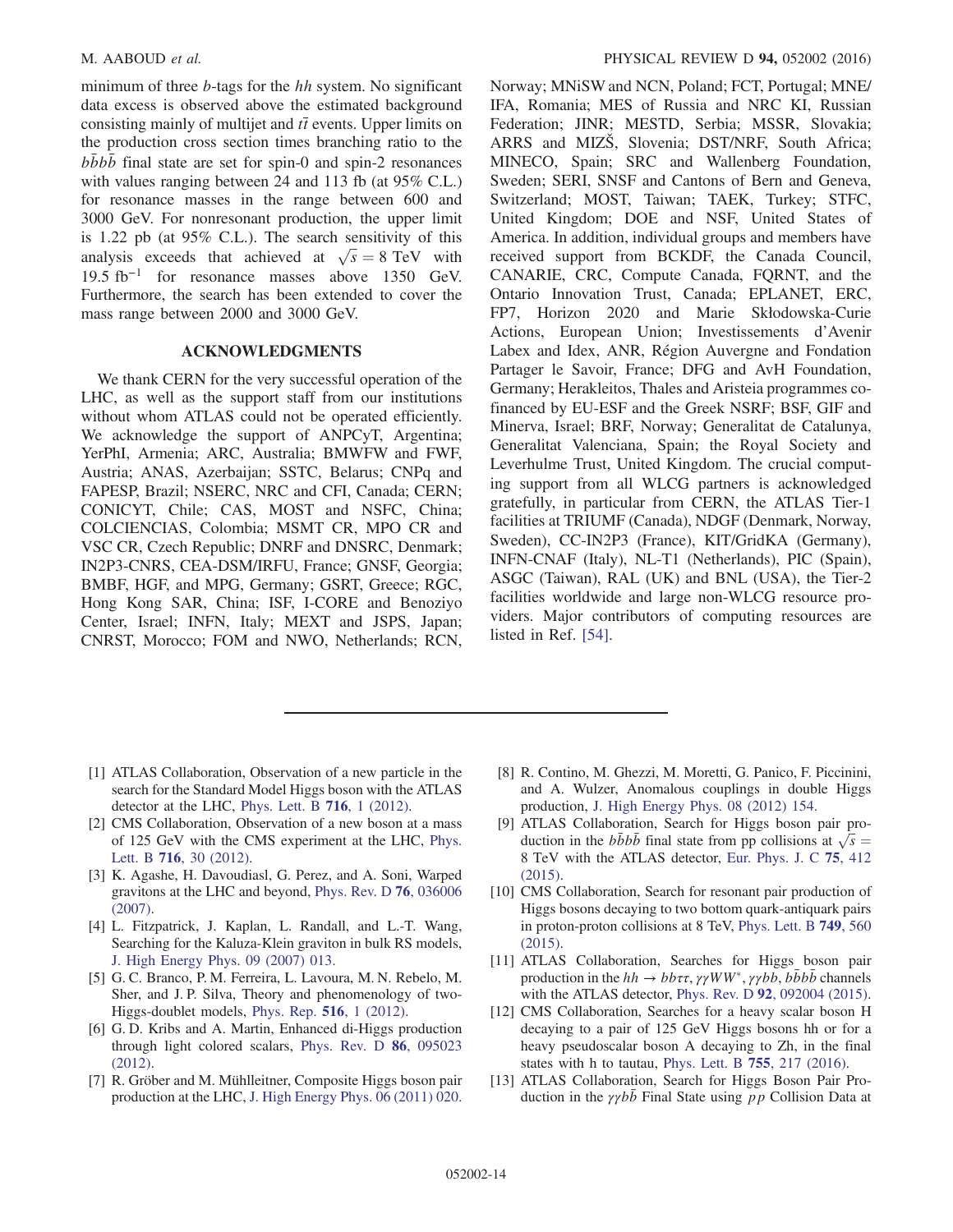$\sqrt{s}$  = 8 TeV from the ATLAS Detector, [Phys. Rev. Lett.](http://dx.doi.org/10.1103/PhysRevLett.114.081802) 114[, 081802 \(2015\).](http://dx.doi.org/10.1103/PhysRevLett.114.081802)

- <span id="page-15-2"></span><span id="page-15-1"></span>[14] CMS Collaboration, Search for two Higgs bosons in final states containing two photons and two bottom quarks, [arXiv:1603.06896 \[Phys. Rev. D \(to be published\)\].](http://arXiv.org/abs/1603.06896)
- [15] ATLAS Collaboration, The ATLAS Experiment at the CERN Large Hadron Collider, J. Instrum. 3[, S08003 \(2008\).](http://dx.doi.org/10.1088/1748-0221/3/08/S08003)
- [16] ATLAS Collaboration, Report No. ATLAS-TDR-19, 2010, [http://cds.cern.ch/record/1291633;](http://cds.cern.ch/record/1291633) ATLAS Insertable B-Layer Technical Design Report Addendum, Report No. ATLAS-TDR-19-ADD-1, 2012, [http://cds.cern.ch/](http://cds.cern.ch/record/1451888) [record/1451888.](http://cds.cern.ch/record/1451888)
- [17] ATLAS Collaboration, Improved luminosity determination in pp collisions at  $\sqrt{s} = 7$  TeV using the ATLAS detector at the LHC, [Eur. Phys. J. C](http://dx.doi.org/10.1140/epjc/s10052-013-2518-3) 73, 2518 (2013).
- [18] ATLAS Collaboration, Performance of b-jet identification in the ATLAS experiment, J. Instrum. 11[, P04008 \(2016\)](http://dx.doi.org/10.1088/1748-0221/11/04/P04008).
- <span id="page-15-4"></span>[19] J. Alwall, R. Frederix, S. Frixione, V. Hirschi, F. Maltoni, O. Mattelaer, H.-S. Shao, T. Stelzer, P. Torrielli, and M. Zaro, The automated computation of tree-level and next-to-leading order differential cross sections, and their matching to parton shower simulations, [J. High Energy Phys. 07 \(2014\) 079.](http://dx.doi.org/10.1007/JHEP07(2014)079)
- <span id="page-15-5"></span>[20] R. D. Ball et al., Parton distributions with LHC data, [Nucl.](http://dx.doi.org/10.1016/j.nuclphysb.2012.10.003) Phys. B867[, 244 \(2013\).](http://dx.doi.org/10.1016/j.nuclphysb.2012.10.003)
- [21] T. Sjöstrand, S. Mrenna, and P.Z. Skands, A brief introduction to PYTHIA 8.1, [Comput. Phys. Commun.](http://dx.doi.org/10.1016/j.cpc.2008.01.036) 178, 852 [\(2008\).](http://dx.doi.org/10.1016/j.cpc.2008.01.036)
- <span id="page-15-6"></span>[22] ATLAS Collaboration, Report No. ATL-PHYS-PUB-2014- 021, 2014, [http://cds.cern.ch/record/1966419.](http://cds.cern.ch/record/1966419)
- [23] H.-L. Lai, M. Guzzi, J. Huston, Z. Li, P. M. Nadolsky, J. Pumplin, and C.-P. Yuan, New parton distributions for collider physics, Phys. Rev. D 82[, 074024 \(2010\)](http://dx.doi.org/10.1103/PhysRevD.82.074024).
- [24] M. Bahr et al., Herwig++ Physics and Manual, [Eur. Phys. J.](http://dx.doi.org/10.1140/epjc/s10052-008-0798-9) C 58[, 639 \(2008\)](http://dx.doi.org/10.1140/epjc/s10052-008-0798-9).
- [25] P. M. Nadolsky, H.-L. Lai, Q.-H. Cao, J. Huston, J. Pumplin, D. Stump, W.-K. Tung, and C.-P. Yuan, Implications of CTEQ global analysis for collider observables, [Phys. Rev. D](http://dx.doi.org/10.1103/PhysRevD.78.013004) 78[, 013004 \(2008\).](http://dx.doi.org/10.1103/PhysRevD.78.013004)
- [26] S. Gieseke, C. Rohr, and A. Siodmok, Colour reconnections in Herwig++, [Eur. Phys. J. C](http://dx.doi.org/10.1140/epjc/s10052-012-2225-5) 72, 2225 (2012).
- [27] S. Dawson, S. Dittmaier, and M. Spira, Neutral Higgs boson pair production at hadron colliders: QCD corrections, [Phys.](http://dx.doi.org/10.1103/PhysRevD.58.115012) Rev. D 58[, 115012 \(1998\)](http://dx.doi.org/10.1103/PhysRevD.58.115012).
- <span id="page-15-3"></span>[28] T. Plehn, M. Spira, and P. Zerwas, Pair production of neutral Higgs particles in gluon-gluon collisions, [Nucl. Phys.](http://dx.doi.org/10.1016/0550-3213(96)00418-X) B479, [46 \(1996\);](http://dx.doi.org/10.1016/0550-3213(96)00418-X) B531[, 655\(E\) \(1998\).](http://dx.doi.org/10.1016/S0550-3213(98)00406-4)
- [29] LHC Higgs Cross Section Working Group, Current recommendations for di-Higgs cross-sections, [http://twiki.cern.ch/](http://twiki.cern.ch/twiki/bin/view/LHCPhysics/LHCHXSWG) [twiki/bin/view/LHCPhysics/LHCHXSWG.](http://twiki.cern.ch/twiki/bin/view/LHCPhysics/LHCHXSWG)
- [30] T. Sjöstrand, S. Mrenna, and P. Z. Skands, PYTHIA 6.4 Physics and Manual, [J. High Energy Phys. 05 \(2006\) 026.](http://dx.doi.org/10.1088/1126-6708/2006/05/026)
- <span id="page-15-0"></span>[31] P. Z. Skands, Tuning Monte Carlo generators: The Perugia tunes, Phys. Rev. D 82[, 074018 \(2010\)](http://dx.doi.org/10.1103/PhysRevD.82.074018).
- [32] M. Czakon and A. Mitov, Top++: A Program for the Calculation of the Top-Pair Cross-Section at Hadron Colliders, [Comput. Phys. Commun.](http://dx.doi.org/10.1016/j.cpc.2014.06.021) 185, 2930 (2014).
- 
- [33] D. J. Lange, The EvtGen particle decay simulation package, [Nucl. Instrum. Methods Phys. Res., Sect. A](http://dx.doi.org/10.1016/S0168-9002(01)00089-4) 462, 152 [\(2001\).](http://dx.doi.org/10.1016/S0168-9002(01)00089-4)
- [34] S. Agostinelli et al., GEANT4: A simulation toolkit, [Nucl.](http://dx.doi.org/10.1016/S0168-9002(03)01368-8) [Instrum. Methods Phys. Res., Sect. A](http://dx.doi.org/10.1016/S0168-9002(03)01368-8) 506, 250 (2003).
- [35] ATLAS Collaboration, The ATLAS Simulation Infrastructure, [Eur. Phys. J. C](http://dx.doi.org/10.1140/epjc/s10052-010-1429-9) 70, 823 (2010).
- [36] M. Cacciari, G. P. Salam, and G. Soyez, The anti-kt jet clustering algorithm, [J. High Energy Phys. 04 \(2008\) 063.](http://dx.doi.org/10.1088/1126-6708/2008/04/063)
- [37] ATLAS Collaboration, Jet energy measurement with the ATLAS detector in proton-proton collisions at  $\sqrt{s} = 7$  TeV, [Eur. Phys. J. C](http://dx.doi.org/10.1140/epjc/s10052-013-2304-2) 73, 2304 (2013).
- [38] ATLAS Collaboration, Report No. ATLASCONF-2014- 018, 2014, [http://cds.cern.ch/record/1700870.](http://cds.cern.ch/record/1700870)
- [39] D. Krohn, J. Thaler, and L.-T. Wang, Jet Trimming, [J. High](http://dx.doi.org/10.1007/JHEP02(2010)084) [Energy Phys. 02 \(2010\) 084.](http://dx.doi.org/10.1007/JHEP02(2010)084)
- [40] S. D. Ellis and D. E. Soper, Successive combination jet algorithm for hadron collisions, [Phys. Rev. D](http://dx.doi.org/10.1103/PhysRevD.48.3160) 48, 3160 [\(1993\).](http://dx.doi.org/10.1103/PhysRevD.48.3160)
- [41] ATLAS Collaboration, Report No. ATL-PHYS-PUB-2015- 035, 2015, [http://cds.cern.ch/record/2042155.](http://cds.cern.ch/record/2042155)
- [42] M. Cacciari and G. P. Salam, Pileup subtraction using jet areas, [Phys. Lett. B](http://dx.doi.org/10.1016/j.physletb.2007.09.077) 659, 119 (2008).
- [43] ATLAS Collaboration, Report No. ATLPHYS-PUB-2015- 022, 2015, [http://cds.cern.ch/record/2037697.](http://cds.cern.ch/record/2037697)
- [44] ATLAS Collaboration, Muon reconstruction performance of the ATLAS detector in proton-proton collision data at  $\sqrt{s}$  = 13 TeV, [Eur. Phys. J. C](http://dx.doi.org/10.1140/epjc/s10052-016-4120-y) 76, 292 (2016).
- [45] ATLAS Collaboration, Report No. ATL-PHYS-PUB-2015- 015, 2015, [http://cds.cern.ch/record/2037613.](http://cds.cern.ch/record/2037613)
- [46] ATLAS Collaboration, Jet energy measurement and its systematic uncertainty in proton-proton collisions at  $\sqrt{s} =$ 7 TeV with the ATLAS detector, [Eur. Phys. J. C](http://dx.doi.org/10.1140/epjc/s10052-014-3190-y) 75, 17 [\(2015\).](http://dx.doi.org/10.1140/epjc/s10052-014-3190-y)
- [47] ATLAS Collaboration, Report No. ATLAS-CONF-2014- 004, 2014, <http://cdsweb.cern.ch/record/1664335>.
- [48] ATLAS Collaboration, Identification of boosted, hadronically decaying W bosons and comparisons with ATLAS data taken at  $\sqrt{s} = 8$  TeV, [Eur. Phys. J. C](http://dx.doi.org/10.1140/epjc/s10052-016-3978-z) 76, 154 [\(2016\).](http://dx.doi.org/10.1140/epjc/s10052-016-3978-z)
- [49] ATLAS Collaboration, Report No. ATL-PHYS-PUB-2015- 033, 2015, [http://cds.cern.ch/record/2041461.](http://cds.cern.ch/record/2041461)
- [50] ATLAS Collaboration, Search for strong gravity in multijet final states produced in pp collisions at  $\sqrt{s} = 13$  TeV using the ATLAS detector at the LHC, [J. High Energy Phys. 03](http://dx.doi.org/10.1007/JHEP03(2016)026) [\(2016\) 026.](http://dx.doi.org/10.1007/JHEP03(2016)026)
- [51] G. Cowan, K. Cranmer, E. Gross, and O. Vitells, Asymptotic formulae for likelihood-based tests of new physics, [Eur. Phys. J. C](http://dx.doi.org/10.1140/epjc/s10052-011-1554-0) 71, 1554 (2011); 73[, 2501\(E\) \(2013\).](http://dx.doi.org/10.1140/epjc/s10052-013-2501-z)
- [52] E. Gross and O. Vitells, Trial factors or the look elsewhere effect in high energy physics, [Eur. Phys. J. C](http://dx.doi.org/10.1140/epjc/s10052-010-1470-8) 70, 525 [\(2010\).](http://dx.doi.org/10.1140/epjc/s10052-010-1470-8)
- [53] A. L. Read, Presentation of search results: The CL(s) technique, J. Phys. G 28[, 2693 \(2002\)](http://dx.doi.org/10.1088/0954-3899/28/10/313).
- [54] ATLAS Collaboration, ATLAS Computing Acknowledgements 2016–2017, <http://cds.cern.ch/record/2202407>.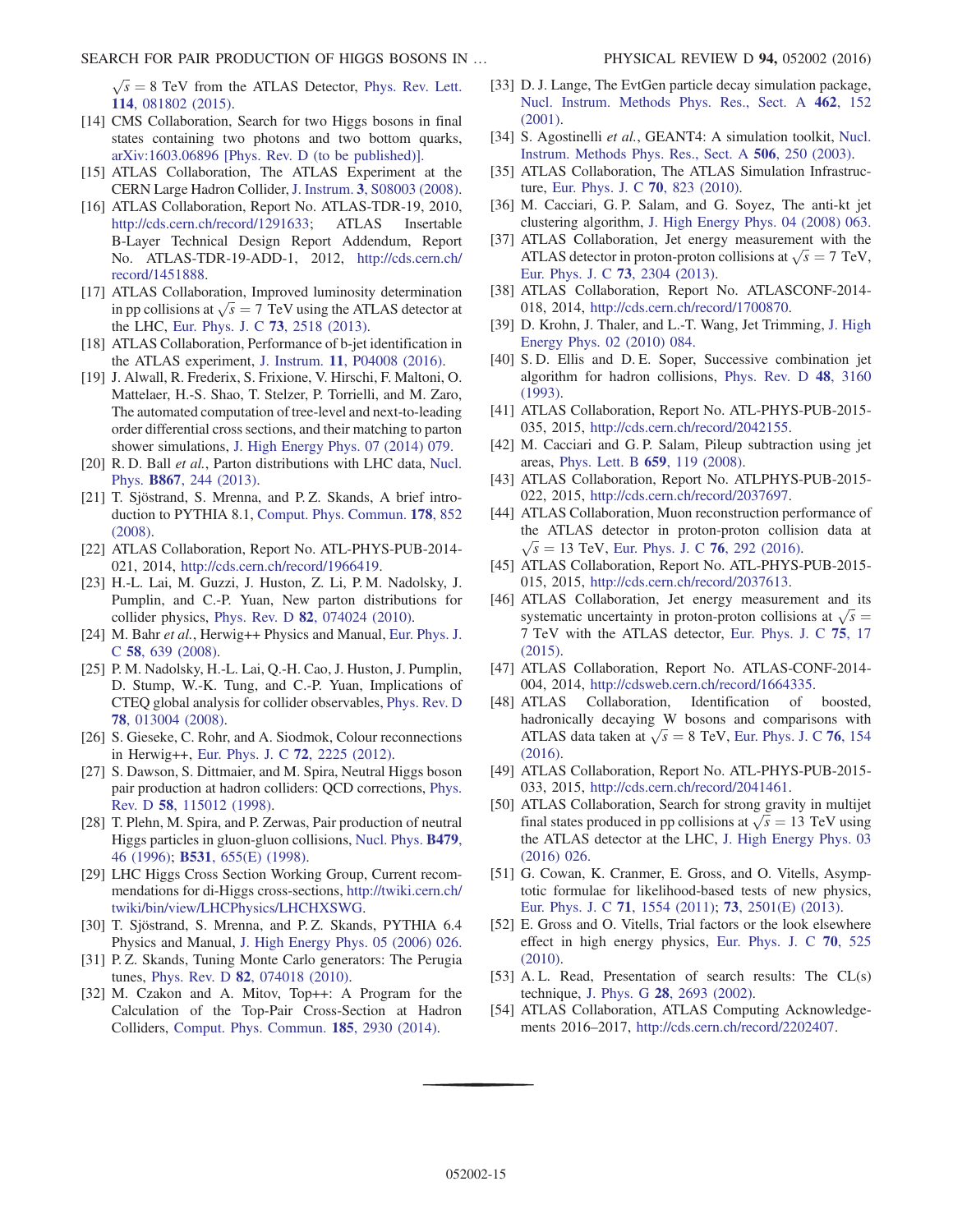<span id="page-16-5"></span><span id="page-16-4"></span><span id="page-16-3"></span><span id="page-16-2"></span><span id="page-16-1"></span><span id="page-16-0"></span>M. Aaboud,<sup>136d</sup> G. Aad,<sup>87</sup> B. Abbott,<sup>114</sup> J. Abdallah,<sup>65</sup> O. Abdinov,<sup>12</sup> B. Abeloos,<sup>118</sup> R. Aben,<sup>108</sup> O. S. AbouZeid,<sup>138</sup> N. L. Abraham,<sup>150</sup> H. Abramowicz,<sup>154</sup> H. Abreu,<sup>153</sup> R. Abreu,<sup>117</sup> Y. Abulaiti,<sup>147a,147b</sup> B. S. Acharya,<sup>164a,164b[,b](#page-27-0)</sup> L. Adamczyk,<sup>40a</sup> D. L. Adams,<sup>27</sup> J. Adelman,<sup>109</sup> S. Adomeit,<sup>101</sup> T. Adye,<sup>132</sup> A. A. Affolder,<sup>76</sup> T. Agatonovic-Jovin,<sup>14</sup> J. Agricola,<sup>56</sup> J. A. Aguilar-Saavedra,<sup>127a,127f</sup> S. P. Ahlen,<sup>24</sup> F. Ahmadov,<sup>67[,c](#page-27-1)</sup> G. Aielli,<sup>134a,134b</sup> H. Akerstedt,<sup>147a,147b</sup> T. P. A. Åkesson,  $83$  A. V. Akimov,  $97$  G. L. Alberghi,  $22a,22b$  J. Albert,  $169$  S. Albrand,  $57$  M. J. Alconada Verzini,  $73$  M. Aleksa,  $32$ I. N. Aleksandrov,<sup>67</sup> C. Alexa,<sup>28b</sup> G. Alexander,<sup>154</sup> T. Alexopoulos,<sup>10</sup> M. Alhroob,<sup>114</sup> M. Aliev,<sup>75a,75b</sup> G. Alimonti,<sup>93a</sup> J. Alison,<sup>33</sup> S. P. Alkire,<sup>37</sup> B. M. M. Allbrooke,<sup>150</sup> B. W. Allen,<sup>117</sup> P. P. Allport,<sup>19</sup> A. Aloisio,<sup>105a,105b</sup> A. Alonso,<sup>38</sup> F. Alonso,<sup>73</sup> C. Alpigiani,<sup>139</sup> M. Alstaty,<sup>87</sup> B. Alvarez Gonzalez,<sup>32</sup> D. Álvarez Piqueras,<sup>167</sup> M. G. Alviggi,<sup>105a,105b</sup> B. T. Amadio,<sup>16</sup> K. Amako,<sup>68</sup> Y. Amaral Coutinho,<sup>26a</sup> C. Amelung,<sup>25</sup> D. Amidei,<sup>91</sup> S. P. Amor Dos Santos,<sup>127a,127c</sup> A. Amorim,<sup>127a,127b</sup> S. Amoroso,<sup>32</sup> G. Amundsen,<sup>25</sup> C. Anastopoulos,<sup>140</sup> L. S. Ancu,<sup>51</sup> N. Andari,<sup>109</sup> T. Andeen,<sup>11</sup> C. F. Anders,<sup>60b</sup> G. Anders,<sup>32</sup> J. K. Anders,<sup>76</sup> K. J. Anderson,<sup>33</sup> A. Andreazza,<sup>93a,93b</sup> V. Andrei,<sup>60a</sup> S. Angelidakis,<sup>9</sup> I. Angelozzi,<sup>108</sup> P. Anger,<sup>46</sup> A. Angerami,<sup>37</sup> F. Anghinolfi,<sup>32</sup> A. V. Anisenkov,<sup>11[0,d](#page-27-2)</sup> N. Anjos,<sup>13</sup> A. Annovi,<sup>125a,125b</sup> M. Antonelli,<sup>49</sup> A. Antonov,<sup>9[9,a](#page-27-3)</sup> F. Anulli,<sup>133a</sup> M. Aoki,<sup>68</sup> L. Aperio Bella,<sup>19</sup> G. Arabidze,<sup>92</sup> Y. Arai,<sup>68</sup> J. P. Araque,<sup>127a</sup> A. T. H. Arce,<sup>47</sup> F. A. Arduh,<sup>73</sup> J-F. Arguin,<sup>96</sup> S. Argyropoulos,<sup>65</sup> M. Arik,<sup>20a</sup> A. J. Armbruster,<sup>144</sup> L. J. Armitage,<sup>78</sup> O. Arnaez,<sup>32</sup> H. Arnold,<sup>50</sup> M. Arratia,<sup>30</sup> O. Arslan,<sup>23</sup> A. Artamonov,<sup>98</sup> G. Artoni,<sup>121</sup> S. Artz,<sup>85</sup> S. Asai,<sup>156</sup> N. Asbah,<sup>44</sup> A. Ashkenazi,<sup>154</sup> B. Åsman,<sup>147a,147b</sup> L. Asquith,<sup>150</sup> K. Assamagan,<sup>27</sup> R. Astalos,<sup>145a</sup> M. Atkinson,<sup>166</sup> N. B. Atlay,<sup>142</sup> K. Augsten,<sup>129</sup> G. Avolio,<sup>32</sup> B. Axen,<sup>16</sup> M. K. Ayoub,<sup>118</sup> G. Azuelos,<sup>9[6,e](#page-27-4)</sup> M. A. Baak,<sup>32</sup> A. E. Baas,<sup>60a</sup> M. J. Baca,<sup>19</sup> H. Bachacou,<sup>137</sup> K. Bachas,<sup>75a,75b</sup> M. Backes,<sup>32</sup> M. Backhaus,<sup>32</sup> P. Bagiacchi,<sup>133a,133b</sup> P. Bagnaia,<sup>133a,133b</sup> Y. Bai,<sup>35a</sup> J. T. Baines,<sup>132</sup> O. K. Baker,<sup>176</sup> E. M. Baldin,<sup>11[0,d](#page-27-2)</sup> P. Balek,<sup>130</sup> T. Balestri,<sup>149</sup> F. Balli,<sup>137</sup> W. K. Balunas,<sup>123</sup> E. Banas,<sup>41</sup> Sw. Banerjee,<sup>173[,f](#page-27-5)</sup> A. A. E. Bannoura,<sup>175</sup> L. Barak,<sup>32</sup> E. L. Barberio,<sup>90</sup> D. Barberis,<sup>52a,52b</sup> M. Barbero,<sup>87</sup> T. Barillari,<sup>102</sup> T. Barklow,  $^{144}$  N. Barlow,  $^{30}$  S. L. Barnes,  $^{86}$  B. M. Barnett,  $^{132}$  R. M. Barnett,  $^{16}$  Z. Barnovska,  $^5$  A. Baroncelli,  $^{135a}$  G. Barone,  $^{25}$ A. J. Barr,<sup>121</sup> L. Barranco Navarro,<sup>167</sup> F. Barreiro,<sup>84</sup> J. Barreiro Guimarães da Costa,<sup>35a</sup> R. Bartoldus,<sup>144</sup> A. E. Barton,<sup>74</sup> P. Bartos, <sup>145a</sup> A. Basalaev, <sup>124</sup> A. Bassalat, <sup>118</sup> R. L. Bates, <sup>55</sup> S. J. Batista, <sup>159</sup> J. R. Batley, <sup>30</sup> M. Battaglia, <sup>138</sup> M. Bauce, <sup>133a,133b</sup> F. Bauer,<sup>137</sup> H. S. Bawa,<sup>14[4,g](#page-27-6)</sup> J. B. Beacham,<sup>112</sup> M. D. Beattie,<sup>74</sup> T. Beau,<sup>82</sup> P. H. Beauchemin,<sup>162</sup> P. Bechtle,<sup>23</sup> H. P. Beck,<sup>18[,h](#page-27-7)</sup> K. Becker,<sup>121</sup> M. Becker,<sup>85</sup> M. Beckingham,<sup>170</sup> C. Becot,<sup>111</sup> A. J. Beddall,<sup>20d</sup> A. Beddall,<sup>20b</sup> V. A. Bednyakov,<sup>67</sup> M. Bedognetti,<sup>108</sup> C. P. Bee,<sup>149</sup> L. J. Beemster,<sup>108</sup> T. A. Beermann,<sup>32</sup> M. Begel,<sup>27</sup> J. K. Behr,<sup>44</sup> C. Belanger-Champagne,<sup>89</sup> A. S. Bell,<sup>80</sup> G. Bella,<sup>154</sup> L. Bellagamba,<sup>22a</sup> A. Bellerive,<sup>31</sup> M. Bellomo,<sup>88</sup> K. Belotskiy,<sup>99</sup> O. Beltramello,<sup>32</sup> N. L. Belyaev,<sup>99</sup> O. Benary, <sup>154</sup> D. Benchekroun, <sup>136a</sup> M. Bender, <sup>101</sup> K. Bendtz, <sup>147a, 147b</sup> N. Benekos, <sup>10</sup> Y. Benhammou, <sup>154</sup> E. Benhar Noccioli,<sup>176</sup> J. Benitez,<sup>65</sup> D. P. Benjamin,<sup>47</sup> J. R. Bensinger,<sup>25</sup> S. Bentvelsen,<sup>108</sup> L. Beresford,<sup>121</sup> M. Beretta,<sup>49</sup> D. Berge,<sup>108</sup> E. Bergeaas Kuutmann,<sup>165</sup> N. Berger,<sup>5</sup> J. Beringer,<sup>16</sup> S. Berlendis,<sup>57</sup> N. R. Bernard,<sup>88</sup> C. Bernius,<sup>111</sup> F. U. Bernlochner,<sup>23</sup> T. Berry,<sup>79</sup> P. Berta,<sup>130</sup> C. Bertella,<sup>85</sup> G. Bertoli,<sup>147a,147b</sup> F. Bertolucci,<sup>125a,125b</sup> I. A. Bertram,<sup>74</sup> C. Bertsche,<sup>44</sup> D. Bertsche,<sup>114</sup> G. J. Besjes,<sup>38</sup> O. Bessidskaia Bylund,<sup>147a,147b</sup> M. Bessner,<sup>44</sup> N. Besson,<sup>137</sup> C. Betancourt,<sup>50</sup> S. Bethke,<sup>102</sup> A. J. Bevan,<sup>78</sup> W. Bhimji,<sup>16</sup> R. M. Bianchi,<sup>126</sup> L. Bianchini,<sup>25</sup> M. Bianco,<sup>32</sup> O. Biebel,<sup>101</sup> D. Biedermann,<sup>17</sup> R. Bielski,<sup>86</sup> N. V. Biesuz,<sup>125a,125b</sup> M. Biglietti,<sup>135a</sup> J. Bilbao De Mendizabal,<sup>51</sup> H. Bilokon,<sup>49</sup> M. Bindi,<sup>56</sup> S. Binet,<sup>118</sup> A. Bingul,<sup>20b</sup> C. Bini,<sup>133a,133b</sup> S. Biondi,<sup>22a,22b</sup> D. M. Bjergaard,<sup>47</sup> C. W. Black,<sup>151</sup> J. E. Black,<sup>144</sup> K. M. Black,<sup>24</sup> D. Blackburn, <sup>139</sup> R. E. Blair, <sup>6</sup> J.-B. Blanchard, <sup>137</sup> J. E. Blanco, <sup>79</sup> T. Blazek, <sup>145a</sup> I. Bloch, <sup>44</sup> C. Blocker, <sup>25</sup> W. Blum, <sup>85, a</sup> U. Blumenschein,<sup>56</sup> S. Blunier,<sup>34a</sup> G. J. Bobbink,<sup>108</sup> V. S. Bobrovnikov,<sup>110[,d](#page-27-2)</sup> S. S. Bocchetta,<sup>83</sup> A. Bocci,<sup>47</sup> C. Bock,<sup>101</sup> M. Boehler,<sup>50</sup> D. Boerner,<sup>175</sup> J. A. Bogaerts,<sup>32</sup> D. Bogavac,<sup>14</sup> A. G. Bogdanchikov,<sup>110</sup> C. Bohm,<sup>147a</sup> V. Boisvert,<sup>79</sup> P. Bokan,  $^{14}$  T. Bold,  $^{40a}$  A. S. Boldyrev,  $^{164a,164c}$  M. Bomben,  $^{82}$  M. Bona,  $^{78}$  M. Boonekamp,  $^{137}$  A. Borisov,  $^{131}$  G. Borissov,  $^{74}$ J. Bortfeldt,<sup>101</sup> D. Bortoletto,<sup>121</sup> V. Bortolotto,<sup>62a,62b,62c</sup> K. Bos,<sup>108</sup> D. Boscherini,<sup>22a</sup> M. Bosman,<sup>13</sup> J. D. Bossio Sola,<sup>29</sup> J. Boudreau,<sup>126</sup> J. Bouffard,<sup>2</sup> E. V. Bouhova-Thacker,<sup>74</sup> D. Boumediene,<sup>36</sup> C. Bourdarios,<sup>118</sup> S. K. Boutle,<sup>55</sup> A. Boveia,<sup>32</sup> J. Boyd,<sup>32</sup> I. R. Boyko,<sup>67</sup> J. Bracinik,<sup>19</sup> A. Brandt,<sup>8</sup> G. Brandt,<sup>56</sup> O. Brandt,<sup>60a</sup> U. Bratzler,<sup>157</sup> B. Brau,<sup>88</sup> J. E. Brau,<sup>117</sup> H. M. Braun,<sup>17[5,a](#page-27-3)</sup> W. D. Breaden Madden,<sup>55</sup> K. Brendlinger,<sup>123</sup> A. J. Brennan,<sup>90</sup> L. Brenner,<sup>108</sup> R. Brenner,<sup>165</sup> S. Bressler,<sup>172</sup> T. M. Bristow,<sup>48</sup> D. Britton,<sup>55</sup> D. Britzger,<sup>44</sup> F. M. Brochu,<sup>30</sup> I. Brock,<sup>23</sup> R. Brock,<sup>92</sup> G. Brooijmans,<sup>37</sup> T. Brooks,<sup>79</sup> W. K. Brooks,<sup>34b</sup> J. Brosamer,<sup>16</sup> E. Brost,<sup>117</sup> J. H Broughton,<sup>19</sup> P. A. Bruckman de Renstrom,<sup>41</sup> D. Bruncko,<sup>145b</sup> R. Bruneliere,<sup>50</sup> A. Bruni,<sup>22a</sup> G. Bruni,<sup>22a</sup> L. S. Bruni,<sup>108</sup> BH Brunt,<sup>30</sup> M. Bruschi,<sup>22a</sup> N. Bruscino,<sup>23</sup> P. Bryant,<sup>33</sup> L. Bryngemark,<sup>83</sup> T. Buanes,<sup>15</sup> Q. Buat,<sup>143</sup> P. Buchholz,<sup>142</sup> A. G. Buckley,<sup>55</sup> I. A. Budagov,<sup>67</sup> F. Buehrer,<sup>50</sup> M. K. Bugge,<sup>120</sup> O. Bulekov,  $99$  D. Bullock,  $8$  H. Burckhart,  $32$  S. Burdin,  $76$  C. D. Burgard,  $50$  B. Burghgrave,  $109$  K. Burka,  $41$  S. Burke,  $132$ I. Burmeister, <sup>45</sup> E. Busato, <sup>36</sup> D. Büscher, <sup>50</sup> V. Büscher, <sup>85</sup> P. Bussey, <sup>55</sup> J. M. Butler, <sup>24</sup> C. M. Buttar, <sup>55</sup> J. M. Butterworth, <sup>80</sup>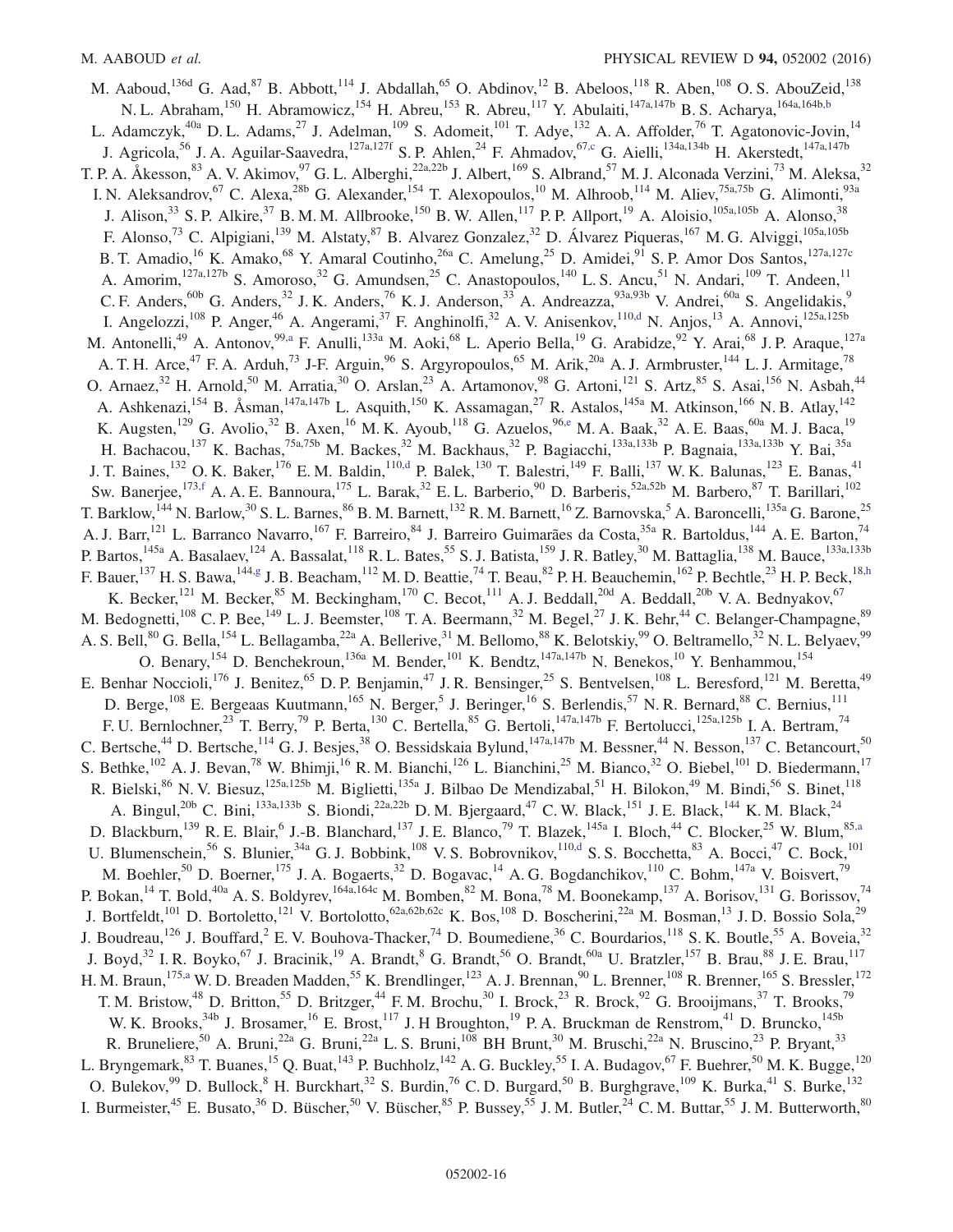<span id="page-17-5"></span><span id="page-17-4"></span><span id="page-17-3"></span><span id="page-17-2"></span><span id="page-17-1"></span><span id="page-17-0"></span>P. Butti,<sup>108</sup> W. Buttinger,<sup>27</sup> A. Buzatu,<sup>55</sup> A. R. Buzykaev,<sup>11[0,d](#page-27-2)</sup> S. Cabrera Urbán,<sup>167</sup> D. Caforio,<sup>129</sup> V. M. Cairo,<sup>39a,39b</sup> O. Cakir,<sup>4a</sup> N. Calace,<sup>51</sup> P. Calafiura,<sup>16</sup> A. Calandri,<sup>87</sup> G. Calderini,<sup>82</sup> P. Calfayan,<sup>101</sup> L. P. Caloba,<sup>26a</sup> D. Calvet,<sup>36</sup> S. Calvet,<sup>36</sup> T. P. Calvet, <sup>87</sup> R. Camacho Toro,<sup>33</sup> S. Camarda,<sup>32</sup> P. Camarri,<sup>134a,134b</sup> D. Cameron,<sup>120</sup> R. Caminal Armadans,<sup>166</sup> C. Camincher,<sup>57</sup> S. Campana,<sup>32</sup> M. Campanelli,<sup>80</sup> A. Camplani,<sup>93a,93b</sup> A. Campoverde,<sup>142</sup> V. Canale,<sup>105a,105b</sup> A. Canepa,<sup>160a</sup> M. Cano Bret,<sup>35e</sup> J. Cantero,<sup>115</sup> R. Cantrill,<sup>127a</sup> T. Cao,<sup>42</sup> M. D. M. Capeans Garrido,<sup>32</sup> I. Caprini,<sup>28b</sup> M. Caprini,<sup>28b</sup> M. Capua,<sup>39a,39b</sup> R. Caputo,<sup>85</sup> R. M. Carbone,<sup>37</sup> R. Cardarelli,<sup>134a</sup> F. Cardillo,<sup>50</sup> I. Carli,<sup>130</sup> T. Carli,<sup>32</sup> G. Carlino,<sup>105a</sup> L. Carminati,<sup>93a,93b</sup> S. Caron,<sup>107</sup> E. Carquin,<sup>34b</sup> G. D. Carrillo-Montoya,<sup>32</sup> J. R. Carter,<sup>30</sup> J. Carvalho,<sup>127a,127c</sup> D. Casadei,<sup>19</sup> M. P. Casado,<sup>13[,i](#page-27-8)</sup> M. Casolino,<sup>13</sup> D. W. Casper,<sup>163</sup> E. Castaneda-Miranda,<sup>146a</sup> R. Castelijn,<sup>108</sup> A. Castelli,<sup>108</sup> V. Castillo Gimenez, <sup>167</sup> N. F. Castro, <sup>127a[,j](#page-27-9)</sup> A. Catinaccio, <sup>32</sup> J. R. Catmore, <sup>120</sup> A. Cattai, <sup>32</sup> J. Caudron, <sup>85</sup> V. Cavaliere, <sup>166</sup> E. Cavallaro,<sup>13</sup> D. Cavalli,<sup>93a</sup> M. Cavalli-Sforza,<sup>13</sup> V. Cavasinni,<sup>125a,125b</sup> F. Ceradini,<sup>135a,135b</sup> L. Cerda Alberich,<sup>167</sup> B. C. Cerio,<sup>47</sup> A. S. Cerqueira,<sup>26b</sup> A. Cerri,<sup>150</sup> L. Cerrito,<sup>78</sup> F. Cerutti,<sup>16</sup> M. Cerv,<sup>32</sup> A. Cervelli,<sup>18</sup> S. A. Cetin,<sup>20c</sup> A. Chafaq, <sup>136a</sup> D. Chakraborty, <sup>109</sup> S. K. Chan, <sup>59</sup> Y. L. Chan, <sup>62a</sup> P. Chang, <sup>166</sup> J. D. Chapman, <sup>30</sup> D. G. Charlton, <sup>19</sup> A. Chatterjee,<sup>51</sup> C. C. Chau,<sup>159</sup> C. A. Chavez Barajas,<sup>150</sup> S. Che,<sup>112</sup> S. Cheatham,<sup>74</sup> A. Chegwidden,<sup>92</sup> S. Chekanov,<sup>6</sup> S. V. Chekulaev,<sup>160a</sup> G. A. Chelkov,<sup>67[,k](#page-27-10)</sup> M. A. Chelstowska,<sup>91</sup> C. Chen,<sup>66</sup> H. Chen,<sup>27</sup> K. Chen,<sup>149</sup> S. Chen,<sup>35c</sup> S. Chen,<sup>156</sup> X. Chen,<sup>35f</sup> Y. Chen,<sup>69</sup> H. C. Cheng,<sup>91</sup> H. J Cheng,<sup>35a</sup> Y. Cheng,<sup>33</sup> A. Cheplakov,<sup>67</sup> E. Cheremushkina,<sup>131</sup> R. Cherkaoui El Moursli, <sup>136e</sup> V. Chernyatin, <sup>2[7,a](#page-27-3)</sup> E. Cheu, <sup>7</sup> L. Chevalier, <sup>137</sup> V. Chiarella, <sup>49</sup> G. Chiarelli, <sup>125a, 125b</sup> G. Chiodini, <sup>75a</sup> A. S. Chisholm,<sup>19</sup> A. Chitan,<sup>28b</sup> M. V. Chizhov,<sup>67</sup> K. Choi,<sup>63</sup> A. R. Chomont,<sup>36</sup> S. Chouridou,<sup>9</sup> B. K. B. Chow,<sup>101</sup> V. Christodoulou,<sup>80</sup> D. Chromek-Burckhart,<sup>32</sup> J. Chudoba,<sup>128</sup> A. J. Chuinard,<sup>89</sup> J. J. Chwastowski,<sup>41</sup> L. Chytka,<sup>116</sup> G. Ciapetti,<sup>133a,133b</sup> A. K. Ciftci,<sup>4a</sup> D. Cinca,<sup>55</sup> V. Cindro,<sup>77</sup> I. A. Cioara,<sup>23</sup> A. Ciocio,<sup>16</sup> F. Cirotto,<sup>105a,105b</sup> Z. H. Citron,<sup>172</sup> M. Citterio,<sup>93a</sup> M. Ciubancan,<sup>28b</sup> A. Clark,<sup>51</sup> B. L. Clark,<sup>59</sup> M. R. Clark,<sup>37</sup> P. J. Clark,<sup>48</sup> R. N. Clarke,<sup>16</sup> C. Clement,<sup>147a,147b</sup> Y. Coadou,<sup>87</sup> M. Cobal,<sup>164a,164c</sup> A. Coccaro,<sup>51</sup> J. Cochran,<sup>66</sup> L. Coffey,<sup>25</sup> L. Colasurdo,<sup>107</sup> B. Cole,<sup>37</sup> A. P. Colijn,<sup>108</sup> J. Collot,<sup>57</sup> T. Colombo,<sup>32</sup> G. Compostella,<sup>102</sup> P. Conde Muiño,<sup>127a,127b</sup> E. Coniavitis,<sup>50</sup> S. H. Connell,<sup>146b</sup> I. A. Connelly,<sup>79</sup> V. Consorti,<sup>50</sup> S. Constantinescu,<sup>28b</sup> G. Conti,<sup>32</sup> F. Conventi,<sup>105a,1</sup> M. Cooke,<sup>16</sup> B. D. Cooper,<sup>80</sup> A. M. Cooper-Sarkar,<sup>121</sup> K. J. R. Cormier,<sup>159</sup> T. Cornelissen,<sup>175</sup> M. Corradi,<sup>133a,133b</sup> F. Corriveau,<sup>89[,m](#page-27-12)</sup> A. Corso-Radu,<sup>163</sup> A. Cortes-Gonzalez,<sup>13</sup> G. Cortiana,<sup>102</sup> G. Costa,<sup>93a</sup> M. J. Costa,<sup>167</sup> D. Costanzo,<sup>140</sup> G. Cottin,<sup>30</sup> G. Cowan,<sup>79</sup> B. E. Cox,<sup>86</sup> K. Cranmer,<sup>111</sup> S. J. Crawley,<sup>55</sup> G. Cree,<sup>31</sup> S. Crépé-Renaudin,<sup>57</sup> F. Crescioli,<sup>82</sup> W. A. Cribbs,<sup>147a,147b</sup> M. Crispin Ortuzar,<sup>121</sup> M. Cristinziani,<sup>23</sup> V. Croft,<sup>107</sup> G. Crosetti,<sup>39a,39b</sup> T. Cuhadar Donszelmann,<sup>140</sup> J. Cummings,<sup>176</sup> M. Curatolo,<sup>49</sup> J. Cúth,<sup>85</sup> C. Cuthbert, <sup>151</sup> H. Czirr, <sup>142</sup> P. Czodrowski, <sup>3</sup> G. D'amen, <sup>22a, 22b</sup> S. D'Auria, <sup>55</sup> M. D'Onofrio, <sup>76</sup> M. J. Da Cunha Sargedas De Sousa,<sup>127a,127b</sup> C. Da Via,<sup>86</sup> W. Dabrowski,<sup>40a</sup> T. Dado,<sup>145a</sup> T. Dai,<sup>91</sup> O. Dale,<sup>15</sup> F. Dallaire,<sup>96</sup> C. Dallapiccola,  $88$  M. Dam,  $38$  J. R. Dandoy,  $33$  N. P. Dang,  $50$  A. C. Daniells,  $^{19}$  N. S. Dann,  $86$  M. Danninger,  $^{168}$ M. Dano Hoffmann,<sup>137</sup> V. Dao,<sup>50</sup> G. Darbo,<sup>52a</sup> S. Darmora,<sup>8</sup> J. Dassoulas,<sup>3</sup> A. Dattagupta,<sup>63</sup> W. Davey,<sup>23</sup> C. David,<sup>169</sup> T. Davidek,<sup>130</sup> M. Davies,<sup>154</sup> P. Davison,<sup>80</sup> E. Dawe,<sup>90</sup> I. Dawson,<sup>140</sup> R. K. Daya-Ishmukhametova,<sup>88</sup> K. De,<sup>8</sup> R. de Asmundis,<sup>105a</sup> A. De Benedetti,<sup>114</sup> S. De Castro,<sup>22a,22b</sup> S. De Cecco,<sup>82</sup> N. De Groot,<sup>107</sup> P. de Jong,<sup>108</sup> H. De la Torre,<sup>84</sup> F. De Lorenzi,<sup>66</sup> A. De Maria,<sup>56</sup> D. De Pedis,<sup>133a</sup> A. De Salvo,<sup>133a</sup> U. De Sanctis,<sup>150</sup> A. De Santo,<sup>150</sup> J. B. De Vivie De Regie,<sup>118</sup> W. J. Dearnaley,<sup>74</sup> R. Debbe,<sup>27</sup> C. Debenedetti,<sup>138</sup> D. V. Dedovich,<sup>67</sup> N. Dehghanian,<sup>3</sup> I. Deigaard,<sup>108</sup> M. Del Gaudio,<sup>39a,39b</sup> J. Del Peso,<sup>84</sup> T. Del Prete,<sup>125a,125b</sup> D. Delgove,<sup>118</sup> F. Deliot,<sup>137</sup> C. M. Delitzsch,<sup>51</sup> M. Deliyergiyev,<sup>77</sup> A. Dell'Acqua,<sup>32</sup> L. Dell'Asta,<sup>24</sup> M. Dell'Orso,<sup>125a,125b</sup> M. Della Pietra,<sup>105a,1</sup> D. della Volpe,<sup>51</sup> M. Delmastro,<sup>5</sup> P. A. Delsart,<sup>57</sup> C. Deluca,<sup>108</sup> D. A. DeMarco,<sup>159</sup> S. Demers,<sup>176</sup> M. Demichev,<sup>67</sup> A. Demilly,<sup>82</sup> S. P. Denisov,<sup>131</sup> D. Denysiuk,<sup>137</sup> D. Derendarz,<sup>41</sup> J. E. Derkaoui,<sup>136d</sup> F. Derue,<sup>82</sup> P. Dervan,<sup>76</sup> K. Desch,<sup>23</sup> C. Deterre,<sup>44</sup> K. Dette,<sup>45</sup> P. O. Deviveiros,<sup>32</sup> A. Dewhurst,<sup>132</sup> S. Dhaliwal,<sup>25</sup> A. Di Ciaccio,<sup>134a,134b</sup> L. Di Ciaccio,<sup>5</sup> W. K. Di Clemente,<sup>123</sup> C. Di Donato,  $^{133a,133b}$  A. Di Girolamo,  $^{32}$  B. Di Girolamo,  $^{32}$  B. Di Micco,  $^{135a,135b}$  R. Di Nardo,  $^{32}$  A. Di Simone,  $^{50}$ R. Di Sipio,<sup>159</sup> D. Di Valentino,<sup>31</sup> C. Diaconu,<sup>87</sup> M. Diamond,<sup>159</sup> F. A. Dias,<sup>48</sup> M. A. Diaz,<sup>34a</sup> E. B. Diehl,<sup>91</sup> J. Dietrich,<sup>17</sup> S. Diglio,<sup>87</sup> A. Dimitrievska,<sup>14</sup> J. Dingfelder,<sup>23</sup> P. Dita,<sup>28b</sup> S. Dita,<sup>28b</sup> F. Dittus,<sup>32</sup> F. Djama,<sup>87</sup> T. Djobava,<sup>53b</sup> J. I. Djuvsland,<sup>60a</sup> M. A. B. do Vale,<sup>26c</sup> D. Dobos,<sup>32</sup> M. Dobre,<sup>28b</sup> C. Doglioni,<sup>83</sup> T. Dohmae,<sup>156</sup> J. Dolejsi,<sup>130</sup> Z. Dolezal,<sup>130</sup> B. A. Dolgoshein,<sup>99[,a](#page-27-3)</sup> M. Donadelli,<sup>26d</sup> S. Donati,<sup>125a,125b</sup> P. Dondero,<sup>122a,122b</sup> J. Donini,<sup>36</sup> J. Dopke,<sup>132</sup> A. Doria,<sup>105a</sup> M. T. Dova,<sup>73</sup> A. T. Doyle,<sup>55</sup> E. Drechsler,<sup>56</sup> M. Dris,<sup>10</sup> Y. Du,<sup>35d</sup> J. Duarte-Campderros,<sup>154</sup> E. Duchovni,<sup>172</sup> G. Duckeck,<sup>101</sup> O. A. Ducu,  $96, n$  D. Duda,  $108$  A. Dudarev,  $32$  E. M. Duffield,  $16$  L. Duflot,  $118$  L. Duguid,  $79$  M. Dührssen,  $32$  M. Dumancic,  $172$ M. Dunford,<sup>60a</sup> H. Duran Yildiz,<sup>4a</sup> M. Düren,<sup>54</sup> A. Durglishvili,<sup>53b</sup> D. Duschinger,<sup>46</sup> B. Dutta,<sup>44</sup> M. Dyndal,<sup>44</sup> C. Eckardt,<sup>44</sup> K. M. Ecker, <sup>102</sup> R. C. Edgar, <sup>91</sup> N. C. Edwards, <sup>48</sup> T. Eifert, <sup>32</sup> G. Eigen, <sup>15</sup> K. Einsweiler, <sup>16</sup> T. Ekelof, <sup>165</sup> M. El Kacimi, <sup>136c</sup>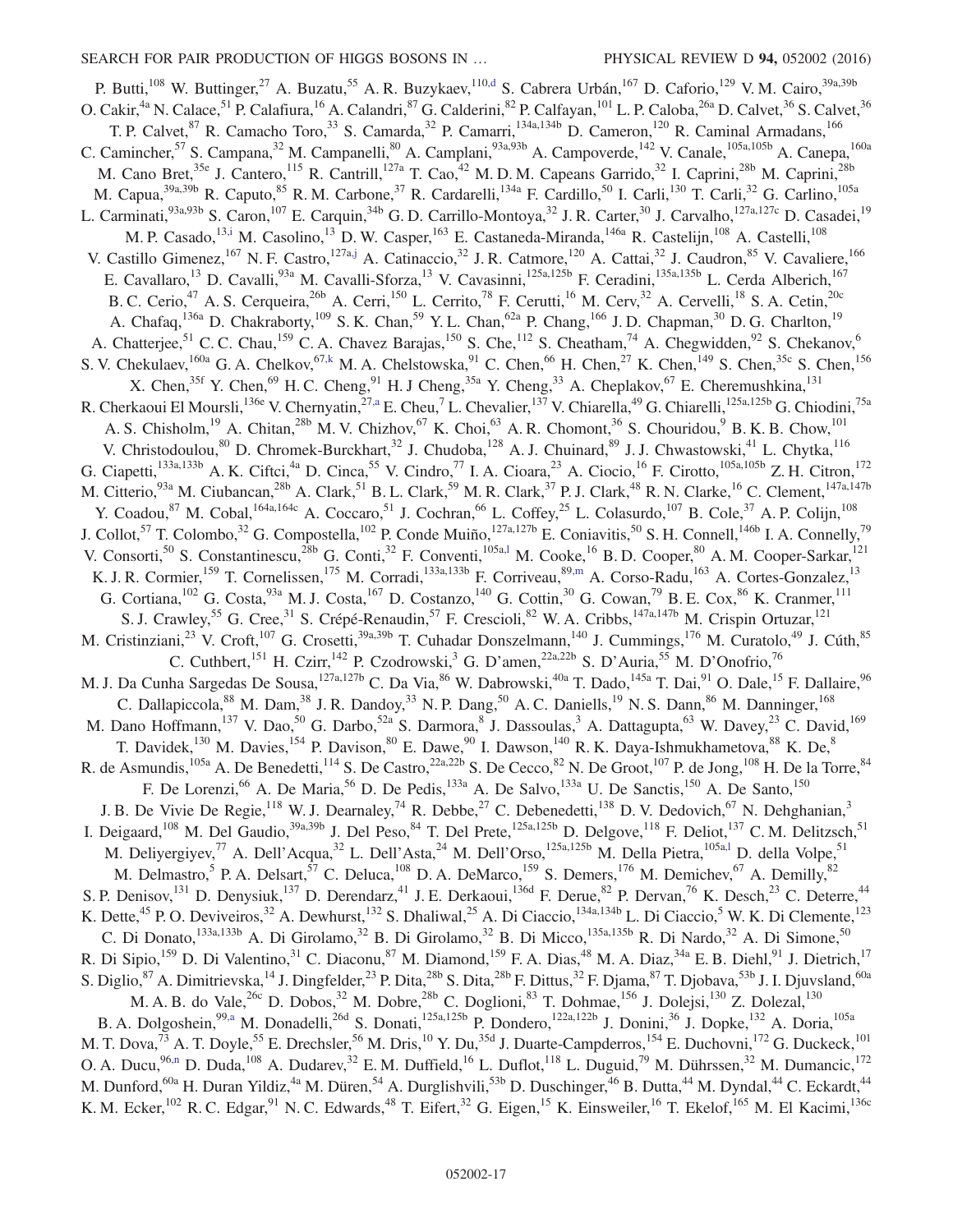<span id="page-18-7"></span><span id="page-18-6"></span><span id="page-18-5"></span><span id="page-18-4"></span><span id="page-18-3"></span><span id="page-18-2"></span><span id="page-18-1"></span><span id="page-18-0"></span>V. Ellajosyula,  $87$  M. Ellert,  $165$  S. Elles,  $5$  F. Ellinghaus,  $175$  A. A. Elliot,  $169$  N. Ellis,  $32$  J. Elmsheuser,  $27$  M. Elsing,  $32$ D. Emeliyanov,<sup>132</sup> Y. Enari,<sup>156</sup> O. C. Endner,<sup>85</sup> M. Endo,<sup>119</sup> J. S. Ennis,<sup>170</sup> J. Erdmann,<sup>45</sup> A. Ereditato,<sup>18</sup> G. Ernis,<sup>175</sup> J. Ernst,<sup>2</sup> M. Ernst,<sup>27</sup> S. Errede,<sup>166</sup> E. Ertel,<sup>85</sup> M. Escalier,<sup>118</sup> H. Esch,<sup>45</sup> C. Escobar,<sup>126</sup> B. Esposito,<sup>49</sup> A. I. Etienvre,<sup>137</sup> E. Etzion,<sup>154</sup> H. Evans, <sup>63</sup> A. Ezhilov,<sup>124</sup> F. Fabbri,<sup>22a,22b</sup> L. Fabbri,<sup>22a,22b</sup> G. Facini,<sup>33</sup> R. M. Fakhrutdinov,<sup>131</sup> S. Falciano,<sup>133a</sup> R. J. Falla,<sup>80</sup> J. Faltova,<sup>32</sup> Y. Fang,<sup>35a</sup> M. Fanti,<sup>93a,93b</sup> A. Farbin,<sup>8</sup> A. Farilla,<sup>135a</sup> C. Farina,<sup>126</sup> T. Farooque,<sup>13</sup> S. Farrell,<sup>16</sup> S. M. Farrington,<sup>170</sup> P. Farthouat,<sup>32</sup> F. Fassi,<sup>136e</sup> P. Fassnacht,<sup>32</sup> D. Fassouliotis,<sup>9</sup> M. Faucci Giannelli,<sup>79</sup> A. Favareto,<sup>52a,52b</sup> W. J. Fawcett,<sup>121</sup> L. Fayard,<sup>118</sup> O. L. Fedin,<sup>124[,o](#page-27-14)</sup> W. Fedorko,<sup>168</sup> S. Feigl,<sup>120</sup> L. Feligioni,<sup>87</sup> C. Feng,<sup>35d</sup> E. J. Feng,<sup>32</sup> H. Feng,<sup>91</sup> A. B. Fenyuk,<sup>131</sup> L. Feremenga, <sup>8</sup> P. Fernandez Martinez, <sup>167</sup> S. Fernandez Perez, <sup>13</sup> J. Ferrando, <sup>55</sup> A. Ferrari, <sup>165</sup> P. Ferrari, <sup>108</sup> R. Ferrari,<sup>122a</sup> D. E. Ferreira de Lima,<sup>60b</sup> A. Ferrer,<sup>167</sup> D. Ferrere,<sup>51</sup> C. Ferretti,<sup>91</sup> A. Ferretto Parodi,<sup>52a,52b</sup> F. Fiedler,<sup>85</sup> A. Filipčič,<sup>77</sup> M. Filipuzzi,<sup>44</sup> F. Filthaut,<sup>107</sup> M. Fincke-Keeler,<sup>169</sup> K. D. Finelli,<sup>151</sup> M. C. N. Fiolhais,<sup>127a,127c</sup> L. Fiorini,<sup>167</sup> A. Firan,<sup>42</sup> A. Fischer,<sup>2</sup> C. Fischer,<sup>13</sup> J. Fischer,<sup>175</sup> W. C. Fisher,<sup>92</sup> N. Flaschel,<sup>44</sup> I. Fleck,<sup>142</sup> P. Fleischmann,<sup>91</sup> G. T. Fletcher,<sup>140</sup> R. R. M. Fletcher,<sup>123</sup> T. Flick,<sup>175</sup> A. Floderus,<sup>83</sup> L. R. Flores Castillo,<sup>62a</sup> M. J. Flowerdew,<sup>102</sup> G. T. Forcolin,  $86$  A. Formica,  $137$  A. Forti,  $86$  A. G. Foster,  $19$  D. Fournier,  $118$  H. Fox,  $74$  S. Fracchia,  $13$  P. Francavilla,  $82$ M. Franchini,<sup>22a,22b</sup> D. Francis,<sup>32</sup> L. Franconi,<sup>120</sup> M. Franklin,<sup>59</sup> M. Frate,<sup>163</sup> M. Fraternali,<sup>122a,122b</sup> D. Freeborn,<sup>80</sup> S. M. Fressard-Batraneanu,<sup>32</sup> F. Friedrich,<sup>46</sup> D. Froidevaux,<sup>32</sup> J. A. Frost,<sup>121</sup> C. Fukunaga,<sup>157</sup> E. Fullana Torregrosa,<sup>85</sup> T. Fusayasu,<sup>103</sup> J. Fuster,<sup>167</sup> C. Gabaldon,<sup>57</sup> O. Gabizon,<sup>175</sup> A. Gabrielli,<sup>22a,22b</sup> A. Gabrielli,<sup>16</sup> G. P. Gach,<sup>40a</sup> S. Gadatsch,<sup>32</sup> S. Gadomski,<sup>51</sup> G. Gagliardi,<sup>52a,52b</sup> L. G. Gagnon,<sup>96</sup> P. Gagnon,<sup>63</sup> C. Galea,<sup>107</sup> B. Galhardo,<sup>127a,127c</sup> E. J. Gallas,<sup>121</sup> B. J. Gallop,<sup>132</sup> P. Gallus,<sup>129</sup> G. Galster,<sup>38</sup> K. K. Gan,<sup>112</sup> J. Gao,<sup>35b,87</sup> Y. Gao,<sup>48</sup> Y. S. Gao,<sup>144[,g](#page-27-6)</sup> F. M. Garay Walls,<sup>48</sup> C. García,<sup>167</sup> J. E. García Navarro,<sup>167</sup> M. Garcia-Sciveres,<sup>16</sup> R. W. Gardner,<sup>33</sup> N. Garelli,<sup>144</sup> V. Garonne,<sup>120</sup> A. Gascon Bravo,<sup>44</sup> C. Gatti,<sup>49</sup> A. Gaudiello,<sup>52a,52b</sup> G. Gaudio,<sup>122a</sup> B. Gaur,<sup>142</sup> L. Gauthier,<sup>96</sup> I. L. Gavrilenko,<sup>97</sup> C. Gay,<sup>168</sup> G. Gaycken,<sup>23</sup> E. N. Gazis,<sup>10</sup> Z. Gecse,<sup>168</sup> C. N. P. Gee,<sup>132</sup> Ch. Geich-Gimbel,<sup>23</sup> M. Geisen,<sup>85</sup> M. P. Geisler,<sup>60a</sup> C. Gemme,<sup>52a</sup> M. H. Genest,<sup>57</sup> C. Geng,<sup>35b[,p](#page-27-15)</sup> S. Gentile,<sup>133a,133b</sup> S. George,<sup>79</sup> D. Gerbaudo,<sup>13</sup> A. Gershon,<sup>154</sup> S. Ghasemi,<sup>142</sup> H. Ghazlane,<sup>136b</sup> M. Ghneimat,<sup>23</sup> B. Giacobbe,<sup>22a</sup> S. Giagu,<sup>133a,133b</sup> P. Giannetti,<sup>125a,125b</sup> B. Gibbard,<sup>27</sup> S. M. Gibson,<sup>79</sup> M. Gignac,<sup>168</sup> M. Gilchriese,<sup>16</sup> T. P. S. Gillam,<sup>30</sup> D. Gillberg,<sup>31</sup> G. Gilles,<sup>175</sup> D. M. Gingrich,<sup>3[,e](#page-27-4)</sup> N. Giokaris,<sup>9</sup> M. P. Giordani,<sup>164a,164c</sup> F. M. Giorgi,<sup>22a</sup> F. M. Giorgi,<sup>17</sup> P. F. Giraud,<sup>137</sup> P. Giromini,<sup>59</sup> D. Giugni,<sup>93a</sup> F. Giuli,<sup>121</sup> C. Giuliani,<sup>102</sup> M. Giulini,<sup>60b</sup> B. K. Gjelsten,<sup>120</sup> S. Gkaitatzis,<sup>155</sup> I. Gkialas,<sup>155</sup> E. L. Gkougkousis,<sup>118</sup> L. K. Gladilin,<sup>100</sup> C. Glasman,<sup>84</sup> J. Glatzer,<sup>50</sup> P. C. F. Glaysher,<sup>48</sup> A. Glazov,<sup>44</sup> M. Goblirsch-Kolb,<sup>102</sup> J. Godlewski,<sup>41</sup> S. Goldfarb,<sup>91</sup> T. Golling,<sup>51</sup> D. Golubkov,<sup>131</sup> A. Gomes,<sup>127a,127b,127d</sup> R. Gonçalo,<sup>127a</sup> J. Goncalves Pinto Firmino Da Costa,<sup>137</sup> G. Gonella,<sup>50</sup> L. Gonella,<sup>19</sup> A. Gongadze,<sup>67</sup> S. González de la Hoz,<sup>167</sup> G. Gonzalez Parra,<sup>13</sup> S. Gonzalez-Sevilla,<sup>51</sup> L. Goossens,<sup>32</sup> P. A. Gorbounov,<sup>98</sup> H. A. Gordon,<sup>27</sup> I. Gorelov,<sup>106</sup> B. Gorini,<sup>32</sup> E. Gorini,<sup>75a,75b</sup> A. Gorišek,<sup>77</sup> E. Gornicki,<sup>41</sup> A. T. Goshaw,<sup>47</sup> C. Gössling,<sup>45</sup> M. I. Gostkin, <sup>67</sup> C. R. Goudet, <sup>118</sup> D. Goujdami, <sup>136c</sup> A. G. Goussiou, <sup>139</sup> N. Govender, <sup>146[b,q](#page-27-16)</sup> E. Gozani, <sup>153</sup> L. Graber, <sup>56</sup> I. Grabowska-Bold,<sup>40a</sup> P. O. J. Gradin,<sup>57</sup> P. Grafström,<sup>22a,22b</sup> J. Gramling,<sup>51</sup> E. Gramstad,<sup>120</sup> S. Grancagnolo,<sup>17</sup> V. Gratchev,<sup>124</sup> P. M. Gravila,<sup>28e</sup> H. M. Gray,<sup>32</sup> E. Graziani,<sup>135a</sup> Z. D. Greenwood,<sup>81[,r](#page-27-17)</sup> C. Grefe,<sup>23</sup> K. Gregersen,<sup>80</sup> I. M. Gregor,<sup>44</sup> P. Grenier,<sup>144</sup> K. Grevtsov,<sup>5</sup> J. Griffiths,<sup>8</sup> A. A. Grillo,<sup>138</sup> K. Grimm,<sup>74</sup> S. Grinstein,<sup>13[,s](#page-27-18)</sup> Ph. Gris,<sup>36</sup> J.-F. Grivaz,<sup>118</sup> S. Groh,<sup>85</sup> J. P. Grohs,<sup>46</sup> E. Gross,<sup>172</sup> J. Grosse-Knetter,<sup>56</sup> G. C. Grossi,<sup>81</sup> Z. J. Grout,<sup>150</sup> L. Guan,<sup>91</sup> W. Guan, <sup>173</sup> J. Guenther, <sup>129</sup> F. Guescini, <sup>51</sup> D. Guest, <sup>163</sup> O. Gueta, <sup>154</sup> E. Guido, <sup>52a, 52b</sup> T. Guillemin, <sup>5</sup> S. Guindon, <sup>2</sup> U. Gul, <sup>55</sup> C. Gumpert,<sup>32</sup> J. Guo,<sup>35e</sup> Y. Guo,<sup>35b[,p](#page-27-15)</sup> S. Gupta,<sup>121</sup> G. Gustavino,<sup>133a,133b</sup> P. Gutierrez,<sup>114</sup> N. G. Gutierrez Ortiz,<sup>80</sup> C. Gutschow,<sup>46</sup> C. Guyot,<sup>137</sup> C. Gwenlan,<sup>121</sup> C. B. Gwilliam,<sup>76</sup> A. Haas,<sup>111</sup> C. Haber,<sup>16</sup> H. K. Hadavand,<sup>8</sup> N. Haddad,<sup>136e</sup> A. Hadef,<sup>87</sup> P. Haefner,<sup>23</sup> S. Hageböck,<sup>23</sup> Z. Hajduk,<sup>41</sup> H. Hakobyan,<sup>17[7,a](#page-27-3)</sup> M. Haleem,<sup>44</sup> J. Haley,<sup>115</sup> G. Halladjian,<sup>92</sup> G. D. Hallewell,<sup>87</sup> K. Hamacher,<sup>175</sup> P. Hamal,<sup>116</sup> K. Hamano,<sup>169</sup> A. Hamilton,<sup>146a</sup> G. N. Hamity,<sup>140</sup> P. G. Hamnett,<sup>44</sup> L. Han,<sup>35b</sup> K. Hanagaki,<sup>68[,t](#page-27-19)</sup> K. Hanawa,<sup>156</sup> M. Hance,<sup>138</sup> B. Haney,<sup>123</sup> P. Hanke,<sup>60a</sup> R. Hanna,<sup>137</sup> J. B. Hansen,<sup>38</sup> J. D. Hansen,<sup>38</sup> M. C. Hansen,<sup>23</sup> P. H. Hansen,<sup>38</sup> K. Hara,<sup>161</sup> A. S. Hard,<sup>173</sup> T. Harenberg,<sup>175</sup> F. Hariri,<sup>118</sup> S. Harkusha,<sup>94</sup> R. D. Harrington,<sup>48</sup> P. F. Harrison,<sup>170</sup> F. Hartjes,<sup>108</sup> N. M. Hartmann,<sup>101</sup> M. Hasegawa,<sup>69</sup> Y. Hasegawa,<sup>141</sup> A. Hasib,<sup>114</sup> S. Hassani,<sup>137</sup> S. Haug,<sup>18</sup> R. Hauser,<sup>92</sup> L. Hauswald,<sup>46</sup> M. Havranek,<sup>128</sup> C. M. Hawkes,<sup>19</sup> R. J. Hawkings,<sup>32</sup> D. Hayden,<sup>92</sup> C. P. Hays,<sup>121</sup> J. M. Hays,<sup>78</sup> H. S. Hayward,<sup>76</sup> S. J. Haywood,<sup>132</sup> S. J. Head,<sup>19</sup> T. Heck,<sup>85</sup> V. Hedberg,<sup>83</sup> L. Heelan,<sup>8</sup> S. Heim,<sup>123</sup> T. Heim,<sup>16</sup> B. Heinemann,<sup>16</sup> J. J. Heinrich,<sup>101</sup> L. Heinrich,<sup>111</sup> C. Heinz,<sup>54</sup> J. Hejbal,<sup>128</sup> L. Helary,<sup>24</sup> S. Hellman,<sup>147a,147b</sup> C. Helsens,<sup>32</sup> J. Henderson,<sup>121</sup> R. C. W. Henderson,<sup>74</sup> Y. Heng,<sup>173</sup> S. Henkelmann,<sup>168</sup> A. M. Henriques Correia,<sup>32</sup> S. Henrot-Versille,<sup>118</sup> G. H. Herbert,<sup>17</sup> Y. Hernández Jiménez,<sup>167</sup> G. Herten,<sup>50</sup> R. Hertenberger,<sup>101</sup> L. Hervas,<sup>32</sup> G. G. Hesketh,<sup>80</sup> N. P. Hessey,<sup>108</sup> J. W. Hetherly,<sup>42</sup> R. Hickling,<sup>78</sup> E. Higón-Rodriguez,<sup>167</sup>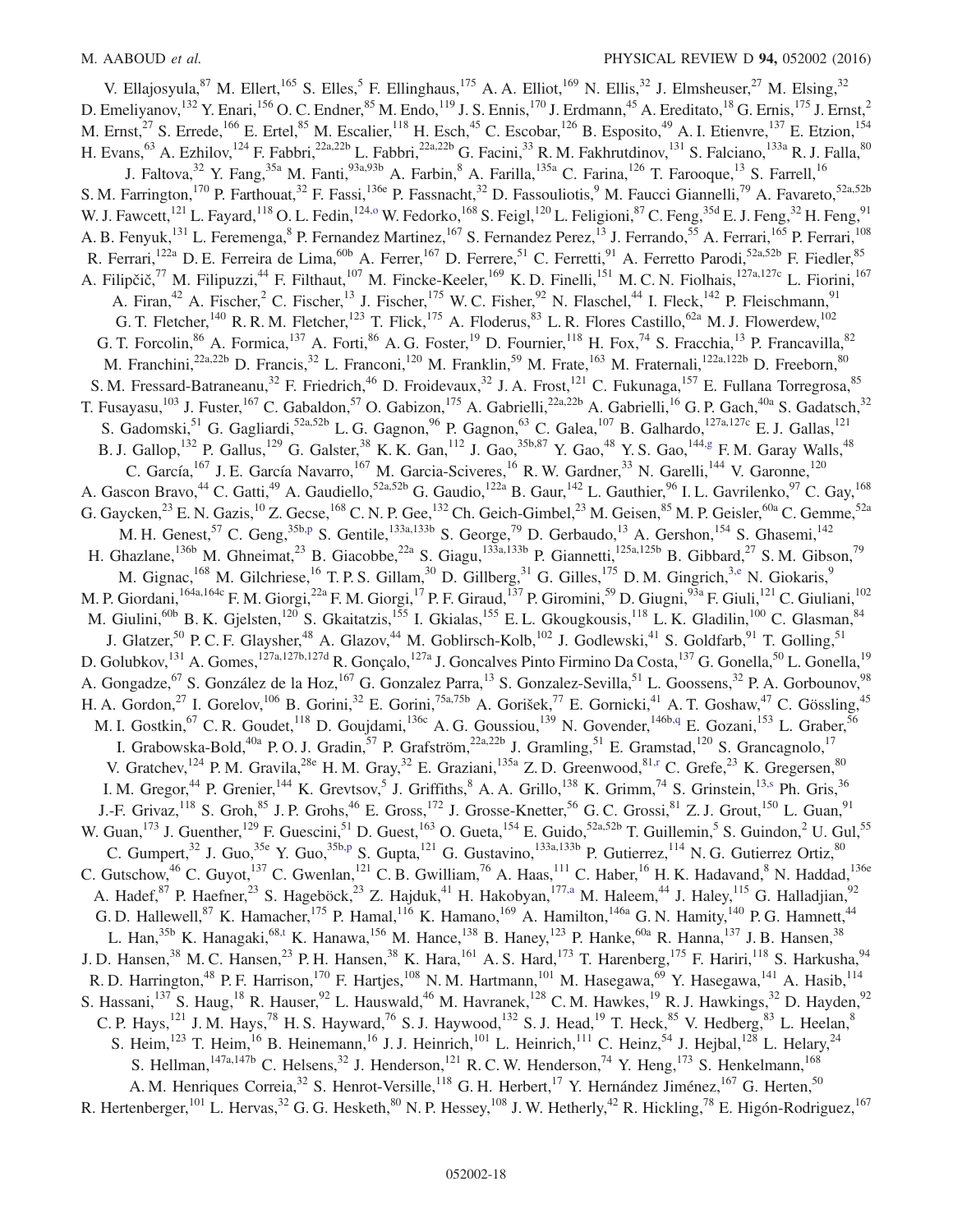<span id="page-19-3"></span><span id="page-19-2"></span><span id="page-19-1"></span><span id="page-19-0"></span>E. Hill,<sup>169</sup> J. C. Hill,<sup>30</sup> K. H. Hiller,<sup>44</sup> S. J. Hillier,<sup>19</sup> I. Hinchliffe,<sup>16</sup> E. Hines,<sup>123</sup> R. R. Hinman,<sup>16</sup> M. Hirose,<sup>158</sup> D. Hirschbuehl,<sup>175</sup> J. Hobbs,<sup>149</sup> N. Hod,<sup>160a</sup> M. C. Hodgkinson,<sup>140</sup> P. Hodgson,<sup>140</sup> A. Hoecker,<sup>32</sup> M. R. Hoeferkamp,<sup>106</sup> F. Hoenig,<sup>101</sup> D. Hohn,<sup>23</sup> T. R. Holmes,<sup>16</sup> M. Homann,<sup>45</sup> T. M. Hong,<sup>126</sup> B. H. Hooberman,<sup>166</sup> W. H. Hopkins,<sup>117</sup> Y. Horii,<sup>104</sup> A. J. Horton,<sup>143</sup> J-Y. Hostachy,<sup>57</sup> S. Hou,<sup>152</sup> A. Hoummada,<sup>136a</sup> J. Howarth,<sup>44</sup> M. Hrabovsky,<sup>116</sup> I. Hristova,<sup>17</sup> J. Hrivnac,<sup>118</sup> T. Hryn'ova,<sup>5</sup> A. Hrynevich,<sup>95</sup> C. Hsu,<sup>146c</sup> P. J. Hsu,<sup>15[2,u](#page-27-20)</sup> S.-C. Hsu,<sup>139</sup> D. Hu,<sup>37</sup> Q. Hu,<sup>35b</sup> Y. Huang,<sup>44</sup> Z. Hubacek,<sup>129</sup> F. Hubaut,<sup>87</sup> F. Huegging,<sup>23</sup> T. B. Huffman,<sup>121</sup> E. W. Hughes,<sup>37</sup> G. Hughes,<sup>74</sup> M. Huhtinen,<sup>32</sup> T. A. Hülsing,<sup>85</sup> P. Huo,<sup>149</sup> N. Huseynov,<sup>67[,c](#page-27-1)</sup> J. Huston,<sup>92</sup> J. Huth,<sup>59</sup> G. Iacobucci,<sup>51</sup> G. Iakovidis,<sup>27</sup> I. Ibragimov,<sup>142</sup> L. Iconomidou-Fayard,<sup>118</sup> E. Ideal,<sup>176</sup> Z. Idrissi,<sup>136e</sup> P. Iengo,<sup>32</sup> O. Igonkina,<sup>108[,v](#page-27-21)</sup> T. Iizawa,<sup>171</sup> Y. Ikegami,<sup>68</sup> M. Ikeno,<sup>68</sup> Y. Ilchenko,<sup>1[1,w](#page-27-22)</sup> D. Iliadis,<sup>155</sup> N. Ilic, <sup>144</sup> T. Ince, <sup>102</sup> G. Introzzi, <sup>122a,122b</sup> P. Ioannou, <sup>9[,a](#page-27-3)</sup> M. Iodice,  $135a$  K. Iordanidou, <sup>37</sup> V. Ippolito, <sup>59</sup> M. Ishino, <sup>70</sup> M. Ishitsuka,<sup>158</sup> R. Ishmukhametov,<sup>112</sup> C. Issever,<sup>121</sup> S. Istin,<sup>20a</sup> F. Ito,<sup>161</sup> J. M. Iturbe Ponce,<sup>86</sup> R. Iuppa,<sup>134a,134b</sup> W. Iwanski,<sup>41</sup> H. Iwasaki,<sup>68</sup> J. M. Izen,<sup>43</sup> V. Izzo,<sup>105a</sup> S. Jabbar,<sup>3</sup> B. Jackson,<sup>123</sup> M. Jackson,<sup>76</sup> P. Jackson,<sup>1</sup> V. Jain,<sup>2</sup> K. B. Jakobi,<sup>85</sup> K. Jakobs,<sup>50</sup> S. Jakobsen,<sup>32</sup> T. Jakoubek,<sup>128</sup> D. O. Jamin,<sup>115</sup> D. K. Jana,<sup>81</sup> E. Jansen,<sup>80</sup> R. Jansky,<sup>64</sup> J. Janssen,<sup>23</sup> M. Janus,<sup>56</sup> G. Jarlskog,<sup>83</sup> N. Javadov,<sup>6[7,c](#page-27-1)</sup> T. Javůrek,<sup>50</sup> F. Jeanneau,<sup>137</sup> L. Jeanty,<sup>16</sup> J. Jejelava,<sup>53a[,x](#page-27-23)</sup> G.-Y. Jeng,<sup>151</sup> D. Jennens,  $90$  P. Jenni,  $50y$  J. Jentzsch,  $45$  C. Jeske,  $170$  S. Jézéquel,  $5$  H. Ji,  $173$  J. Jia,  $149$  H. Jiang,  $66$  Y. Jiang,  $35b$  S. Jiggins,  $80$ J. Jimenez Pena,<sup>167</sup> S. Jin,<sup>35a</sup> A. Jinaru,<sup>28b</sup> O. Jinnouchi,<sup>158</sup> P. Johansson,<sup>140</sup> K. A. Johns,<sup>7</sup> W. J. Johnson,<sup>139</sup> K. Jon-And,  $^{147a,147b}$  G. Jones,  $^{170}$  R. W. L. Jones,  $^{74}$  S. Jones,  $^{7}$  T. J. Jones,  $^{76}$  J. Jongmanns,  $^{60a}$  P. M. Jorge,  $^{127a,127b}$ J. Jovicevic,<sup>160a</sup> X. Ju,<sup>173</sup> A. Juste Rozas,<sup>1[3,s](#page-27-18)</sup> M. K. Köhler,<sup>172</sup> A. Kaczmarska,<sup>41</sup> M. Kado,<sup>118</sup> H. Kagan,<sup>112</sup> M. Kagan,<sup>144</sup> S. J. Kahn, <sup>87</sup> E. Kajomovitz, <sup>47</sup> C. W. Kalderon, <sup>121</sup> A. Kaluza, <sup>85</sup> S. Kama, <sup>42</sup> A. Kamenshchikov, <sup>131</sup> N. Kanaya, <sup>156</sup> S. Kaneti, <sup>30</sup> L. Kanjir,<sup>77</sup> V. A. Kantserov,<sup>99</sup> J. Kanzaki,<sup>68</sup> B. Kaplan,<sup>111</sup> L. S. Kaplan,<sup>173</sup> A. Kapliy,<sup>33</sup> D. Kar,<sup>146c</sup> K. Karakostas,<sup>10</sup> A. Karamaoun,<sup>3</sup> N. Karastathis,<sup>10</sup> M. J. Kareem,<sup>56</sup> E. Karentzos,<sup>10</sup> M. Karnevskiy,<sup>85</sup> S. N. Karpov,<sup>67</sup> Z. M. Karpova,<sup>67</sup> K. Karthik,<sup>111</sup> V. Kartvelishvili,<sup>74</sup> A. N. Karyukhin,<sup>131</sup> K. Kasahara,<sup>161</sup> L. Kashif,<sup>173</sup> R. D. Kass,<sup>112</sup> A. Kastanas,<sup>15</sup> Y. Kataoka, <sup>156</sup> C. Kato, <sup>156</sup> A. Katre, <sup>51</sup> J. Katzy, <sup>44</sup> K. Kawagoe, <sup>72</sup> T. Kawamoto, <sup>156</sup> G. Kawamura, <sup>56</sup> S. Kazama, <sup>156</sup> V. F. Kazanin,<sup>11[0,d](#page-27-2)</sup> R. Keeler,<sup>169</sup> R. Kehoe,<sup>42</sup> J. S. Keller,<sup>44</sup> J. J. Kempster,<sup>79</sup> K Kentaro,<sup>104</sup> H. Keoshkerian,<sup>159</sup> O. Kepka,<sup>128</sup> B. P. Kerševan,<sup>77</sup> S. Kersten,<sup>175</sup> R. A. Keyes,<sup>89</sup> F. Khalil-zada,<sup>12</sup> A. Khanov,<sup>115</sup> A. G. Kharlamov,<sup>11[0,d](#page-27-2)</sup> T. J. Khoo,<sup>51</sup> V. Khovanskiy,<sup>98</sup> E. Khramov,<sup>67</sup> J. Khubua,<sup>53b[,z](#page-27-25)</sup> S. Kido,<sup>69</sup> H. Y. Kim,<sup>8</sup> S. H. Kim,<sup>161</sup> Y. K. Kim,<sup>33</sup> N. Kimura,<sup>155</sup> O. M. Kind,<sup>17</sup> B. T. King,<sup>76</sup> M. King,<sup>167</sup> S. B. King,<sup>168</sup> J. Kirk,<sup>132</sup> A. E. Kiryunin,<sup>102</sup> T. Kishimoto,<sup>69</sup> D. Kisielewska,<sup>40a</sup> F. Kiss,<sup>50</sup> K. Kiuchi,<sup>161</sup> O. Kivernyk,<sup>137</sup> E. Kladiva,<sup>145b</sup> M. H. Klein,<sup>37</sup> M. Klein,<sup>76</sup> U. Klein,<sup>76</sup> K. Kleinknecht,<sup>85</sup> P. Klimek,<sup>147a,147b</sup> A. Klimentov,<sup>27</sup> R. Klingenberg,<sup>45</sup> J. A. Klinger,<sup>140</sup> T. Klioutchnikova,<sup>32</sup> E.-E. Kluge,<sup>60a</sup> P. Kluit,<sup>108</sup> S. Kluth,<sup>102</sup> J. Knapik,<sup>41</sup> E. Kneringer,<sup>64</sup> E. B. F. G. Knoops,<sup>87</sup> A. Knue,<sup>55</sup> A. Kobayashi,<sup>156</sup> D. Kobayashi,<sup>158</sup> T. Kobayashi,<sup>156</sup> M. Kobel,<sup>46</sup> M. Kocian,<sup>144</sup> P. Kodys,<sup>130</sup> T. Koffas,<sup>31</sup> E. Koffeman,<sup>108</sup> T. Koi,<sup>144</sup> H. Kolanoski,<sup>17</sup> M. Kolb,<sup>60b</sup> I. Koletsou,<sup>5</sup> A. A. Komar,<sup>9[7,a](#page-27-3)</sup> Y. Komori,<sup>156</sup> T. Kondo,<sup>68</sup> N. Kondrashova,<sup>44</sup> K. Köneke,<sup>50</sup> A. C. König,<sup>107</sup> T. Kono,<sup>6[8,aa](#page-27-26)</sup> R. Konoplich,<sup>111[,bb](#page-27-27)</sup> N. Konstantinidis,<sup>80</sup> R. Kopeliansky,<sup>63</sup> S. Koperny,<sup>40a</sup> L. Köpke,<sup>85</sup> A. K. Kopp,<sup>50</sup> K. Korcyl,<sup>41</sup> K. Kordas,<sup>155</sup> A. Korn,<sup>80</sup> A. A. Korol,<sup>11[0,d](#page-27-2)</sup> I. Korolkov,<sup>13</sup> E. V. Korolkova,<sup>140</sup> O. Kortner,<sup>102</sup> S. Kortner,<sup>102</sup> T. Kosek,<sup>130</sup> V. V. Kostyukhin,<sup>23</sup> A. Kotwal,<sup>47</sup> A. Kourkoumeli-Charalampidi,<sup>155</sup> C. Kourkoumelis,<sup>9</sup> V. Kouskoura,<sup>27</sup> A. B. Kowalewska,<sup>41</sup> R. Kowalewski,<sup>169</sup> T. Z. Kowalski,<sup>40a</sup> C. Kozakai,<sup>156</sup> W. Kozanecki,<sup>137</sup> A. S. Kozhin,<sup>131</sup> V. A. Kramarenko,<sup>100</sup> G. Kramberger,<sup>77</sup> D. Krasnopevtsev,<sup>99</sup> M. W. Krasny,<sup>82</sup> A. Krasznahorkay,<sup>32</sup> J. K. Kraus,<sup>23</sup> A. Kravchenko,<sup>27</sup> M. Kretz,<sup>60c</sup> J. Kretzschmar,<sup>76</sup> K. Kreutzfeldt,<sup>54</sup> P. Krieger,<sup>159</sup> K. Krizka,<sup>33</sup> K. Kroeninger,<sup>45</sup> H. Kroha,<sup>102</sup> J. Kroll,<sup>123</sup> J. Kroseberg,<sup>23</sup> J. Krstic,<sup>14</sup> U. Kruchonak,<sup>67</sup> H. Krüger,<sup>23</sup> N. Krumnack,<sup>66</sup> A. Kruse,<sup>173</sup> M. C. Kruse,<sup>47</sup> M. Kruskal,<sup>24</sup> T. Kubota,<sup>90</sup> H. Kucuk,<sup>80</sup> S. Kuday,<sup>4b</sup> J. T. Kuechler,<sup>175</sup> S. Kuehn,<sup>50</sup> A. Kugel,<sup>60c</sup> F. Kuger,<sup>174</sup> A. Kuhl,<sup>138</sup> T. Kuhl,<sup>44</sup> V. Kukhtin,<sup>67</sup> R. Kukla,<sup>137</sup> Y. Kulchitsky,<sup>94</sup> S. Kuleshov,<sup>34b</sup> M. Kuna,<sup>133a,133b</sup> T. Kunigo,<sup>70</sup> A. Kupco,<sup>128</sup> H. Kurashige,<sup>69</sup> Y. A. Kurochkin,<sup>94</sup> V. Kus,<sup>128</sup> E. S. Kuwertz,<sup>169</sup> M. Kuze,<sup>158</sup> J. Kvita,<sup>116</sup> T. Kwan,<sup>169</sup> D. Kyriazopoulos,<sup>140</sup> A. La Rosa, <sup>102</sup> J. L. La Rosa Navarro, <sup>26d</sup> L. La Rotonda, <sup>39a, 39b</sup> C. Lacasta, <sup>167</sup> F. Lacava, <sup>133a, 133b</sup> J. Lacey, <sup>31</sup> H. Lacker, <sup>17</sup> D. Lacour,  $^{82}$  V. R. Lacuesta,  $^{167}$  E. Ladygin,  $^{67}$  R. Lafaye,  $^{5}$  B. Laforge,  $^{82}$  T. Lagouri,  $^{176}$  S. Lai,  $^{56}$  S. Lammers,  $^{63}$  W. Lampl,  $^{7}$ E. Lançon,<sup>137</sup> U. Landgraf,<sup>50</sup> M. P. J. Landon,<sup>78</sup> V. S. Lang,<sup>60a</sup> J. C. Lange,<sup>13</sup> A. J. Lankford,<sup>163</sup> F. Lanni,<sup>27</sup> K. Lantzsch,<sup>23</sup> A. Lanza,<sup>122a</sup> S. Laplace,<sup>82</sup> C. Lapoire,<sup>32</sup> J. F. Laporte,<sup>137</sup> T. Lari,<sup>93a</sup> F. Lasagni Manghi,<sup>22a,22b</sup> M. Lassnig,<sup>32</sup> P. Laurelli,<sup>49</sup> W. Lavrijsen,<sup>16</sup> A. T. Law,<sup>138</sup> P. Laycock,<sup>76</sup> T. Lazovich,<sup>59</sup> M. Lazzaroni,<sup>93a,93b</sup> B. Le,<sup>90</sup> O. Le Dortz,<sup>82</sup> E. Le Guirriec,<sup>87</sup> E. P. Le Quilleuc,  $^{137}$  M. LeBlanc,  $^{169}$  T. LeCompte,  $^6$  F. Ledroit-Guillon,  $^{57}$  C. A. Lee, $^{27}$  S. C. Lee,  $^{152}$  L. Lee,  $^1$  G. Lefebvre,  $^{82}$ M. Lefebvre,<sup>169</sup> F. Legger,<sup>101</sup> C. Leggett,<sup>16</sup> A. Lehan,<sup>76</sup> G. Lehmann Miotto,<sup>32</sup> X. Lei,<sup>7</sup> W. A. Leight,<sup>31</sup> A. Leisos,<sup>15[5,cc](#page-27-28)</sup> A. G. Leister,<sup>176</sup> M. A. L. Leite,<sup>26d</sup> R. Leitner,<sup>130</sup> D. Lellouch,<sup>172</sup> B. Lemmer,<sup>56</sup> K. J. C. Leney,<sup>80</sup> T. Lenz,<sup>23</sup> B. Lenzi,<sup>32</sup>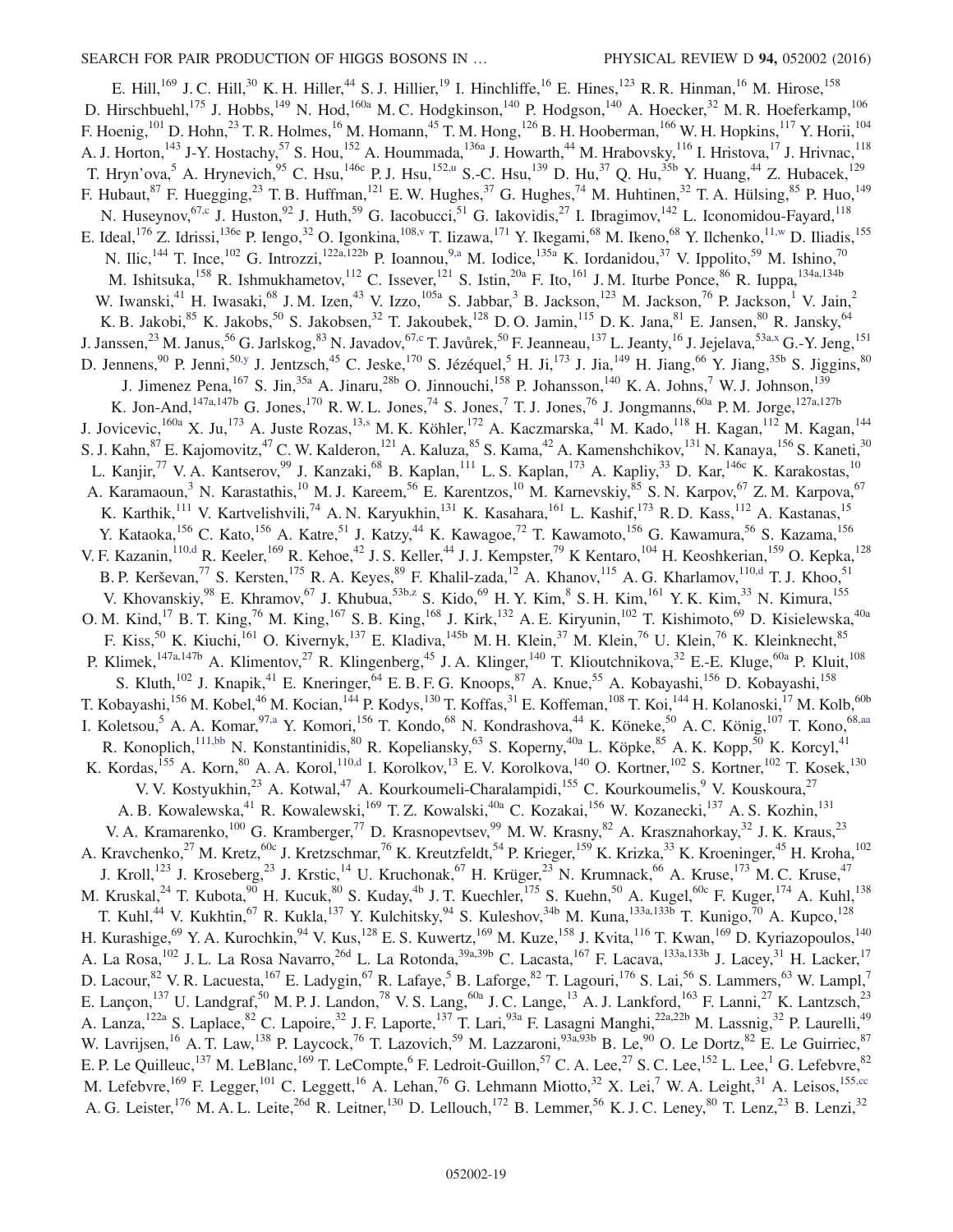<span id="page-20-3"></span><span id="page-20-2"></span><span id="page-20-1"></span><span id="page-20-0"></span>R. Leone,<sup>7</sup> S. Leone,<sup>125a,125b</sup> C. Leonidopoulos,<sup>48</sup> S. Leontsinis,<sup>10</sup> G. Lerner,<sup>150</sup> C. Leroy,<sup>96</sup> A. A. J. Lesage,<sup>137</sup> C. G. Lester,<sup>30</sup> M. Levchenko,<sup>124</sup> J. Levêque,<sup>5</sup> D. Levin,<sup>91</sup> L. J. Levinson,<sup>172</sup> M. Levy,<sup>19</sup> D. Lewis,<sup>78</sup> A. M. Leyko,<sup>23</sup> M. Leyton,<sup>43</sup> B. Li,<sup>35b[,p](#page-27-15)</sup> H. Li,<sup>149</sup> H. L. Li,<sup>33</sup> L. Li,<sup>47</sup> L. Li,<sup>35e</sup> Q. Li,<sup>35a</sup> S. Li,<sup>47</sup> X. Li,<sup>86</sup> Y. Li,<sup>142</sup> Z. Liang,<sup>35a</sup> B. Liberti,<sup>134a</sup> A. Liblong,<sup>159</sup> P. Lichard,<sup>32</sup> K. Lie,<sup>166</sup> J. Liebal,<sup>23</sup> W. Liebig,<sup>15</sup> A. Limosani,<sup>151</sup> S. C. Lin,<sup>15[2,dd](#page-27-29)</sup> T. H. Lin,<sup>85</sup> B. E. Lindquist,<sup>149</sup> A. E. Lionti,<sup>51</sup> E. Lipeles,<sup>123</sup> A. Lipniacka,<sup>15</sup> M. Lisovyi,<sup>60b</sup> T. M. Liss,<sup>166</sup> A. Lister,<sup>168</sup> A. M. Litke,<sup>138</sup> B. Liu,<sup>152[,ee](#page-27-30)</sup> D. Liu,<sup>152</sup> H. Liu,<sup>91</sup> H. Liu,<sup>27</sup> J. Liu,<sup>87</sup> J. B. Liu,<sup>35b</sup> K. Liu,<sup>87</sup> L. Liu,<sup>166</sup> M. Liu,<sup>47</sup> M. Liu,<sup>35b</sup> Y. L. Liu,<sup>35b</sup> Y. Liu,<sup>35b</sup> M. Livan,<sup>122a,122b</sup> A. Lleres,<sup>57</sup> J. Llorente Merino,<sup>35a</sup> S. L. Lloyd,<sup>78</sup> F. Lo Sterzo,<sup>152</sup> E. Lobodzinska,<sup>44</sup> P. Loch,<sup>7</sup> W. S. Lockman,<sup>138</sup> F. K. Loebinger,<sup>86</sup> A. E. Loevschall-Jensen,<sup>38</sup> K. M. Loew,<sup>25</sup> A. Loginov,<sup>17[6,a](#page-27-3)</sup> T. Lohse,<sup>17</sup> K. Lohwasser,<sup>44</sup> M. Lokajicek,<sup>128</sup> B. A. Long,<sup>24</sup> J. D. Long,<sup>166</sup> R. E. Long,<sup>74</sup> L. Longo,<sup>75a,75b</sup> K. A. Looper,<sup>112</sup> L. Lopes,<sup>127a</sup> D. Lopez Mateos,<sup>59</sup> B. Lopez Paredes,<sup>140</sup> I. Lopez Paz,<sup>13</sup> A. Lopez Solis,<sup>82</sup> J. Lorenz,<sup>101</sup> N. Lorenzo Martinez,<sup>63</sup> M. Losada,<sup>21</sup> P. J. Lösel,<sup>101</sup> X. Lou,<sup>35a</sup> A. Lounis,<sup>118</sup> J. Love, <sup>6</sup> P. A. Love,<sup>74</sup> H. Lu,<sup>62a</sup> N. Lu,<sup>91</sup> H. J. Lubatti,<sup>139</sup> C. Luci,<sup>133a,133b</sup> A. Lucotte,<sup>57</sup> C. Luedtke,<sup>50</sup> F. Luehring,<sup>63</sup> W. Lukas, <sup>64</sup> L. Luminari, <sup>133a</sup> O. Lundberg, <sup>147a, 147b</sup> B. Lund-Jensen, <sup>148</sup> P. M. Luzi, <sup>82</sup> D. Lynn, <sup>27</sup> R. Lysak, <sup>128</sup> E. Lytken, <sup>83</sup> V. Lyubushkin, <sup>67</sup> H. Ma, <sup>27</sup> L. L. Ma, <sup>35d</sup> Y. Ma, <sup>35d</sup> G. Maccarrone, <sup>49</sup> A. Macchiolo, <sup>102</sup> C. M. Macdonald, <sup>140</sup> B. Maček, <sup>77</sup> J. Machado Miguens,<sup>123,127b</sup> D. Madaffari,<sup>87</sup> R. Madar,<sup>36</sup> H. J. Maddocks,<sup>165</sup> W. F. Mader,<sup>46</sup> A. Madsen,<sup>44</sup> J. Maeda,<sup>69</sup> S. Maeland,<sup>15</sup> T. Maeno,<sup>27</sup> A. Maevskiy,<sup>100</sup> E. Magradze,<sup>56</sup> J. Mahlstedt,<sup>108</sup> C. Maiani,<sup>118</sup> C. Maidantchik,<sup>26a</sup> A. A. Maier,<sup>102</sup> T. Maier,<sup>101</sup> A. Maio,<sup>127a,127b,127d</sup> S. Majewski,<sup>117</sup> Y. Makida,<sup>68</sup> N. Makovec,<sup>118</sup> B. Malaescu,<sup>82</sup> Pa. Malecki,<sup>41</sup> V. P. Maleev,<sup>124</sup> F. Malek,<sup>57</sup> U. Mallik,<sup>65</sup> D. Malon,<sup>6</sup> C. Malone,<sup>144</sup> S. Maltezos,<sup>10</sup> S. Malyukov,<sup>32</sup> J. Mamuzic,<sup>167</sup> G. Mancini,<sup>49</sup> B. Mandelli,<sup>32</sup> L. Mandelli,<sup>93a</sup> I. Mandić,<sup>77</sup> J. Maneira,<sup>127a,127b</sup> L. Manhaes de Andrade Filho,<sup>26b</sup> J. Manjarres Ramos,<sup>160b</sup> A. Mann,<sup>101</sup> A. Manousos,<sup>32</sup> B. Mansoulie,<sup>137</sup> J. D. Mansour,<sup>35a</sup> R. Mantifel,<sup>89</sup> M. Mantoani,<sup>56</sup> S. Manzoni,<sup>93a,93b</sup> L. Mapelli,<sup>32</sup> G. Marceca,<sup>29</sup> L. March,<sup>51</sup> G. Marchiori,<sup>82</sup> M. Marcisovsky,<sup>128</sup> M. Marjanovic,<sup>14</sup> D. E. Marley, <sup>91</sup> F. Marroquim, <sup>26a</sup> S. P. Marsden, <sup>86</sup> Z. Marshall, <sup>16</sup> S. Marti-Garcia, <sup>167</sup> B. Martin, <sup>92</sup> T. A. Martin, <sup>170</sup> V. J. Martin,<sup>48</sup> B. Martin dit Latour,<sup>15</sup> M. Martinez,<sup>13[,s](#page-27-18)</sup> S. Martin-Haugh,<sup>132</sup> V. S. Martoiu,<sup>28b</sup> A. C. Martyniuk,<sup>80</sup> M. Marx,<sup>139</sup> A. Marzin,<sup>32</sup> L. Masetti,<sup>85</sup> T. Mashimo,<sup>156</sup> R. Mashinistov,<sup>97</sup> J. Masik,<sup>86</sup> A. L. Maslennikov,<sup>11[0,d](#page-27-2)</sup> I. Massa,<sup>22a,22b</sup> L. Massa,<sup>22a,22b</sup> P. Mastrandrea,<sup>5</sup> A. Mastroberardino,<sup>39a,39b</sup> T. Masubuchi,<sup>156</sup> P. Mättig,<sup>175</sup> J. Mattmann,<sup>85</sup> J. Maurer,<sup>28b</sup> S. J. Maxfield,<sup>76</sup> D. A. Maximov,<sup>110[,d](#page-27-2)</sup> R. Mazini,<sup>152</sup> S. M. Mazza,<sup>93a,93b</sup> N. C. Mc Fadden,<sup>106</sup> G. Mc Goldrick,<sup>159</sup> S. P. Mc Kee, <sup>91</sup> A. McCarn, <sup>91</sup> R. L. McCarthy, <sup>149</sup> T. G. McCarthy, <sup>102</sup> L. I. McClymont, <sup>80</sup> E. F. McDonald, <sup>90</sup> K. W. McFarlane,<sup>5[8,a](#page-27-3)</sup> J. A. Mcfayden,<sup>80</sup> G. Mchedlidze,<sup>56</sup> S. J. McMahon,<sup>132</sup> R. A. McPherson,<sup>16[9,m](#page-27-12)</sup> M. Medinnis,<sup>44</sup> S. Meehan,<sup>139</sup> S. Mehlhase,<sup>101</sup> A. Mehta,<sup>76</sup> K. Meier,<sup>60a</sup> C. Meineck,<sup>101</sup> B. Meirose,<sup>43</sup> D. Melini,<sup>167</sup> B. R. Mellado Garcia,<sup>146c</sup> M. Melo,<sup>145a</sup> F. Meloni,<sup>18</sup> A. Mengarelli,<sup>22a,22b</sup> S. Menke,<sup>102</sup> E. Meoni,<sup>162</sup> S. Mergelmeyer,<sup>17</sup> P. Mermod,<sup>51</sup> L. Merola,<sup>105a,105b</sup> C. Meroni,<sup>93a</sup> F. S. Merritt,<sup>33</sup> A. Messina,<sup>133a,133b</sup> J. Metcalfe,<sup>6</sup> A. S. Mete,<sup>163</sup> C. Meyer,<sup>85</sup> C. Meyer,<sup>123</sup> J-P. Meyer,<sup>137</sup> J. Meyer,<sup>108</sup> H. Meyer Zu Theenhausen,<sup>60a</sup> F. Miano,<sup>150</sup> R. P. Middleton,<sup>132</sup> S. Miglioranzi,<sup>52a,52b</sup> L. Mijović,<sup>23</sup> G. Mikenberg, <sup>172</sup> M. Mikestikova, <sup>128</sup> M. Mikuž, <sup>77</sup> M. Milesi, <sup>90</sup> A. Milic, <sup>64</sup> D. W. Miller, <sup>33</sup> C. Mills, <sup>48</sup> A. Milov, <sup>172</sup> D. A. Milstead,<sup>147a,147b</sup> A. A. Minaenko,<sup>131</sup> Y. Minami,<sup>156</sup> I. A. Minashvili,<sup>67</sup> A. I. Mincer,<sup>111</sup> B. Mindur,<sup>40a</sup> M. Mineev,<sup>67</sup> Y. Ming,<sup>173</sup> L. M. Mir,<sup>13</sup> K. P. Mistry,<sup>123</sup> T. Mitani,<sup>171</sup> J. Mitrevski,<sup>101</sup> V. A. Mitsou,<sup>167</sup> A. Miucci,<sup>51</sup> P. S. Miyagawa,<sup>140</sup> J. U. Mjörnmark,<sup>83</sup> T. Moa,<sup>147a,147b</sup> K. Mochizuki,<sup>96</sup> S. Mohapatra,<sup>37</sup> S. Molander,<sup>147a,147b</sup> R. Moles-Valls,<sup>23</sup> R. Monden,<sup>70</sup> M. C. Mondragon,<sup>92</sup> K. Mönig,<sup>44</sup> J. Monk,<sup>38</sup> E. Monnier,<sup>87</sup> A. Montalbano,<sup>149</sup> J. Montejo Berlingen,<sup>32</sup> F. Monticelli,<sup>73</sup> S. Monzani,<sup>93a,93b</sup> R. W. Moore,<sup>3</sup> N. Morange,<sup>118</sup> D. Moreno,<sup>21</sup> M. Moreno Llácer,<sup>56</sup> P. Morettini,<sup>52a</sup> D. Mori,<sup>143</sup> T. Mori,<sup>156</sup> M. Morii,<sup>59</sup> M. Morinaga,<sup>156</sup> V. Morisbak,<sup>120</sup> S. Moritz,<sup>85</sup> A. K. Morley,<sup>151</sup> G. Mornacchi,<sup>32</sup> J. D. Morris,<sup>78</sup> S. S. Mortensen,<sup>38</sup> L. Morvaj,<sup>149</sup> M. Mosidze,<sup>53b</sup> J. Moss,<sup>144</sup> K. Motohashi,<sup>158</sup> R. Mount,<sup>144</sup> E. Mountricha,<sup>27</sup> S. V. Mouraviev,  $97, a \text{ E. J. W. Moyse}^{88}$ , S. Muanza,  $87$ , R. D. Mudd,  $19$ , F. Mueller,  $102$ , J. Mueller,  $126$ , R. S. P. Mueller,  $101$ T. Mueller,<sup>30</sup> D. Muenstermann,<sup>74</sup> P. Mullen,<sup>55</sup> G. A. Mullier,<sup>18</sup> F. J. Munoz Sanchez,<sup>86</sup> J. A. Murillo Quijada,<sup>19</sup> W. J. Murray,<sup>170,132</sup> H. Musheghyan,<sup>56</sup> M. Muškinja,<sup>77</sup> A. G. Myagkov,<sup>131[,ff](#page-27-31)</sup> M. Myska,<sup>129</sup> B. P. Nachman,<sup>144</sup> O. Nackenhorst,<sup>51</sup> K. Nagai,<sup>121</sup> R. Nagai,<sup>68[,aa](#page-27-26)</sup> K. Nagano,<sup>68</sup> Y. Nagasaka,<sup>61</sup> K. Nagata,<sup>161</sup> M. Nagel,<sup>50</sup> E. Nagy,<sup>87</sup> A. M. Nairz,<sup>32</sup> Y. Nakahama,<sup>32</sup> K. Nakamura,<sup>68</sup> T. Nakamura,<sup>156</sup> I. Nakano,<sup>113</sup> H. Namasivayam,<sup>43</sup> R. F. Naranjo Garcia,<sup>44</sup> R. Narayan,<sup>11</sup> D. I. Narrias Villar,<sup>60a</sup> I. Naryshkin,<sup>124</sup> T. Naumann,<sup>44</sup> G. Navarro,<sup>21</sup> R. Nayyar,<sup>7</sup> H. A. Neal,<sup>91</sup> P. Yu. Nechaeva,<sup>97</sup> T. J. Neep,<sup>86</sup> P. D. Nef,<sup>144</sup> A. Negri,<sup>122a,122b</sup> M. Negrini,<sup>22a</sup> S. Nektarijevic,<sup>107</sup> C. Nellist,<sup>118</sup> A. Nelson,<sup>163</sup> S. Nemecek,<sup>128</sup> P. Nemethy,<sup>111</sup> A. A. Nepomuceno,<sup>26a</sup> M. Nessi,<sup>3[2,gg](#page-27-32)</sup> M. S. Neubauer,<sup>166</sup> M. Neumann,<sup>175</sup> R. M. Neves,<sup>111</sup> P. Nevski,<sup>27</sup> P. R. Newman,<sup>19</sup> D. H. Nguyen,<sup>6</sup> T. Nguyen Manh,<sup>96</sup> R. B. Nickerson,<sup>121</sup> R. Nicolaidou,<sup>137</sup> J. Nielsen,<sup>138</sup> A. Nikiforov,<sup>17</sup> V. Nikolaenko,<sup>13[1,ff](#page-27-31)</sup> I. Nikolic-Audit,<sup>82</sup> K. Nikolopoulos,<sup>19</sup> J. K. Nilsen,<sup>120</sup> P. Nilsson,<sup>27</sup> Y. Ninomiya,<sup>156</sup>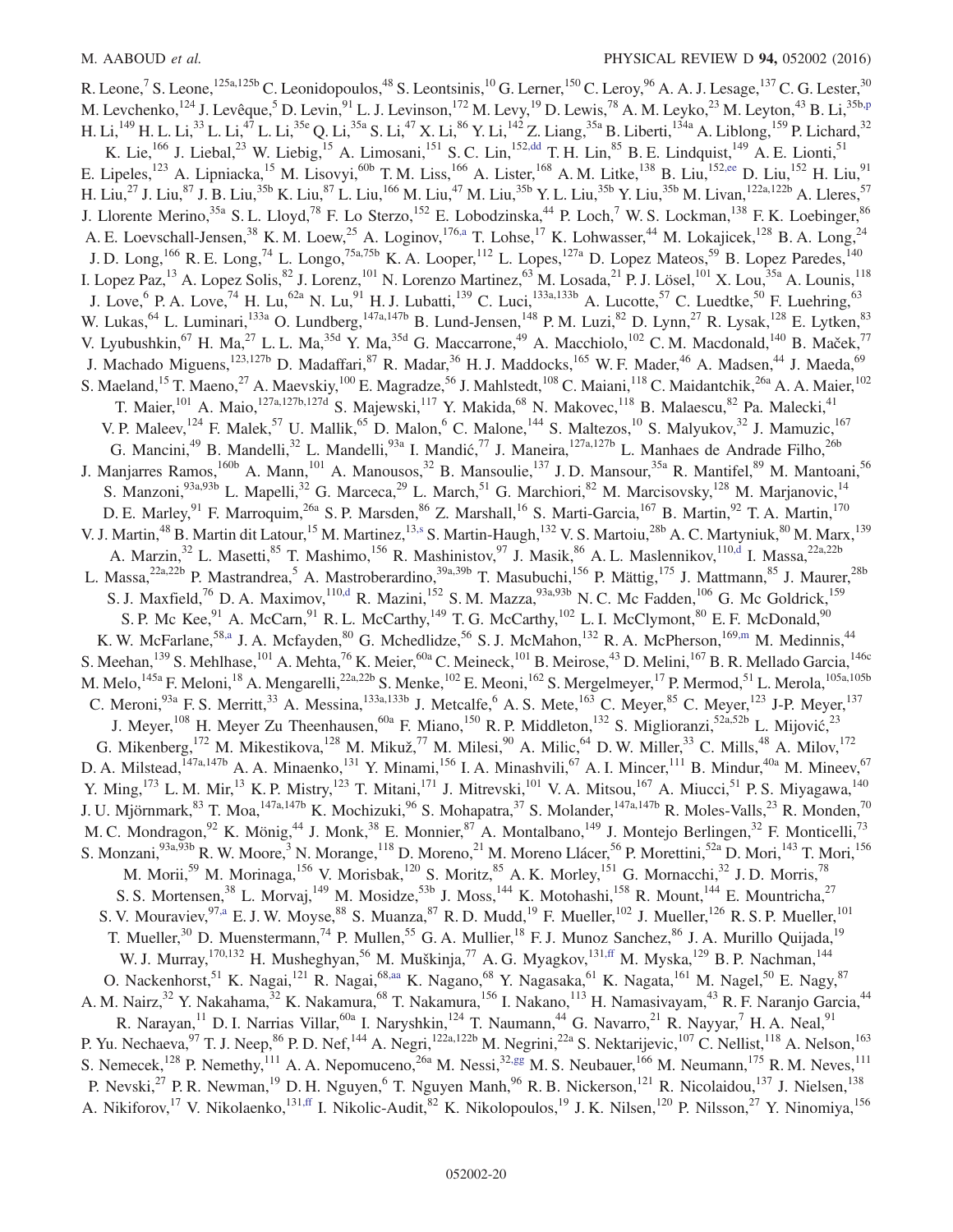<span id="page-21-4"></span><span id="page-21-3"></span><span id="page-21-2"></span><span id="page-21-1"></span><span id="page-21-0"></span>A. Nisati,<sup>133a</sup> R. Nisius,<sup>102</sup> T. Nobe,<sup>156</sup> L. Nodulman,<sup>6</sup> M. Nomachi,<sup>119</sup> I. Nomidis,<sup>31</sup> T. Nooney,<sup>78</sup> S. Norberg,<sup>114</sup> M. Nordberg, $32$  N. Norjoharuddeen, $121$  O. Novgorodova, $46$  S. Nowak, $102$  M. Nozaki, $68$  L. Nozka, $116$  K. Ntekas, $10$  E. Nurse, $80$ F. Nuti,<sup>90</sup> F. O'grady,<sup>7</sup> D. C. O'Neil,<sup>143</sup> A. A. O'Rourke,<sup>44</sup> V. O'Shea,<sup>55</sup> F. G. Oakham,<sup>3[1,e](#page-27-4)</sup> H. Oberlack,<sup>102</sup> T. Obermann,<sup>23</sup> J. Ocariz,  $82$  A. Ochi,  $69$  I. Ochoa,  $37$  J. P. Ochoa-Ricoux,  $34a$  S. Oda,  $72$  S. Odaka,  $68$  H. Ogren,  $63$  A. Oh,  $86$  S. H. Oh,  $47$ C. C. Ohm,<sup>16</sup> H. Ohman,<sup>165</sup> H. Oide,<sup>32</sup> H. Okawa,<sup>161</sup> Y. Okumura,<sup>33</sup> T. Okuyama,<sup>68</sup> A. Olariu,<sup>28b</sup> L. F. Oleiro Seabra,<sup>127a</sup> S. A. Olivares Pino,<sup>48</sup> D. Oliveira Damazio,<sup>27</sup> A. Olszewski,<sup>41</sup> J. Olszowska,<sup>41</sup> A. Onofre,<sup>127a,127e</sup> K. Onogi,<sup>104</sup> P. U. E. Onyisi,<sup>1[1,w](#page-27-22)</sup> M. J. Oreglia,<sup>33</sup> Y. Oren,<sup>154</sup> D. Orestano,<sup>135a,135b</sup> N. Orlando,<sup>62b</sup> R. S. Orr,<sup>159</sup> B. Osculati,<sup>52a,52b</sup> R. Ospanov,<sup>86</sup> G. Otero y Garzon,<sup>29</sup> H. Otono,<sup>72</sup> M. Ouchrif,<sup>136d</sup> F. Ould-Saada,<sup>120</sup> A. Ouraou,<sup>137</sup> K. P. Oussoren,<sup>108</sup> O. Ouyang,  $35a$  M. Owen,  $55$  R. E. Owen,  $19$  V. E. Ozcan,  $20a$  N. Ozturk,  $8$  K. Pachal,  $143$  A. Pacheco Pages,  $13$ L. Pacheco Rodriguez,<sup>137</sup> C. Padilla Aranda,<sup>13</sup> M. Pagáčová,<sup>50</sup> S. Pagan Griso,<sup>16</sup> F. Paige,<sup>27</sup> P. Pais,<sup>88</sup> K. Pajchel,<sup>120</sup> G. Palacino,  $160b$  S. Palestini,  $32$  M. Palka,  $40b$  D. Pallin,  $36$  A. Palma,  $127a,127b$  E. St. Panagiotopoulou,  $10$  C. E. Pandini,  $82$ J. G. Panduro Vazquez,<sup>79</sup> P. Pani,<sup>147a,147b</sup> S. Panitkin,<sup>27</sup> D. Pantea,<sup>28b</sup> L. Paolozzi,<sup>51</sup> Th. D. Papadopoulou,<sup>10</sup> K. Papageorgiou,<sup>155</sup> A. Paramonov,<sup>6</sup> D. Paredes Hernandez,<sup>176</sup> A. J. Parker,<sup>74</sup> M. A. Parker,<sup>30</sup> K. A. Parker,<sup>140</sup> F. Parodi, $\frac{52a,52b}{32a}$  J. A. Parsons,<sup>37</sup> U. Parzefall,<sup>50</sup> V. R. Pascuzzi,<sup>159</sup> E. Pasqualucci,<sup>133a</sup> S. Passaggio,<sup>52a</sup> Fr. Pastore,<sup>79</sup> G. Pásztor,  $31, hh$  S. Pataraia,  $175$  J. R. Pater,  $86$  T. Pauly,  $32$  J. Pearce,  $169$  B. Pearson,  $114$  L. E. Pedersen,  $38$  M. Pedersen,  $120$ S. Pedraza Lopez, <sup>167</sup> R. Pedro, <sup>127a,127b</sup> S. V. Peleganchuk, <sup>11[0,d](#page-27-2)</sup> D. Pelikan, <sup>165</sup> O. Penc, <sup>128</sup> C. Peng, <sup>35a</sup> H. Peng, <sup>35b</sup> J. Penwell, <sup>63</sup> B. S. Peralva,<sup>26b</sup> M. M. Perego,<sup>137</sup> D. V. Perepelitsa,<sup>27</sup> E. Perez Codina,<sup>160a</sup> L. Perini,<sup>93a,93b</sup> H. Pernegger,<sup>32</sup> S. Perrella,<sup>105a,105b</sup> R. Peschke,<sup>44</sup> V. D. Peshekhonov,<sup>67</sup> K. Peters,<sup>44</sup> R. F. Y. Peters,<sup>86</sup> B. A. Petersen,<sup>32</sup> T. C. Petersen,<sup>38</sup> E. Petit,<sup>57</sup> A. Petridis,<sup>1</sup> C. Petridou,<sup>155</sup> P. Petroff,<sup>118</sup> E. Petrolo,<sup>133a</sup> M. Petrov,<sup>121</sup> F. Petrucci,<sup>135a,135b</sup> N. E. Pettersson,<sup>88</sup> A. Peyaud,<sup>137</sup> R. Pezoa,<sup>34b</sup> P. W. Phillips,<sup>132</sup> G. Piacquadio,<sup>14[4,ii](#page-27-34)</sup> E. Pianori,<sup>170</sup> A. Picazio,<sup>88</sup> E. Piccaro,<sup>78</sup> M. Piccinini,<sup>22a,22b</sup> M. A. Pickering,<sup>121</sup> R. Piegaia,<sup>29</sup> J. E. Pilcher,<sup>33</sup> A. D. Pilkington,<sup>86</sup> A. W. J. Pin,<sup>86</sup> M. Pinamonti,<sup>164a,164c[,jj](#page-27-35)</sup> J. L. Pinfold,<sup>3</sup> A. Pingel,<sup>38</sup> S. Pires,<sup>82</sup> H. Pirumov,<sup>44</sup> M. Pitt,<sup>172</sup> L. Plazak,<sup>145a</sup> M.-A. Pleier,<sup>27</sup> V. Pleskot,<sup>85</sup> E. Plotnikova,<sup>67</sup> P. Plucinski,<sup>92</sup> D. Pluth,<sup>66</sup> R. Poettgen,<sup>147a,147b</sup> L. Poggioli,<sup>118</sup> D. Pohl,<sup>23</sup> G. Polesello,<sup>122a</sup> A. Poley,<sup>44</sup> A. Policicchio,<sup>39a,39b</sup> R. Polifka,<sup>159</sup> A. Polini,<sup>22a</sup> C. S. Pollard,<sup>55</sup> V. Polychronakos,<sup>27</sup> K. Pommès,<sup>32</sup> L. Pontecorvo,<sup>133a</sup> B. G. Pope,<sup>92</sup> G. A. Popeneciu,<sup>28c</sup> D. S. Popovic,<sup>14</sup> A. Poppleton,<sup>32</sup> S. Pospisil,<sup>129</sup> K. Potamianos,<sup>16</sup> I. N. Potrap,<sup>67</sup> C. J. Potter,<sup>30</sup> C. T. Potter,<sup>117</sup> G. Poulard,<sup>32</sup> J. Poveda,<sup>32</sup> V. Pozdnyakov,<sup>67</sup> M. E. Pozo Astigarraga,<sup>32</sup> P. Pralavorio,<sup>87</sup> A. Pranko,<sup>16</sup> S. Prell,<sup>66</sup> D. Price,<sup>86</sup> L. E. Price,<sup>6</sup> M. Primavera,<sup>75a</sup> S. Prince,<sup>89</sup> M. Proissl,<sup>48</sup> K. Prokofiev,<sup>62c</sup> F. Prokoshin,<sup>34b</sup> S. Protopopescu,<sup>27</sup> J. Proudfoot,<sup>6</sup> M. Przybycien,<sup>40a</sup> D. Puddu,<sup>135a,135b</sup> M. Purohit,<sup>2[7,kk](#page-27-36)</sup> P. Puzo,<sup>118</sup> J. Qian,<sup>91</sup> G. Qin,<sup>55</sup> Y. Qin,<sup>86</sup> A. Quadt,<sup>56</sup> W. B. Quayle,<sup>164a,164b</sup> M. Queitsch-Maitland,<sup>86</sup> D. Quilty,<sup>55</sup> S. Raddum,<sup>120</sup> V. Radeka,<sup>27</sup> V. Radescu,<sup>60b</sup> S. K. Radhakrishnan, <sup>149</sup> P. Radloff, <sup>117</sup> P. Rados, <sup>90</sup> F. Ragusa, <sup>93a, 93b</sup> G. Rahal, <sup>178</sup> J. A. Raine, <sup>86</sup> S. Rajagopalan, <sup>27</sup> M. Rammensee,<sup>32</sup> C. Rangel-Smith,<sup>165</sup> M. G. Ratti,<sup>93a,93b</sup> F. Rauscher,<sup>101</sup> S. Rave,<sup>85</sup> T. Ravenscroft,<sup>55</sup> I. Ravinovich,<sup>172</sup> M. Raymond,<sup>32</sup> A. L. Read,<sup>120</sup> N. P. Readioff,<sup>76</sup> M. Reale,<sup>75a,75b</sup> D. M. Rebuzzi,<sup>122a,122b</sup> A. Redelbach,<sup>174</sup> G. Redlinger,<sup>27</sup> R. Reece,<sup>138</sup> K. Reeves,<sup>43</sup> L. Rehnisch,<sup>17</sup> J. Reichert,<sup>123</sup> H. Reisin,<sup>29</sup> C. Rembser,<sup>32</sup> H. Ren,<sup>35a</sup> M. Rescigno,<sup>133a</sup> S. Resconi,<sup>93a</sup> O. L. Rezanova,<sup>11[0,d](#page-27-2)</sup> P. Reznicek,<sup>130</sup> R. Rezvani,<sup>96</sup> R. Richter,<sup>102</sup> S. Richter,<sup>80</sup> E. Richter-Was,<sup>40b</sup> O. Ricken,<sup>23</sup> M. Ridel,<sup>82</sup> P. Rieck,<sup>17</sup> C. J. Riegel,<sup>175</sup> J. Rieger,<sup>56</sup> O. Rifki,<sup>114</sup> M. Rijssenbeek,<sup>149</sup> A. Rimoldi,<sup>122a,122b</sup> M. Rimoldi,<sup>18</sup> L. Rinaldi,<sup>22a</sup> B. Ristić,<sup>51</sup> E. Ritsch,<sup>32</sup> I. Riu,<sup>13</sup> F. Rizatdinova,<sup>115</sup> E. Rizvi,<sup>78</sup> C. Rizzi,<sup>13</sup> S. H. Robertson,<sup>89[,m](#page-27-12)</sup> A. Robichaud-Veronneau,<sup>89</sup> D. Robinson,<sup>30</sup> J. E. M. Robinson,<sup>44</sup> A. Robson,<sup>55</sup> C. Roda,<sup>125a,125b</sup> Y. Rodina,<sup>87</sup> A. Rodriguez Perez,<sup>13</sup> D. Rodriguez Rodriguez,<sup>167</sup> S. Roe,<sup>32</sup> C. S. Rogan,<sup>59</sup> O. Røhne,<sup>120</sup> A. Romaniouk,<sup>99</sup> M. Romano,<sup>22a,22b</sup> S. M. Romano Saez,<sup>36</sup> E. Romero Adam,<sup>167</sup> N. Rompotis,<sup>139</sup> M. Ronzani,<sup>50</sup> L. Roos,<sup>82</sup> E. Ros,<sup>167</sup> S. Rosati,<sup>133a</sup> K. Rosbach,<sup>50</sup> P. Rose,<sup>138</sup> O. Rosenthal,<sup>142</sup> N.-A. Rosien,<sup>56</sup> V. Rossetti,<sup>147a,147b</sup> E. Rossi,<sup>105a,105b</sup> L. P. Rossi,<sup>52a</sup> J. H. N. Rosten,<sup>30</sup> R. Rosten,<sup>139</sup> M. Rotaru,<sup>28b</sup> I. Roth,<sup>172</sup> J. Rothberg,<sup>139</sup> D. Rousseau,<sup>118</sup> C. R. Royon,<sup>137</sup> A. Rozanov,<sup>87</sup> Y. Rozen,<sup>153</sup> X. Ruan,<sup>146c</sup> F. Rubbo,<sup>144</sup> M. S. Rudolph,<sup>159</sup> F. Rühr,<sup>50</sup> A. Ruiz-Martinez,<sup>31</sup> Z. Rurikova,<sup>50</sup> N. A. Rusakovich,<sup>67</sup> A. Ruschke,<sup>101</sup> H. L. Russell,<sup>139</sup> J. P. Rutherfoord,<sup>7</sup> N. Ruthmann,<sup>32</sup> Y. F. Ryabov,<sup>124</sup> M. Rybar,<sup>166</sup> G. Rybkin,<sup>118</sup> S. Ryu,<sup>6</sup> A. Ryzhov,<sup>131</sup> G. F. Rzehorz,<sup>56</sup> A. F. Saavedra,<sup>151</sup> G. Sabato,<sup>108</sup> S. Sacerdoti,<sup>29</sup> H. F-W. Sadrozinski,<sup>138</sup> R. Sadykov,<sup>67</sup> F. Safai Tehrani,<sup>133a</sup> P. Saha,<sup>109</sup> M. Sahinsoy,<sup>60a</sup> M. Saimpert,<sup>137</sup> T. Saito,<sup>156</sup> H. Sakamoto,<sup>156</sup> Y. Sakurai,<sup>171</sup> G. Salamanna,<sup>135a,135b</sup> A. Salamon,<sup>134a,134b</sup> J. E. Salazar Loyola,<sup>34b</sup> D. Salek,<sup>108</sup> P. H. Sales De Bruin,<sup>139</sup> D. Salihagic,<sup>102</sup> A. Salnikov,<sup>144</sup> J. Salt,<sup>167</sup> D. Salvatore,<sup>39a,39b</sup> F. Salvatore,<sup>150</sup> A. Salvucci,<sup>62a</sup> A. Salzburger,<sup>32</sup> D. Sammel,<sup>50</sup> D. Sampsonidis,<sup>155</sup> A. Sanchez,<sup>105a,105b</sup> J. Sánchez,<sup>167</sup> V. Sanchez Martinez,<sup>167</sup> H. Sandaker,<sup>120</sup> R. L. Sandbach,<sup>78</sup> H. G. Sander, <sup>85</sup> M. Sandhoff,<sup>175</sup> C. Sandoval,<sup>21</sup> R. Sandstroem,<sup>102</sup> D. P. C. Sankey,<sup>132</sup> M. Sannino,<sup>52a,52b</sup> A. Sansoni,<sup>49</sup>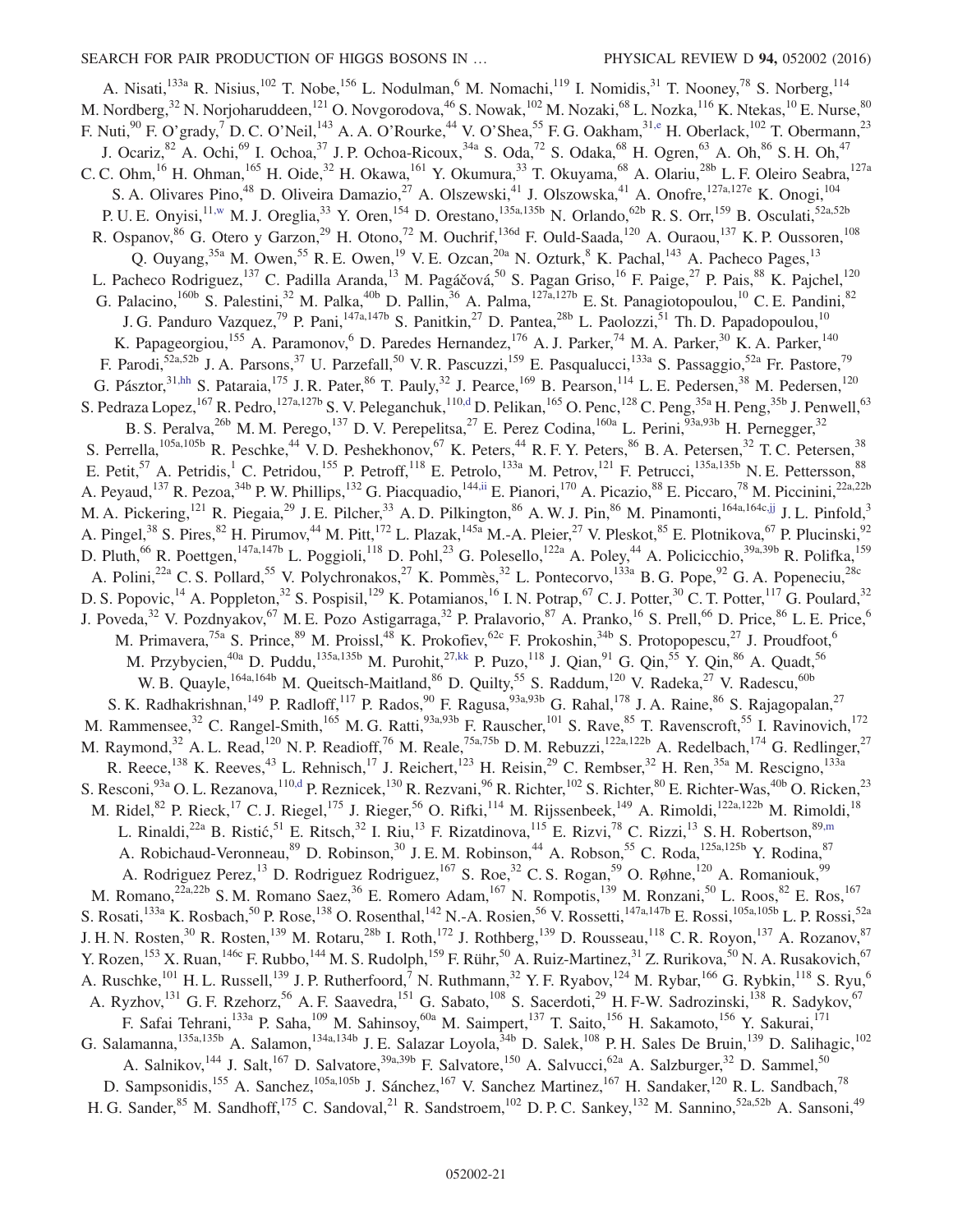<span id="page-22-2"></span><span id="page-22-1"></span><span id="page-22-0"></span>C. Santoni,<sup>36</sup> R. Santonico,<sup>134a,134b</sup> H. Santos,<sup>127a</sup> I. Santoyo Castillo,<sup>150</sup> K. Sapp,<sup>126</sup> A. Sapronov,<sup>67</sup> J. G. Saraiva,<sup>127a,127d</sup> B. Sarrazin,<sup>23</sup> O. Sasaki,<sup>68</sup> Y. Sasaki,<sup>156</sup> K. Sato,<sup>161</sup> G. Sauvage,<sup>[5,a](#page-27-3)</sup> E. Sauvan,<sup>5</sup> G. Savage,<sup>79</sup> P. Savard,<sup>159[,e](#page-27-4)</sup> C. Sawyer,<sup>132</sup> L. Sawyer, <sup>81[,r](#page-27-17)</sup> J. Saxon,<sup>33</sup> C. Sbarra,<sup>22a</sup> A. Sbrizzi,<sup>22a,22b</sup> T. Scanlon, <sup>80</sup> D. A. Scannicchio, <sup>163</sup> M. Scarcella, <sup>151</sup> V. Scarfone,<sup>39a,39b</sup> J. Schaarschmidt,<sup>172</sup> P. Schacht,<sup>102</sup> B. M. Schachtner,<sup>101</sup> D. Schaefer,<sup>32</sup> R. Schaefer,<sup>44</sup> J. Schaeffer,<sup>85</sup> S. Schaepe,<sup>23</sup> S. Schaetzel,<sup>60b</sup> U. Schäfer,<sup>85</sup> A. C. Schaffer,<sup>118</sup> D. Schaile,<sup>101</sup> R. D. Schamberger,<sup>149</sup> V. Scharf,<sup>60a</sup> V. A. Schegelsky,<sup>124</sup> D. Scheirich,<sup>130</sup> M. Schernau,<sup>163</sup> C. Schiavi,<sup>52a,52b</sup> S. Schier,<sup>138</sup> C. Schillo,<sup>50</sup> M. Schioppa,<sup>39a,39b</sup> S. Schlenker,<sup>32</sup> K. R. Schmidt-Sommerfeld,<sup>102</sup> K. Schmieden,<sup>32</sup> C. Schmitt,<sup>85</sup> S. Schmitt,<sup>44</sup> S. Schmitz,<sup>85</sup> B. Schneider,<sup>160a</sup> U. Schnoor,<sup>50</sup> L. Schoeffel,<sup>137</sup> A. Schoening,<sup>60b</sup> B. D. Schoenrock,<sup>92</sup> E. Schopf,<sup>23</sup> M. Schott,<sup>85</sup> J. Schovancova,<sup>8</sup> S. Schramm,<sup>51</sup> M. Schreyer,<sup>174</sup> N. Schuh,<sup>85</sup> M. J. Schultens,<sup>23</sup> H.-C. Schultz-Coulon,<sup>60a</sup> H. Schulz,<sup>17</sup> M. Schumacher,<sup>50</sup> B. A. Schumm,<sup>138</sup> Ph. Schune,<sup>137</sup> A. Schwartzman,<sup>144</sup> T. A. Schwarz,<sup>91</sup> Ph. Schwegler,<sup>102</sup> H. Schweiger,<sup>86</sup> Ph. Schwemling,<sup>137</sup> R. Schwienhorst,<sup>92</sup> J. Schwindling,<sup>137</sup> T. Schwindt,<sup>23</sup> G. Sciolla,<sup>25</sup> F. Scuri,<sup>125a,125b</sup> F. Scutti,<sup>90</sup> J. Searcy,<sup>91</sup> P. Seema,<sup>23</sup> S. C. Seidel,<sup>106</sup> A. Seiden,<sup>138</sup> F. Seifert,<sup>129</sup> J. M. Seixas,<sup>26a</sup> G. Sekhniaidze,<sup>105a</sup> K. Sekhon,<sup>91</sup> S. J. Sekula,<sup>42</sup> D. M. Seliverstov,<sup>12[4,a](#page-27-3)</sup> N. Semprini-Cesari,<sup>22a,22b</sup> C. Serfon,<sup>120</sup> L. Serin,<sup>118</sup> L. Serkin,<sup>164a,164b</sup> M. Sessa,<sup>135a,135b</sup> R. Seuster,  $^{169}$  H. Severini,  $^{114}$  T. Sfiligoj,  $^{77}$  F. Sforza,  $^{32}$  A. Sfyrla,  $^{51}$  E. Shabalina,  $^{56}$  N. W. Shaikh,  $^{147a,147b}$  L. Y. Shan,  $^{35a}$ R. Shang,<sup>166</sup> J. T. Shank,<sup>24</sup> M. Shapiro,<sup>16</sup> P. B. Shatalov,<sup>98</sup> K. Shaw,<sup>164a,164b</sup> S. M. Shaw,<sup>86</sup> A. Shcherbakova,<sup>147a,147b</sup> C. Y. Shehu,<sup>150</sup> P. Sherwood,<sup>80</sup> L. Shi,<sup>15[2,ll](#page-27-37)</sup> S. Shimizu,<sup>69</sup> C. O. Shimmin,<sup>163</sup> M. Shimojima,<sup>103</sup> M. Shiyakova,<sup>67[,mm](#page-27-38)</sup> A. Shmeleva,  $^{97}$  D. Shoaleh Saadi,  $^{96}$  M. J. Shochet,  $^{33}$  S. Shojaii,  $^{93a,93b}$  S. Shrestha,  $^{112}$  E. Shulga,  $^{99}$  M. A. Shupe,  $^{7}$  P. Sicho,  $^{128}$ A. M. Sickles,<sup>166</sup> P. E. Sidebo,<sup>148</sup> O. Sidiropoulou,<sup>174</sup> D. Sidorov,<sup>115</sup> A. Sidoti,<sup>22a,22b</sup> F. Siegert,<sup>46</sup> Dj. Sijacki,<sup>14</sup> J. Silva,<sup>127a,127d</sup> S. B. Silverstein,<sup>147a</sup> V. Simak,<sup>129</sup> O. Simard,<sup>5</sup> Lj. Simic,<sup>14</sup> S. Simion,<sup>118</sup> E. Simioni,<sup>85</sup> B. Simmons,<sup>80</sup> D. Simon,<sup>36</sup> M. Simon,<sup>85</sup> P. Sinervo,<sup>159</sup> N. B. Sinev,<sup>117</sup> M. Sioli,<sup>22a,22b</sup> G. Siragusa,<sup>174</sup> S. Yu. Sivoklokov,<sup>100</sup> J. Sjölin,<sup>147a,147b</sup> T. B. Sjursen,<sup>15</sup> M. B. Skinner,<sup>74</sup> H. P. Skottowe,<sup>59</sup> P. Skubic,<sup>114</sup> M. Slater,<sup>19</sup> T. Slavicek,<sup>129</sup> M. Slawinska,<sup>108</sup> K. Sliwa,<sup>162</sup> R. Slovak,<sup>130</sup> V. Smakhtin,<sup>172</sup> B. H. Smart,<sup>5</sup> L. Smestad,<sup>15</sup> J. Smiesko,<sup>145a</sup> S. Yu. Smirnov,<sup>99</sup> Y. Smirnov,<sup>99</sup> L. N. Smirnova,<sup>10[0,nn](#page-27-39)</sup> O. Smirnova,<sup>83</sup> M. N. K. Smith,<sup>37</sup> R. W. Smith,<sup>37</sup> M. Smizanska,<sup>74</sup> K. Smolek,<sup>129</sup> A. A. Snesarev,<sup>97</sup> S. Snyder,<sup>27</sup> R. Sobie,<sup>169[,m](#page-27-12)</sup> F. Socher,<sup>46</sup> A. Soffer,<sup>154</sup> D. A. Soh,<sup>152</sup> G. Sokhrannyi,<sup>77</sup> C. A. Solans Sanchez,<sup>32</sup> M. Solar,<sup>129</sup> E. Yu. Soldatov,  $99$  U. Soldevila,  $^{167}$  A. A. Solodkov,  $^{131}$  A. Soloshenko,  $^{67}$  O. V. Solovyanov,  $^{131}$  V. Solovyev,  $^{124}$  P. Sommer,  $^{50}$ H. Son,<sup>162</sup> H. Y. Song,<sup>35b[,oo](#page-28-0)</sup> A. Sood,<sup>16</sup> A. Sopczak,<sup>129</sup> V. Sopko,<sup>129</sup> V. Sorin,<sup>13</sup> D. Sosa,<sup>60b</sup> C. L. Sotiropoulou,<sup>125a,125b</sup> R. Soualah, <sup>164a,164c</sup> A. M. Soukharev, <sup>11[0,d](#page-27-2)</sup> D. South, <sup>44</sup> B. C. Sowden, <sup>79</sup> S. Spagnolo, <sup>75a,75b</sup> M. Spalla, <sup>125a,125b</sup> M. Spangenberg,<sup>170</sup> F. Spanò,<sup>79</sup> D. Sperlich,<sup>17</sup> F. Spettel,<sup>102</sup> R. Spighi,<sup>22a</sup> G. Spigo,<sup>32</sup> L. A. Spiller,<sup>90</sup> M. Spousta,<sup>130</sup> R. D. St. Denis,<sup>5[5,a](#page-27-3)</sup> A. Stabile,<sup>93a</sup> R. Stamen,<sup>60a</sup> S. Stamm,<sup>17</sup> E. Stanecka,<sup>41</sup> R. W. Stanek,<sup>6</sup> C. Stanescu,<sup>135a</sup> M. Stanescu-Bellu,<sup>44</sup> M. M. Stanitzki,<sup>44</sup> S. Stapnes,<sup>120</sup> E. A. Starchenko,<sup>131</sup> G. H. Stark,<sup>33</sup> J. Stark,<sup>57</sup> P. Staroba,<sup>128</sup> P. Starovoitov,<sup>60a</sup> S. Stärz,<sup>32</sup> R. Staszewski,<sup>41</sup> P. Steinberg,<sup>27</sup> B. Stelzer,<sup>143</sup> H. J. Stelzer,<sup>32</sup> O. Stelzer-Chilton,<sup>160a</sup> H. Stenzel,<sup>54</sup> G. A. Stewart,<sup>55</sup> J. A. Stillings,<sup>23</sup> M. C. Stockton,<sup>89</sup> M. Stoebe,<sup>89</sup> G. Stoicea,<sup>28b</sup> P. Stolte,<sup>56</sup> S. Stonjek,<sup>102</sup> A. R. Stradling,<sup>8</sup> A. Straessner,<sup>46</sup> M. E. Stramaglia,<sup>18</sup> J. Strandberg,<sup>148</sup> S. Strandberg,<sup>147a,147b</sup> A. Strandlie,<sup>120</sup> M. Strauss,<sup>114</sup> P. Strizenec,<sup>145b</sup> R. Ströhmer,<sup>174</sup> D. M. Strom,<sup>117</sup> R. Stroynowski,<sup>42</sup> A. Strubig,<sup>107</sup> S. A. Stucci,<sup>18</sup> B. Stugu,<sup>15</sup> N. A. Styles,<sup>44</sup> D. Su,<sup>144</sup> J. Su,<sup>126</sup> R. Subramaniam, <sup>81</sup> S. Suchek, <sup>60a</sup> Y. Sugaya, <sup>119</sup> M. Suk, <sup>129</sup> V. V. Sulin, <sup>97</sup> S. Sultansoy, <sup>4c</sup> T. Sumida, <sup>70</sup> S. Sun,<sup>59</sup> X. Sun,<sup>35a</sup> J. E. Sundermann,<sup>50</sup> K. Suruliz,<sup>150</sup> G. Susinno,<sup>39a,39b</sup> M. R. Sutton,<sup>150</sup> S. Suzuki,<sup>68</sup> M. Svatos,<sup>128</sup> M. Swiatlowski,<sup>33</sup> I. Sykora,<sup>145a</sup> T. Sykora,<sup>130</sup> D. Ta,<sup>50</sup> C. Taccini,<sup>135a,135b</sup> K. Tackmann,<sup>44</sup> J. Taenzer,<sup>159</sup> A. Taffard,<sup>163</sup> R. Tafirout,<sup>160a</sup> N. Taiblum,<sup>154</sup> H. Takai,<sup>27</sup> R. Takashima,<sup>71</sup> T. Takeshita,<sup>141</sup> Y. Takubo,<sup>68</sup> M. Talby,<sup>87</sup> A. A. Talyshev,<sup>110[,d](#page-27-2)</sup> K. G. Tan,<sup>90</sup> J. Tanaka,<sup>156</sup> R. Tanaka,<sup>118</sup> S. Tanaka,<sup>68</sup> B. B. Tannenwald,<sup>112</sup> S. Tapia Araya,<sup>34b</sup> S. Tapprogge,<sup>85</sup> S. Tarem,<sup>153</sup> G. F. Tartarelli,<sup>93a</sup> P. Tas,<sup>130</sup> M. Tasevsky,<sup>128</sup> T. Tashiro,<sup>70</sup> E. Tassi,<sup>39a,39b</sup> A. Tavares Delgado,<sup>127a,127b</sup> Y. Tayalati,<sup>136d</sup> A. C. Taylor,<sup>106</sup> G. N. Taylor,<sup>90</sup> P. T. E. Taylor,<sup>90</sup> W. Taylor,<sup>160b</sup> F. A. Teischinger,<sup>32</sup> P. Teixeira-Dias,<sup>79</sup> K. K. Temming,<sup>50</sup> D. Temple,<sup>143</sup> H. Ten Kate,<sup>32</sup> P. K. Teng,<sup>152</sup> J. J. Teoh,<sup>119</sup> F. Tepel,<sup>175</sup> S. Terada,<sup>68</sup> K. Terashi,<sup>156</sup> J. Terron,<sup>84</sup> S. Terzo,<sup>102</sup> M. Testa, <sup>49</sup> R. J. Teuscher, <sup>15[9,m](#page-27-12)</sup> T. Theveneaux-Pelzer, <sup>87</sup> J. P. Thomas, <sup>19</sup> J. Thomas-Wilsker, <sup>79</sup> E. N. Thompson, <sup>37</sup> P. D. Thompson,<sup>19</sup> A. S. Thompson,<sup>55</sup> L. A. Thomsen,<sup>176</sup> E. Thomson,<sup>123</sup> M. Thomson,<sup>30</sup> M. J. Tibbetts,<sup>16</sup> R. E. Ticse Torres, <sup>87</sup> V. O. Tikhomirov, <sup>9[7,pp](#page-28-1)</sup> Yu. A. Tikhonov, <sup>110[,d](#page-27-2)</sup> S. Timoshenko, <sup>99</sup> P. Tipton, <sup>176</sup> S. Tisserant, <sup>87</sup> K. Todome,<sup>158</sup> T. Todorov,<sup>5[,a](#page-27-3)</sup> S. Todorova-Nova,<sup>130</sup> J. Tojo,<sup>72</sup> S. Tokár,<sup>145a</sup> K. Tokushuku,<sup>68</sup> E. Tolley,<sup>59</sup> L. Tomlinson,<sup>86</sup> M. Tomoto,  $^{104}$  L. Tompkins,  $^{144,qq}$  $^{144,qq}$  $^{144,qq}$  K. Toms,  $^{106}$  B. Tong,  $^{59}$  E. Torrence,  $^{117}$  H. Torres,  $^{143}$  E. Torró Pastor,  $^{139}$  J. Toth,  $^{87,rr}$  $^{87,rr}$  $^{87,rr}$ F. Touchard, <sup>87</sup> D. R. Tovey, <sup>140</sup> T. Trefzger, <sup>174</sup> A. Tricoli, <sup>27</sup> I. M. Trigger, <sup>160a</sup> S. Trincaz-Duvoid, <sup>82</sup> M. F. Tripiana, <sup>13</sup> W. Trischuk,<sup>159</sup> B. Trocmé,<sup>57</sup> A. Trofymov,<sup>44</sup> C. Troncon,<sup>93a</sup> M. Trottier-McDonald,<sup>16</sup> M. Trovatelli,<sup>169</sup> L. Truong,<sup>164a,164c</sup>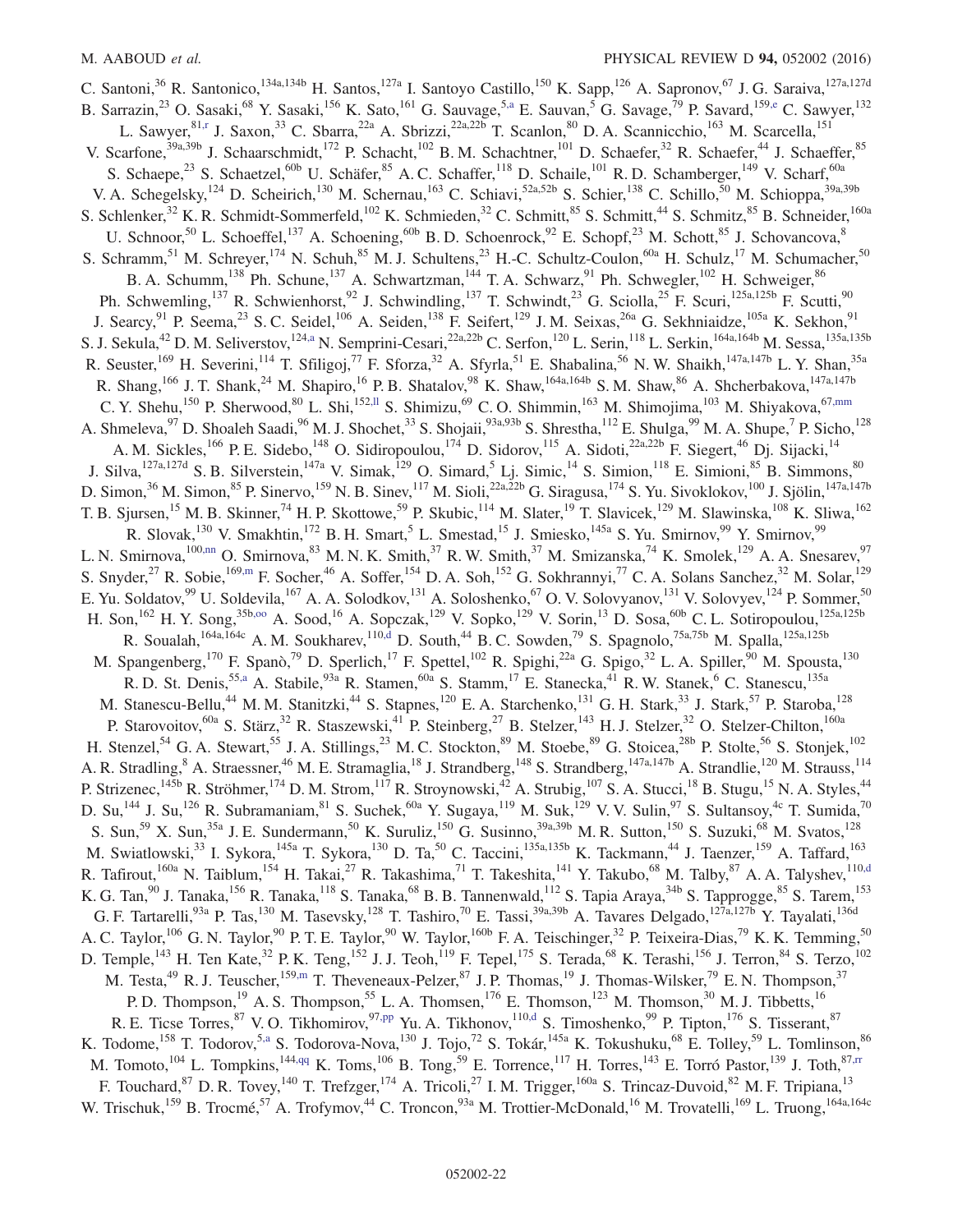M. Trzebinski,<sup>41</sup> A. Trzupek,<sup>41</sup> J. C-L. Tseng,<sup>121</sup> P. V. Tsiareshka,<sup>94</sup> G. Tsipolitis,<sup>10</sup> N. Tsirintanis,<sup>9</sup> S. Tsiskaridze,<sup>13</sup> V. Tsiskaridze,<sup>50</sup> E. G. Tskhadadze,<sup>53a</sup> K. M. Tsui,<sup>62a</sup> I. I. Tsukerman,<sup>98</sup> V. Tsulaia,<sup>16</sup> S. Tsuno,<sup>68</sup> D. Tsybychev,<sup>149</sup> A. Tudorache,<sup>28b</sup> V. Tudorache,<sup>28b</sup> A. N. Tuna,<sup>59</sup> S. A. Tupputi,<sup>22a,22b</sup> S. Turchikhin,<sup>10[0,nn](#page-27-39)</sup> D. Turecek,<sup>129</sup> D. Turgeman,<sup>172</sup> R. Turra,<sup>93a,93b</sup> A. J. Turvey,<sup>42</sup> P. M. Tuts,<sup>37</sup> M. Tyndel,<sup>132</sup> G. Ucchielli,<sup>22a,22b</sup> I. Ueda,<sup>156</sup> R. Ueno,<sup>31</sup> M. Ughetto,<sup>147a,147b</sup> F. Ukegawa,  $^{161}$  G. Unal,  $^{32}$  A. Undrus,  $^{27}$  G. Unel,  $^{163}$  F. C. Ungaro,  $^{90}$  Y. Unno,  $^{68}$  C. Unverdorben,  $^{101}$  J. Urban,  $^{145b}$ P. Urquijo,<sup>90</sup> P. Urrejola,<sup>85</sup> G. Usai,<sup>8</sup> A. Usanova,<sup>64</sup> L. Vacavant,<sup>87</sup> V. Vacek,<sup>129</sup> B. Vachon,<sup>89</sup> C. Valderanis,<sup>101</sup> E. Valdes Santurio,<sup>147a,147b</sup> N. Valencic,<sup>108</sup> S. Valentinetti,<sup>22a,22b</sup> A. Valero,<sup>167</sup> L. Valery,<sup>13</sup> S. Valkar,<sup>130</sup> S. Vallecorsa,<sup>51</sup> J. A. Valls Ferrer,<sup>167</sup> W. Van Den Wollenberg,<sup>108</sup> P. C. Van Der Deijl,<sup>108</sup> R. van der Geer,<sup>108</sup> H. van der Graaf,<sup>108</sup> N. van Eldik,<sup>153</sup> P. van Gemmeren, <sup>6</sup> J. Van Nieuwkoop, <sup>143</sup> I. van Vulpen, <sup>108</sup> M. C. van Woerden, <sup>32</sup> M. Vanadia, <sup>133a, 133b</sup> W. Vandelli,<sup>32</sup> R. Vanguri,<sup>123</sup> A. Vaniachine,<sup>131</sup> P. Vankov,<sup>108</sup> G. Vardanyan,<sup>177</sup> R. Vari,<sup>133a</sup> E. W. Varnes,<sup>7</sup> T. Varol,<sup>42</sup> D. Varouchas, <sup>82</sup> A. Vartapetian, <sup>8</sup> K. E. Varvell, <sup>151</sup> J. G. Vasquez, <sup>176</sup> F. Vazeille, <sup>36</sup> T. Vazquez Schroeder, <sup>89</sup> J. Veatch, <sup>56</sup> L. M. Veloce,<sup>159</sup> F. Veloso,<sup>127a,127c</sup> S. Veneziano,<sup>133a</sup> A. Ventura,<sup>75a,75b</sup> M. Venturi,<sup>169</sup> N. Venturi,<sup>159</sup> A. Venturini,<sup>25</sup> V. Vercesi,<sup>122a</sup> M. Verducci,<sup>133a,133b</sup> W. Verkerke,<sup>108</sup> J. C. Vermeulen,<sup>108</sup> A. Vest,<sup>46[,ss](#page-28-4)</sup> M. C. Vetterli,<sup>143[,e](#page-27-4)</sup> O. Viazlo,<sup>83</sup> I. Vichou, <sup>16[6,a](#page-27-3)</sup> T. Vickey, <sup>140</sup> O. E. Vickey Boeriu, <sup>140</sup> G. H. A. Viehhauser, <sup>121</sup> S. Viel, <sup>16</sup> L. Vigani, <sup>121</sup> R. Vigne, <sup>64</sup> M. Villa,<sup>22a,22b</sup> M. Villaplana Perez,<sup>93a,93b</sup> E. Vilucchi,<sup>49</sup> M. G. Vincter,<sup>31</sup> V. B. Vinogradov,<sup>67</sup> C. Vittori,<sup>22a,22b</sup> I. Vivarelli,<sup>150</sup> S. Vlachos,<sup>10</sup> M. Vlasak,<sup>129</sup> M. Vogel,<sup>175</sup> P. Vokac,<sup>129</sup> G. Volpi,<sup>125a,125b</sup> M. Volpi,<sup>90</sup> H. von der Schmitt,<sup>102</sup> E. von Toerne,<sup>23</sup> V. Vorobel,<sup>130</sup> K. Vorobev,<sup>99</sup> M. Vos,<sup>167</sup> R. Voss,<sup>32</sup> J. H. Vossebeld,<sup>76</sup> N. Vranjes,<sup>14</sup> M. Vranjes Milosavljevic,<sup>14</sup> V. Vrba,<sup>128</sup> M. Vreeswijk,<sup>108</sup> R. Vuillermet,<sup>32</sup> I. Vukotic,<sup>33</sup> Z. Vykydal,<sup>129</sup> P. Wagner,<sup>23</sup> W. Wagner,<sup>175</sup> H. Wahlberg,<sup>73</sup> S. Wahrmund,<sup>46</sup> J. Wakabayashi,<sup>104</sup> J. Walder,<sup>74</sup> R. Walker,<sup>101</sup> W. Walkowiak,<sup>142</sup> V. Wallangen,<sup>147a,147b</sup> C. Wang,<sup>35c</sup> C. Wang,<sup>35d,87</sup> F. Wang,<sup>173</sup> H. Wang,<sup>16</sup> H. Wang,<sup>42</sup> J. Wang,<sup>44</sup> J. Wang,<sup>151</sup> K. Wang,<sup>89</sup> R. Wang,<sup>6</sup> S. M. Wang,<sup>152</sup> T. Wang,<sup>23</sup> T. Wang,<sup>37</sup> W. Wang,<sup>35b</sup> X. Wang,<sup>176</sup> C. Wanotayaroj,<sup>117</sup> A. Warburton,<sup>89</sup> C. P. Ward,<sup>30</sup> D. R. Wardrope,<sup>80</sup> A. Washbrook,<sup>48</sup> P. M. Watkins,<sup>19</sup> A. T. Watson,<sup>19</sup> M. F. Watson,<sup>19</sup> G. Watts,<sup>139</sup> S. Watts,<sup>86</sup> B. M. Waugh,<sup>80</sup> S. Webb,<sup>85</sup> M. S. Weber,<sup>18</sup> S. W. Weber, <sup>174</sup> J. S. Webster,  $6$  A. R. Weidberg,  $^{121}$  B. Weinert,  $^{63}$  J. Weingarten,  $^{56}$  C. Weiser,  $^{50}$  H. Weits,  $^{108}$  P. S. Wells,  $^{32}$ T. Wenaus,<sup>27</sup> T. Wengler,<sup>32</sup> S. Wenig,<sup>32</sup> N. Wermes,<sup>23</sup> M. Werner,<sup>50</sup> M. D. Werner,<sup>66</sup> P. Werner,<sup>32</sup> M. Wessels,<sup>60a</sup> J. Wetter,<sup>162</sup> K. Whalen,<sup>117</sup> N. L. Whallon,<sup>139</sup> A. M. Wharton,<sup>74</sup> A. White,<sup>8</sup> M. J. White,<sup>1</sup> R. White,<sup>34b</sup> D. Whiteson,<sup>163</sup> F. J. Wickens,<sup>132</sup> W. Wiedenmann,<sup>173</sup> M. Wielers,<sup>132</sup> P. Wienemann,<sup>23</sup> C. Wiglesworth,<sup>38</sup> L. A. M. Wiik-Fuchs,<sup>23</sup> A. Wildauer,<sup>102</sup> F. Wilk,<sup>86</sup> H. G. Wilkens,<sup>32</sup> H. H. Williams,<sup>123</sup> S. Williams,<sup>108</sup> C. Willis,<sup>92</sup> S. Willocq,<sup>88</sup> J. A. Wilson,<sup>19</sup> I. Wingerter-Seez,<sup>5</sup> F. Winklmeier,<sup>117</sup> O. J. Winston,<sup>150</sup> B. T. Winter,<sup>23</sup> M. Wittgen,<sup>144</sup> J. Wittkowski,<sup>101</sup> S. J. Wollstadt,<sup>85</sup> M. W. Wolter,<sup>41</sup> H. Wolters,<sup>127a,127c</sup> B. K. Wosiek,<sup>41</sup> J. Wotschack,<sup>32</sup> M. J. Woudstra,<sup>86</sup> K. W. Wozniak,<sup>41</sup> M. Wu,<sup>57</sup> M. Wu,<sup>33</sup> S. L. Wu,<sup>173</sup> X. Wu,<sup>51</sup> Y. Wu,<sup>91</sup> T. R. Wyatt,<sup>86</sup> B. M. Wynne,<sup>48</sup> S. Xella,<sup>38</sup> D. Xu,<sup>35a</sup> L. Xu,<sup>27</sup> B. Yabsley,<sup>151</sup> S. Yacoob,<sup>146a</sup> R. Yakabe,<sup>69</sup> D. Yamaguchi,<sup>158</sup> Y. Yamaguchi,<sup>119</sup> A. Yamamoto,<sup>68</sup> S. Yamamoto,<sup>156</sup> T. Yamanaka,<sup>156</sup> K. Yamauchi,<sup>104</sup> Y. Yamazaki,<sup>69</sup> Z. Yan,<sup>24</sup> H. Yang,<sup>35e</sup> H. Yang,<sup>173</sup> Y. Yang,<sup>152</sup> Z. Yang,<sup>15</sup> W-M. Yao,<sup>16</sup> Y. C. Yap,<sup>82</sup> Y. Yasu,<sup>68</sup> E. Yatsenko,<sup>5</sup> K. H. Yau Wong,<sup>23</sup> J. Ye,<sup>42</sup> S. Ye,<sup>27</sup> I. Yeletskikh,<sup>67</sup> A. L. Yen,<sup>59</sup> E. Yildirim,<sup>85</sup> K. Yorita,<sup>171</sup> R. Yoshida,<sup>6</sup> K. Yoshihara,<sup>123</sup> C. Young,  $^{144}$  C. J. S. Young,  $^{32}$  S. Youssef,  $^{24}$  D. R. Yu,  $^{16}$  J. Yu,  $^{8}$  J. M. Yu,  $^{91}$  J. Yu,  $^{66}$  L. Yuan,  $^{69}$  S. P. Y. Yuen,  $^{23}$  I. Yusuff,  $^{30, \text{tt}}$ B. Zabinski,<sup>41</sup> R. Zaidan,<sup>35d</sup> A. M. Zaitsev,<sup>13[1,ff](#page-27-31)</sup> N. Zakharchuk,<sup>44</sup> J. Zalieckas,<sup>15</sup> A. Zaman,<sup>149</sup> S. Zambito,<sup>59</sup> L. Zanello,<sup>133a,133b</sup> D. Zanzi,<sup>90</sup> C. Zeitnitz,<sup>175</sup> M. Zeman,<sup>129</sup> A. Zemla,<sup>40a</sup> J. C. Zeng,<sup>166</sup> Q. Zeng,<sup>144</sup> K. Zengel,<sup>25</sup> O. Zenin,<sup>131</sup> T. Ženiš,<sup>145a</sup> D. Zerwas,<sup>118</sup> D. Zhang,<sup>91</sup> F. Zhang,<sup>173</sup> G. Zhang,<sup>35b,00</sup> H. Zhang,<sup>35c</sup> J. Zhang,<sup>6</sup> L. Zhang,<sup>50</sup> R. Zhang,<sup>23</sup> R. Zhang,<sup>35[b,uu](#page-28-6)</sup> X. Zhang,<sup>35d</sup> Z. Zhang,<sup>118</sup> X. Zhao,<sup>42</sup> Y. Zhao,<sup>35d</sup> Z. Zhao,<sup>35b</sup> A. Zhemchugov,<sup>67</sup> J. Zhong,<sup>121</sup> B. Zhou,<sup>91</sup> C. Zhou,<sup>47</sup> L. Zhou,<sup>37</sup> L. Zhou,<sup>42</sup> M. Zhou,<sup>149</sup> N. Zhou,<sup>35f</sup> C. G. Zhu,<sup>35d</sup> H. Zhu,<sup>35a</sup> J. Zhu,<sup>91</sup> Y. Zhu,<sup>35b</sup> X. Zhuang,<sup>35a</sup> K. Zhukov, <sup>97</sup> A. Zibell, <sup>174</sup> D. Zieminska, <sup>63</sup> N. I. Zimine, <sup>67</sup> C. Zimmermann, <sup>85</sup> S. Zimmermann, <sup>50</sup> Z. Zinonos, <sup>56</sup> M. Zinser, <sup>85</sup> M. Ziolkowski, <sup>142</sup> L. Živković, <sup>14</sup> G. Zobernig, <sup>173</sup> A. Zoccoli, <sup>22a,22b</sup> M. zur Nedden, <sup>17</sup> G. Zurzolo, <sup>105a,105b</sup> and L. Zwalinski<sup>32</sup>

(ATLAS Collaboration)

 ${}^{1}$ Department of Physics, University of Adelaide, Adelaide, Australia <sup>2</sup>Physics Department, SUNY Albany, Albany, New York, USA  $3$ Department of Physics, University of Alberta, Edmonton, AB, Canada <sup>4a</sup>Department of Physics, Ankara University, Ankara, Turkey

<sup>4b</sup>Istanbul Aydin University, Istanbul, Turkey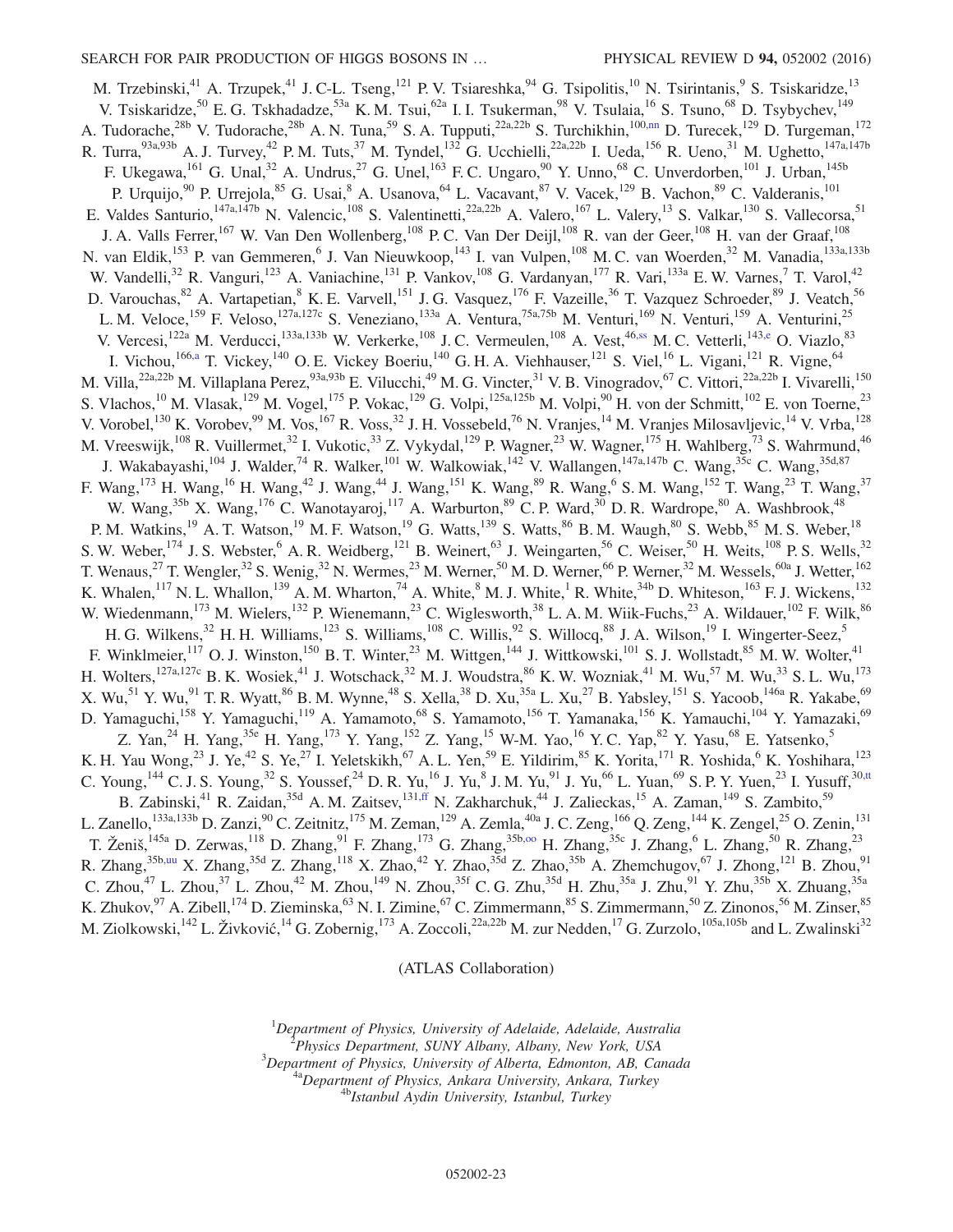$4c$ Division of Physics, TOBB University of Economics and Technology, Ankara, Turkey <sup>5</sup>LAPP, CNRS/IN2P3 and Université Savoie Mont Blanc, Annecy-le-Vieux, France <sup>6</sup>High Energy Physics Division, Argonne National Laboratory, Argonne, Illinois, USA  $^7$ Department of Physics, University of Arizona, Tucson, Arizona, USA  ${}^{8}$ Department of Physics, The University of Texas at Arlington, Arlington, Texas, USA <sup>9</sup>Physics Department, University of Athens, Athens, Greece  $10P$ hysics Department, National Technical University of Athens, Zografou, Greece  $11$ Department of Physics, The University of Texas at Austin, Austin, Texas, USA  $12$ Institute of Physics, Azerbaijan Academy of Sciences, Baku, Azerbaijan  $^{13}$ Institut de Física d'Altes Energies (IFAE), The Barcelona Institute of Science and Technology, Barcelona, Spain, Spain <sup>14</sup>Institute of Physics, University of Belgrade, Belgrade, Serbia <sup>15</sup>Department for Physics and Technology, University of Bergen, Bergen, Norway <sup>16</sup>Physics Division, Lawrence Berkeley National Laboratory and University of California, Berkeley, California, USA  $17$ Department of Physics, Humboldt University, Berlin, Germany <sup>18</sup>Albert Einstein Center for Fundamental Physics and Laboratory for High Energy Physics, University of Bern, Bern, Switzerland <sup>19</sup>School of Physics and Astronomy, University of Birmingham, Birmingham, United Kingdom  $^{20a}$ Department of Physics, Bogazici University, Istanbul, Turkey <sup>20b</sup>Department of Physics Engineering, Gaziantep University, Gaziantep, Turkey <sup>20c</sup>Istanbul Bilgi University, Faculty of Engineering and Natural Sciences, Istanbul, Turkey, Turkey  $^{20d}$ Bahcesehir University, Faculty of Engineering and Natural Sciences, Istanbul, Turkey, Turkey  $2^{1}$ Centro de Investigaciones, Universidad Antonio Narino, Bogota, Colombia <sup>22a</sup>INFN Sezione di Bologna, Italy <sup>22b</sup>Dipartimento di Fisica e Astronomia, Università di Bologna, Bologna, Italy  $^{23}$ Physikalisches Institut, University of Bonn, Bonn, Germany  $^{24}$ Department of Physics, Boston University, Boston, Massachusetts, USA <sup>25</sup>Department of Physics, Brandeis University, Waltham, Massachusetts, USA <sup>26a</sup>Universidade Federal do Rio De Janeiro COPPE/EE/IF, Rio de Janeiro, Brazil <sup>26b</sup>Electrical Circuits Department, Federal University of Juiz de Fora (UFJF), Juiz de Fora, Brazil <sup>26c</sup>Federal University of Sao Joao del Rei (UFSJ), Sao Joao del Rei, Brazil <sup>26d</sup>Instituto de Fisica, Universidade de Sao Paulo, Sao Paulo, Brazil <sup>27</sup>Physics Department, Brookhaven National Laboratory, Upton, New York, USA <sup>28a</sup>Transilvania University of Brasov, Brasov, Romania, Romania <sup>28b</sup>National Institute of Physics and Nuclear Engineering, Bucharest, Romania  $28c$ National Institute for Research and Development of Isotopic and Molecular Technologies, Physics Department, Cluj Napoca, Romania <sup>28d</sup>University Politehnica Bucharest, Bucharest, Romania 28eWest University in Timisoara, Timisoara, Romania  $^{29}$ Departamento de Física, Universidad de Buenos Aires, Buenos Aires, Argentina  $30$ Cavendish Laboratory, University of Cambridge, Cambridge, United Kingdom  $31$ Department of Physics, Carleton University, Ottawa, ON, Canada <sup>32</sup>CERN, Geneva, Switzerland  $33$ Enrico Fermi Institute, University of Chicago, Chicago, Illinois, USA <sup>34a</sup>Departamento de Física, Pontificia Universidad Católica de Chile, Santiago, Chile 34b Departamento de Física, Universidad Técnica Federico Santa María, Valparaíso, Chile <sup>5a</sup>Institute of High Energy Physics, Chinese Academy of Sciences, Beijing, China <sup>35b</sup>Department of Modern Physics, University of Science and Technology of China, Anhui, China <sup>35c</sup>Department of Physics, Nanjing University, Jiangsu, China <sup>35d</sup>School of Physics, Shandong University, Shandong, China <sup>35e</sup>Department of Physics and Astronomy, Shanghai Key Laboratory for Particle Physics and Cosmology, Shanghai Jiao Tong University, Shanghai; (also affiliated with PKU-CHEP), China <sup>35f</sup>Physics Department, Tsinghua University, Beijing 100084, China <sup>36</sup>Laboratoire de Physique Corpusculaire, Clermont Université and Université Blaise Pascal and CNRS/IN2P3, Clermont-Ferrand, France M. AABOUD et al. PHYSICAL REVIEW D 94, 052002 (2016)

<sup>37</sup>Nevis Laboratory, Columbia University, Irvington, New York, USA

<sup>38</sup>Niels Bohr Institute, University of Copenhagen, Kobenhavn, Denmark

<sup>39a</sup>INFN Gruppo Collegato di Cosenza, Laboratori Nazionali di Frascati, Italy

<sup>39b</sup>Dipartimento di Fisica, Università della Calabria, Rende, Italy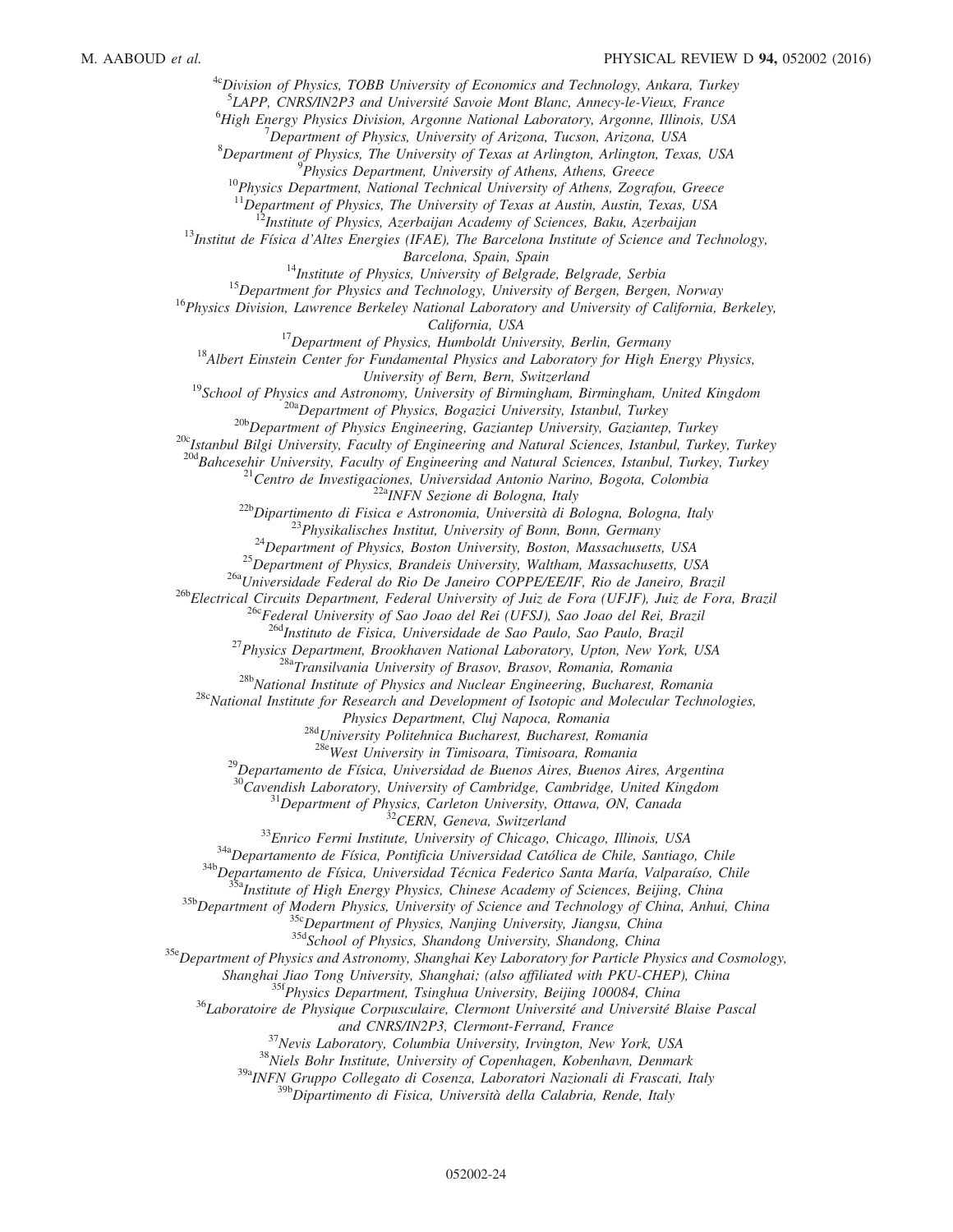$40a$ <sup>40a</sup>AGH University of Science and Technology, Faculty of Physics and Applied Computer Science,

Krakow, Poland

40bMarian Smoluchowski Institute of Physics, Jagiellonian University, Krakow, Poland

<sup>41</sup>Institute of Nuclear Physics Polish Academy of Sciences, Krakow, Poland

<sup>42</sup>Physics Department, Southern Methodist University, Dallas, Texas, USA

<sup>43</sup>Physics Department, University of Texas at Dallas, Richardson, Texas, USA

<sup>44</sup>DESY, Hamburg and Zeuthen, Germany

<sup>45</sup>Lehrstuhl für Experimentelle Physik IV, Technische Universität Dortmund, Dortmund, Germany

<sup>46</sup>Institut für Kern- und Teilchenphysik, Technische Universität Dresden, Dresden, Germany

<sup>47</sup>Department of Physics, Duke University, Durham, North Carolina, USA

<sup>48</sup>SUPA—School of Physics and Astronomy, University of Edinburgh, Edinburgh, United Kingdom

<sup>49</sup>INFN Laboratori Nazionali di Frascati, Frascati, Italy

<sup>50</sup>Fakultät für Mathematik und Physik, Albert-Ludwigs-Universität, Freiburg, Germany

<sup>51</sup>Section de Physique, Université de Genève, Geneva, Switzerland

52<sup>a</sup>INFN Sezione di Genova, Italy

52b Dipartimento di Fisica, Università di Genova, Genova, Italy

53aE. Andronikashvili Institute of Physics, Iv. Javakhishvili Tbilisi State University, Tbilisi, Georgia

<sup>53b</sup>High Energy Physics Institute, Tbilisi State University, Tbilisi, Georgia

 $^{54}$ II Physikalisches Institut, Justus-Liebig-Universität Giessen, Giessen, Germany<br> $^{55}$ SIIPA—School of Physics and Astronomy, University of Glasgow, Glasgow, United Ki

-School of Physics and Astronomy, University of Glasgow, Glasgow, United Kingdom

<sup>56</sup>II Physikalisches Institut, Georg-August-Universität, Göttingen, Germany

 $57$ Laboratoire de Physique Subatomique et de Cosmologie, Université Grenoble-Alpes, CNRS/IN2P3,

Grenoble, France

<sup>58</sup>Department of Physics, Hampton University, Hampton, Virginia, USA

<sup>59</sup>Laboratory for Particle Physics and Cosmology, Harvard University, Cambridge, Massachusetts, USA

 $^{60a}$ Kirchhoff-Institut für Physik, Ruprecht-Karls-Universität Heidelberg, Heidelberg, Germany

<sup>60b</sup>Physikalisches Institut, Ruprecht-Karls-Universität Heidelberg, Heidelberg, Germany

60cZITI Institut für technische Informatik, Ruprecht-Karls-Universität Heidelberg, Mannheim, Germany

 $<sup>61</sup>Faculty$  of Applied Information Science, Hiroshima Institute of Technology, Hiroshima, Japan</sup>

<sup>62a</sup>Department of Physics, The Chinese University of Hong Kong, Shatin, N.T., Hong Kong, China

 $^{62b}$ Department of Physics, The University of Hong Kong, Hong Kong, China

 $62c$ Department of Physics, The Hong Kong University of Science and Technology, Clear Water Bay,

Kowloon, Hong Kong, China

 $^{63}$ Department of Physics, Indiana University, Bloomington, Indiana, USA

<sup>64</sup>Institut für Astro- und Teilchenphysik, Leopold-Franzens-Universität, Innsbruck, Austria

<sup>65</sup>University of Iowa, Iowa City, Iowa, USA

<sup>66</sup>Department of Physics and Astronomy, Iowa State University, Ames, Iowa, USA

 $67$ Joint Institute for Nuclear Research, JINR Dubna, Dubna, Russia

<sup>68</sup>KEK, High Energy Accelerator Research Organization, Tsukuba, Japan

 $^{69}$ Graduate School of Science, Kobe University, Kobe, Japan

 $70F$ aculty of Science, Kyoto University, Kyoto, Japan

 $71$ Kyoto University of Education, Kyoto, Japan

 $12^{72}$ Department of Physics, Kyushu University, Fukuoka, Japan

 $^{73}$ Instituto de Física La Plata, Universidad Nacional de La Plata and CONICET, La Plata, Argentina

<sup>74</sup>Physics Department, Lancaster University, Lancaster, United Kingdom

<sup>75a</sup>INFN Sezione di Lecce, Italy

 $^{75b}$ Dipartimento di Matematica e Fisica, Università del Salento, Lecce, Italy

<sup>76</sup>Oliver Lodge Laboratory, University of Liverpool, Liverpool, United Kingdom

 $^{77}$ Department of Physics, Jožef Stefan Institute and University of Ljubljana, Ljubljana, Slovenia

 $78$ School of Physics and Astronomy, Queen Mary University of London, London, United Kingdom

<sup>79</sup>Department of Physics, Royal Holloway University of London, Surrey, United Kingdom

80<br>Department of Physics and Astronomy, University College London, London, United Kingdom

<sup>81</sup>Louisiana Tech University, Ruston, Los Angeles, USA

 $82$ Laboratoire de Physique Nucléaire et de Hautes Energies, UPMC and Université Paris-Diderot and CNRS/IN2P3, Paris, France

 $83$ Fysiska institutionen, Lunds universitet, Lund, Sweden

<sup>84</sup>Departamento de Fisica Teorica C-15, Universidad Autonoma de Madrid, Madrid, Spain

<sup>85</sup>Institut für Physik, Universität Mainz, Mainz, Germany

86 School of Physics and Astronomy, University of Manchester, Manchester, United Kingdom

 $87$ CPPM, Aix-Marseille Université and CNRS/IN2P3, Marseille, France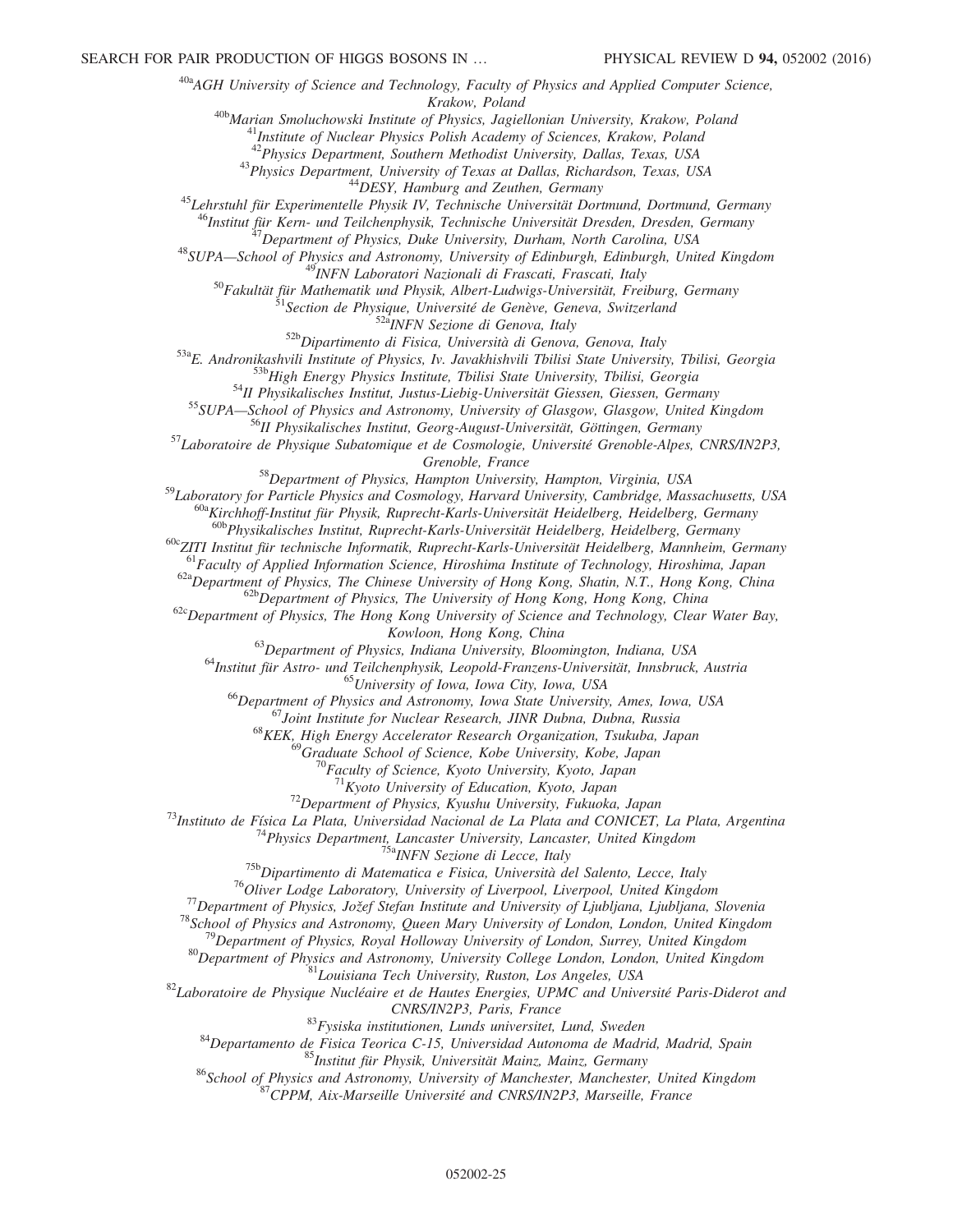88Department of Physics, University of Massachusetts, Amherst, Massachusetts, USA

 $89$ Department of Physics, McGill University, Montreal, QC, Canada

 $90$ School of Physics, University of Melbourne, Victoria, Australia

<sup>91</sup>Department of Physics, The University of Michigan, Ann Arbor, Michigan, USA

 $92$ Department of Physics and Astronomy, Michigan State University, East Lansing, Michigan, USA

93a<sub>INFN</sub> Sezione di Milano, Italy

93bDipartimento di Fisica, Università di Milano, Milano, Italy

 $94$ B.I. Stepanov Institute of Physics, National Academy of Sciences of Belarus, Minsk, Republic of Belarus

 $^{95}$ National Scientific and Educational Centre for Particle and High Energy Physics,

Minsk, Republic of Belarus

<sup>96</sup>Group of Particle Physics, University of Montreal, Montreal, QC, Canada

 $97$ P.N. Lebedev Physical Institute of the Russian Academy of Sciences, Moscow, Russia

 ${}^{8}$ Institute for Theoretical and Experimental Physics (ITEP), Moscow, Russia

<sup>99</sup>National Research Nuclear University MEPhI, Moscow, Russia

 $100$ D.V. Skobeltsyn Institute of Nuclear Physics, M.V. Lomonosov Moscow State University, Moscow, Russia

<sup>101</sup> Fakultät für Physik, Ludwig-Maximilians-Universität München, München, Germany

<sup>102</sup>Max-Planck-Institut für Physik (Werner-Heisenberg-Institut), München, Germany

<sup>103</sup>Nagasaki Institute of Applied Science, Nagasaki, Japan

<sup>104</sup>Graduate School of Science and Kobayashi-Maskawa Institute, Nagoya University, Nagoya, Japan 105a<sub>INFN</sub> Sezione di Napoli, Italy

<sup>105b</sup>Dipartimento di Fisica, Università di Napoli, Napoli, Italy

<sup>106</sup>Department of Physics and Astronomy, University of New Mexico, Albuquerque, New Mexico, USA

 $107$ Institute for Mathematics, Astrophysics and Particle Physics, Radboud University Nijmegen/Nikhef,

Nijmegen, Netherlands

 $^{108}$ Nikhef National Institute for Subatomic Physics and University of Amsterdam, Amsterdam, Netherlands

<sup>109</sup>Department of Physics, Northern Illinois University, DeKalb, Illinois, USA

 $^{10}$ Budker Institute of Nuclear Physics, SB RAS, Novosibirsk, Russia

<sup>111</sup>Department of Physics, New York University, New York, New York, USA

 $112$ Ohio State University, Columbus, Ohio, USA

<sup>113</sup>Faculty of Science, Okayama University, Okayama, Japan

 $114$ Homer L. Dodge Department of Physics and Astronomy, University of Oklahoma, Norman,

Oklahoma, USA

<sup>115</sup>Department of Physics, Oklahoma State University, Stillwater, Oklahoma, USA

116 Palacký University, RCPTM, Olomouc, Czech Republic

<sup>117</sup>Center for High Energy Physics, University of Oregon, Eugene, Oregon, USA

<sup>118</sup>LAL, Univ. Paris-Sud, CNRS/IN2P3, Université Paris-Saclay, Orsay, France

 $119$ Graduate School of Science, Osaka University, Osaka, Japan

 $120$ Department of Physics, University of Oslo, Oslo, Norway

<sup>121</sup>Department of Physics, Oxford University, Oxford, United Kingdom

<sup>122a</sup>INFN Sezione di Pavia, Italy

<sup>122b</sup>Dipartimento di Fisica, Università di Pavia, Pavia, Italy

<sup>123</sup>Department of Physics, University of Pennsylvania, Philadelphia, Pennsylvania, USA

<sup>124</sup>National Research Centre "Kurchatov Institute" B.P. Konstantinov Petersburg Nuclear Physics

Institute, St. Petersburg, Russia

<sup>125a</sup>INFN Sezione di Pisa, Italy

<sup>125b</sup>Dipartimento di Fisica E. Fermi, Università di Pisa, Pisa, Italy

<sup>126</sup>Department of Physics and Astronomy, University of Pittsburgh, Pittsburgh, Pennsylvania, USA

<sup>127a</sup>Laboratório de Instrumentação e Física Experimental de Partículas—LIP, Lisboa, Portugal

 $127b$ Faculdade de Ciências, Universidade de Lisboa, Lisboa, Portugal

<sup>127c</sup>Department of Physics, University of Coimbra, Coimbra, Portugal

<sup>127d</sup>Centro de Física Nuclear da Universidade de Lisboa, Lisboa, Portugal

<sup>127e</sup>Departamento de Fisica, Universidade do Minho, Braga, Portugal

 $127f$ Departamento de Fisica Teorica y del Cosmos and CAFPE, Universidad de Granada,

Granada, Spain

 $1278$ Dep Fisica and CEFITEC of Faculdade de Ciencias e Tecnologia, Universidade Nova de Lisboa, Caparica, Portugal

 $128$ Institute of Physics, Academy of Sciences of the Czech Republic, Praha, Czech Republic

 $129C$ zech Technical University in Prague, Praha, Czech Republic

 $130$ Faculty of Mathematics and Physics, Charles University in Prague, Praha, Czech Republic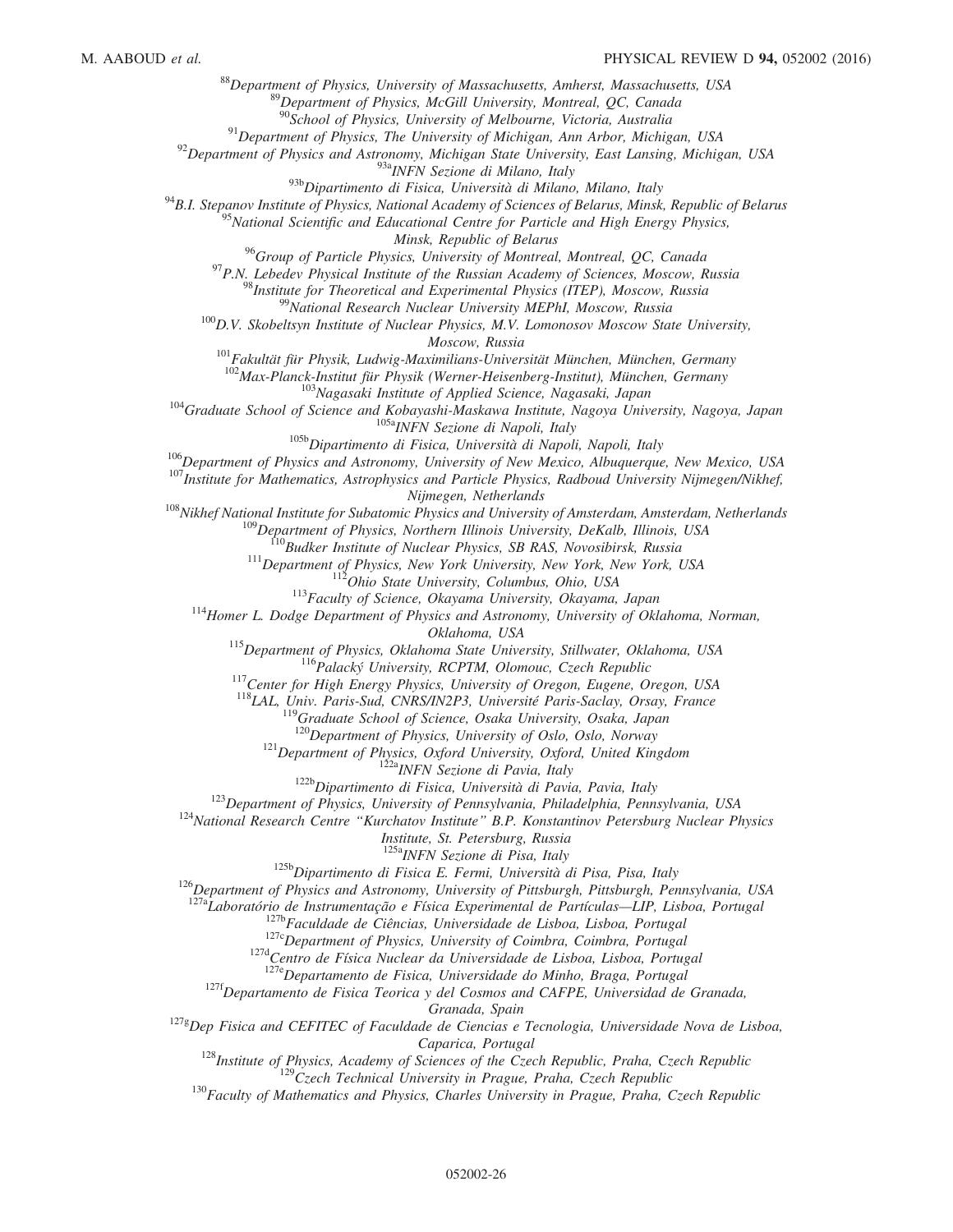<sup>131</sup>State Research Center Institute for High Energy Physics (Protvino), NRC KI, Russia

<sup>132</sup>Particle Physics Department, Rutherford Appleton Laboratory, Didcot, United Kingdom

133a<sub>INFN</sub> Sezione di Roma, Italy

<sup>133b</sup>Dipartimento di Fisica, Sapienza Università di Roma, Roma, Italy

<sup>134a</sup>INFN Sezione di Roma Tor Vergata, Italy

<sup>134b</sup>Dipartimento di Fisica, Università di Roma Tor Vergata, Roma, Italy

<sup>135a</sup>INFN Sezione di Roma Tre, Italy

<sup>135b</sup>Dipartimento di Matematica e Fisica, Università Roma Tre, Roma, Italy

<sup>136a</sup>Faculté des Sciences Ain Chock, Réseau Universitaire de Physique des Hautes Energies—Université Hassan II, Casablanca, Morocco

136b Centre National de l'Energie des Sciences Techniques Nucleaires, Rabat, Morocco

136c Faculté des Sciences Semlalia, Université Cadi Ayyad, LPHEA-Marrakech, Morocco

136d Faculté des Sciences, Université Mohamed Premier and LPTPM, Oujda, Morocco

<sup>136e</sup>Faculté des sciences, Université Mohammed V, Rabat, Morocco

 $137$ DSM/IRFU (Institut de Recherches sur les Lois Fondamentales de l'Univers), CEA Saclay

(Commissariat à l'Energie Atomique et aux Energies Alternatives), Gif-sur-Yvette, France

<span id="page-27-3"></span>138 Santa Cruz Institute for Particle Physics, University of California Santa Cruz, Santa Cruz, California, USA

<sup>139</sup>Department of Physics, University of Washington, Seattle, Washington, USA

<span id="page-27-1"></span><span id="page-27-0"></span><sup>140</sup>Department of Physics and Astronomy, University of Sheffield, Sheffield, United Kingdom

<sup>141</sup>Department of Physics, Shinshu University, Nagano, Japan

 $142$ Fachbereich Physik, Universität Siegen, Siegen, Germany

<sup>143</sup>Department of Physics, Simon Fraser University, Burnaby, BC, Canada

<sup>144</sup>SLAC National Accelerator Laboratory, Stanford, California, USA

<span id="page-27-10"></span><span id="page-27-9"></span><span id="page-27-8"></span><span id="page-27-7"></span><span id="page-27-6"></span><span id="page-27-5"></span><span id="page-27-4"></span><span id="page-27-2"></span> $145a$ Faculty of Mathematics, Physics & Informatics, Comenius University, Bratislava, Slovak Republic

<span id="page-27-12"></span><span id="page-27-11"></span><sup>145b</sup>Department of Subnuclear Physics, Institute of Experimental Physics of the Slovak Academy of Sciences, Kosice, Slovak Republic

<sup>146a</sup>Department of Physics, University of Cape Town, Cape Town, South Africa

<sup>146b</sup>Department of Physics, University of Johannesburg, Johannesburg, South Africa

 $146c$ School of Physics, University of the Witwatersrand, Johannesburg, South Africa

 $147a$ Department of Physics, Stockholm University, Sweden

147bThe Oskar Klein Centre, Stockholm, Sweden

<sup>148</sup>Physics Department, Royal Institute of Technology, Stockholm, Sweden

<span id="page-27-17"></span><span id="page-27-16"></span><span id="page-27-15"></span><span id="page-27-14"></span><span id="page-27-13"></span><sup>149</sup>Departments of Physics & Astronomy and Chemistry, Stony Brook University, Stony Brook,

New York, USA

<sup>150</sup>Department of Physics and Astronomy, University of Sussex, Brighton, United Kingdom

School of Physics, University of Sydney, Sydney, Australia

<sup>152</sup>Institute of Physics, Academia Sinica, Taipei, Taiwan

<sup>153</sup>Department of Physics, Technion: Israel Institute of Technology, Haifa, Israel

<span id="page-27-25"></span><span id="page-27-24"></span><span id="page-27-23"></span><span id="page-27-22"></span><span id="page-27-21"></span><span id="page-27-20"></span><span id="page-27-19"></span><span id="page-27-18"></span><sup>154</sup>Raymond and Beverly Sackler School of Physics and Astronomy, Tel Aviv University, Tel Aviv, Israel

<sup>155</sup>Department of Physics, Aristotle University of Thessaloniki, Thessaloniki, Greece

<sup>156</sup>International Center for Elementary Particle Physics and Department of Physics,

The University of Tokyo, Tokyo, Japan

<sup>157</sup>Graduate School of Science and Technology, Tokyo Metropolitan University, Tokyo, Japan

<sup>158</sup>Department of Physics, Tokyo Institute of Technology, Tokyo, Japan

<sup>159</sup>Department of Physics, University of Toronto, Toronto, ON, Canada

<sup>160a</sup>TRIUMF, Vancouver, BC, Canada

 $160b$ Department of Physics and Astronomy, York University, Toronto, ON, Canada

<span id="page-27-33"></span><span id="page-27-32"></span><span id="page-27-31"></span><span id="page-27-30"></span><span id="page-27-29"></span><span id="page-27-28"></span><span id="page-27-27"></span><span id="page-27-26"></span><sup>161</sup>Faculty of Pure and Applied Sciences, and Center for Integrated Research in Fundamental Science and

Engineering, University of Tsukuba, Tsukuba, Japan

<sup>162</sup>Department of Physics and Astronomy, Tufts University, Medford, Massachusetts, USA

<span id="page-27-39"></span><span id="page-27-38"></span><span id="page-27-37"></span><span id="page-27-36"></span><span id="page-27-35"></span><span id="page-27-34"></span><sup>163</sup>Department of Physics and Astronomy, University of California Irvine, Irvine, California, USA

<sup>164a</sup>INFN Gruppo Collegato di Udine, Sezione di Trieste, Udine, Italy <sup>164b</sup>ICTP, Trieste, Italy

<sup>164c</sup>Dipartimento di Chimica, Fisica e Ambiente, Università di Udine, Udine, Italy

<sup>165</sup>Department of Physics and Astronomy, University of Uppsala, Uppsala, Sweden

166 Department of Physics, University of Illinois, Urbana, Illinois, USA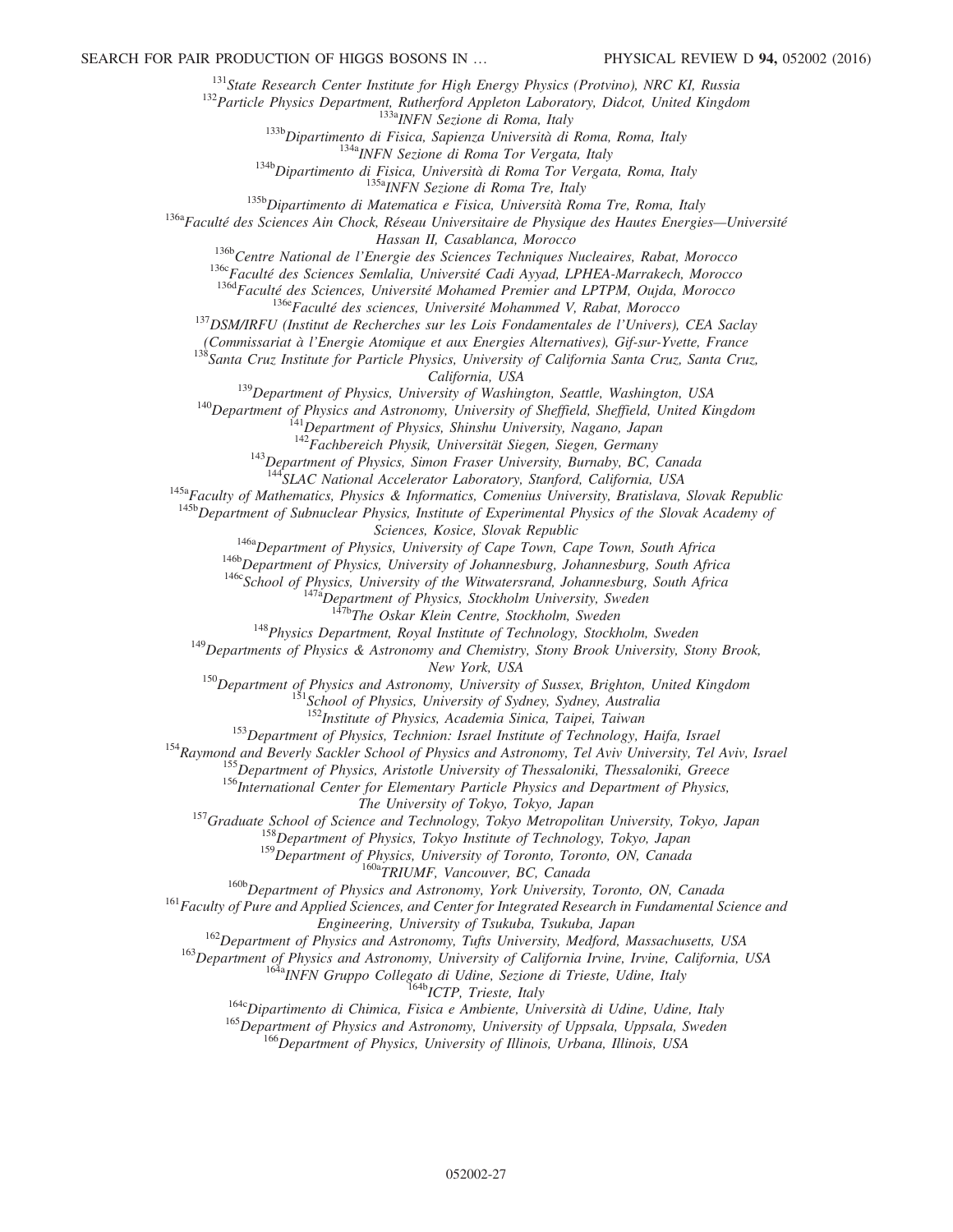<span id="page-28-1"></span><span id="page-28-0"></span><sup>167</sup>Instituto de Fisica Corpuscular (IFIC) and Departamento de Fisica Atomica, Molecular y Nuclear and

<span id="page-28-6"></span><span id="page-28-5"></span><span id="page-28-4"></span><span id="page-28-3"></span><span id="page-28-2"></span>Departamento de Ingeniería Electrónica and Instituto de Microelectrónica de Barcelona (IMB-CNM),

University of Valencia and CSIC, Valencia, Spain

 $168$ Department of Physics, University of British Columbia, Vancouver, BC, Canada

<sup>169</sup>Department of Physics and Astronomy, University of Victoria, Victoria, BC, Canada

<sup>170</sup>Department of Physics, University of Warwick, Coventry, United Kingdom

<sup>171</sup>Waseda University, Tokyo, Japan

 $172$ Department of Particle Physics, The Weizmann Institute of Science, Rehovot, Israel

<sup>73</sup>Department of Physics, University of Wisconsin, Madison, Wisconsin, USA

<sup>174</sup>Fakultät für Physik und Astronomie, Julius-Maximilians-Universität, Würzburg, Germany

 $175$ Fakultät für Mathematik und Naturwissenschaften, Fachgruppe Physik,

Bergische Universität Wuppertal, Wuppertal, Germany

<sup>176</sup>Department of Physics, Yale University, New Haven, Connecticut, USA

<sup>177</sup>Yerevan Physics Institute, Yerevan, Armenia

 $1^{178}$ Centre de Calcul de l'Institut National de Physique Nucléaire et de Physique des Particules (IN2P3),

Villeurbanne, France

[a](#page-15-0)Deceased.

<sup>[b](#page-15-1)</sup>Also at Department of Physics, King's College London, London, United Kingdom.

<sup>[c](#page-15-2)</sup>Also at Institute of Physics, Azerbaijan Academy of Sciences, Baku, Azerbaijan.

- [d](#page-15-3)Also at Novosibirsk State University, Novosibirsk, Russia.
- [e](#page-15-4)Also at TRIUMF, Vancouver BC, Canada.
- [f](#page-15-5)Also at Department of Physics & Astronomy, University of Louisville, Louisville, KY, United States of America.
- ${}^{\text{g}}$  ${}^{\text{g}}$  ${}^{\text{g}}$ Also at Department of Physics, California State University, Fresno CA, United States of America.
- [h](#page-15-6)<sup>h</sup>Also at Department of Physics, University of Fribourg, Fribourg, Switzerland.
- [i](#page-16-0)Also at Departament de Fisica de la Universitat Autonoma de Barcelona, Barcelona, Spain.
- <sup>[j](#page-16-1)</sup>Also at Departamento de Fisica e Astronomia, Faculdade de Ciencias, Universidade do Porto, Portugal.

[k](#page-16-2)Also at Tomsk State University, Tomsk, Russia.

- <sup>1</sup>A[l](#page-16-3)so at Universita di Napoli Parthenope, Napoli, Italy.
- [m](#page-16-4)Also at Institute of Particle Physics (IPP), Canada.
- <sup>[n](#page-16-5)</sup>Also at National Institute of Physics and Nuclear Engineering, Bucharest, Romania.
- <sup>[o](#page-17-0)</sup>Also at Department of Physics, St. Petersburg State Polytechnical University, St. Petersburg, Russia.
- <su[p](#page-17-1)>p</sup>Also at Department of Physics, The University of Michigan, Ann Arbor MI, United States of America.
- <sup>[q](#page-17-2)</sup>Also at Centre for High Performance Computing, CSIR Campus, Rosebank, Cape Town, South Africa.
- <sup>[r](#page-17-3)</sup>Also at Louisiana Tech University, Ruston LA, United States of America.
- [s](#page-17-4)Also at Institucio Catalana de Recerca i Estudis Avancats, ICREA, Barcelona, Spain.
- [t](#page-17-5)Also at Graduate School of Science, Osaka University, Osaka, Japan.
- <s[u](#page-18-0)p>u</sup>Also at Department of Physics, National Tsing Hua University, Taiwan.

[v](#page-18-1)Also at Institute for Mathematics, Astrophysics and Particle Physics, Radboud University Nijmegen/Nikhef, Nijmegen, Netherlands.

[w](#page-18-1)Also at Department of Physics, The University of Texas at Austin, Austin TX, United States of America.

[x](#page-18-2)Also at Institute of Theoretical Physics, Ilia State University, Tbilisi, Georgia.

- <sup>[y](#page-18-3)</sup>Also at CERN, Geneva, Switzerland.
- <sup>[z](#page-18-4)</sup>Also at Georgian Technical University (GTU), Tbilisi, Georgia.
- [aa](#page-18-5) Also at Ochadai Academic Production, Ochanomizu University, Tokyo, Japan.
- [bb](#page-18-6) Also at Manhattan College, New York NY, United States of America.
- <sup>[cc](#page-18-7)</sup>Also at Hellenic Open University, Patras, Greece.
- [dd](#page-19-0) Also at Academia Sinica Grid Computing, Institute of Physics, Academia Sinica, Taipei, Taiwan.
- [ee](#page-19-1)Also at School of Physics, Shandong University, Shandong, China.
- [ff](#page-19-2)Also at Moscow Institute of Physics and Technology State University, Dolgoprudny, Russia.
- <sup>[gg](#page-19-3)</sup>Also at Section de Physique, Université de Genève, Geneva, Switzerland.
- [hh](#page-20-0) Also at Eotvos Lorand University, Budapest, Hungary.
- [ii](#page-20-1)Also at Departments of Physics & Astronomy and Chemistry, Stony Brook University, Stony Brook NY, United States of America. <sup>[jj](#page-20-2)</sup>Also at International School for Advanced Studies (SISSA), Trieste, Italy.
- 
- [kk](#page-20-3) Also at Department of Physics and Astronomy, University of South Carolina, Columbia SC, United States of America.
- <sup>[ll](#page-21-0)</sup>Also at School of Physics and Engineering, Sun Yat-sen University, Guangzhou, China.
- [mm](#page-21-0) Also at Institute for Nuclear Research and Nuclear Energy (INRNE) of the Bulgarian Academy of Sciences, Sofia, Bulgaria.
- [nn](#page-21-1) Also at Faculty of Physics, M.V. Lomonosov Moscow State University, Moscow, Russia.